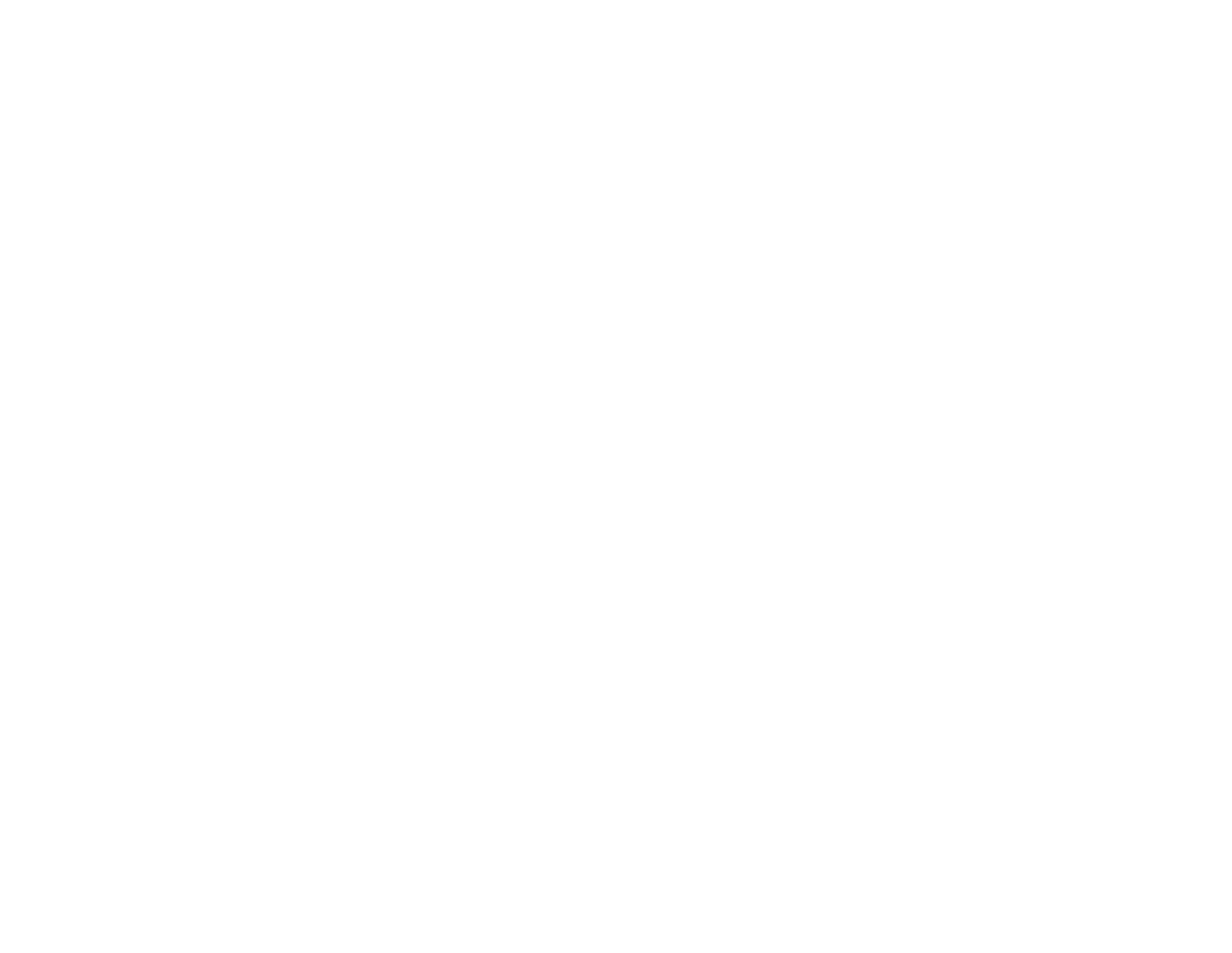# **CONTENTS**



| 5.1                                   |
|---------------------------------------|
| <b>VEHICLE DATA AND GLOSSARY  6.1</b> |
|                                       |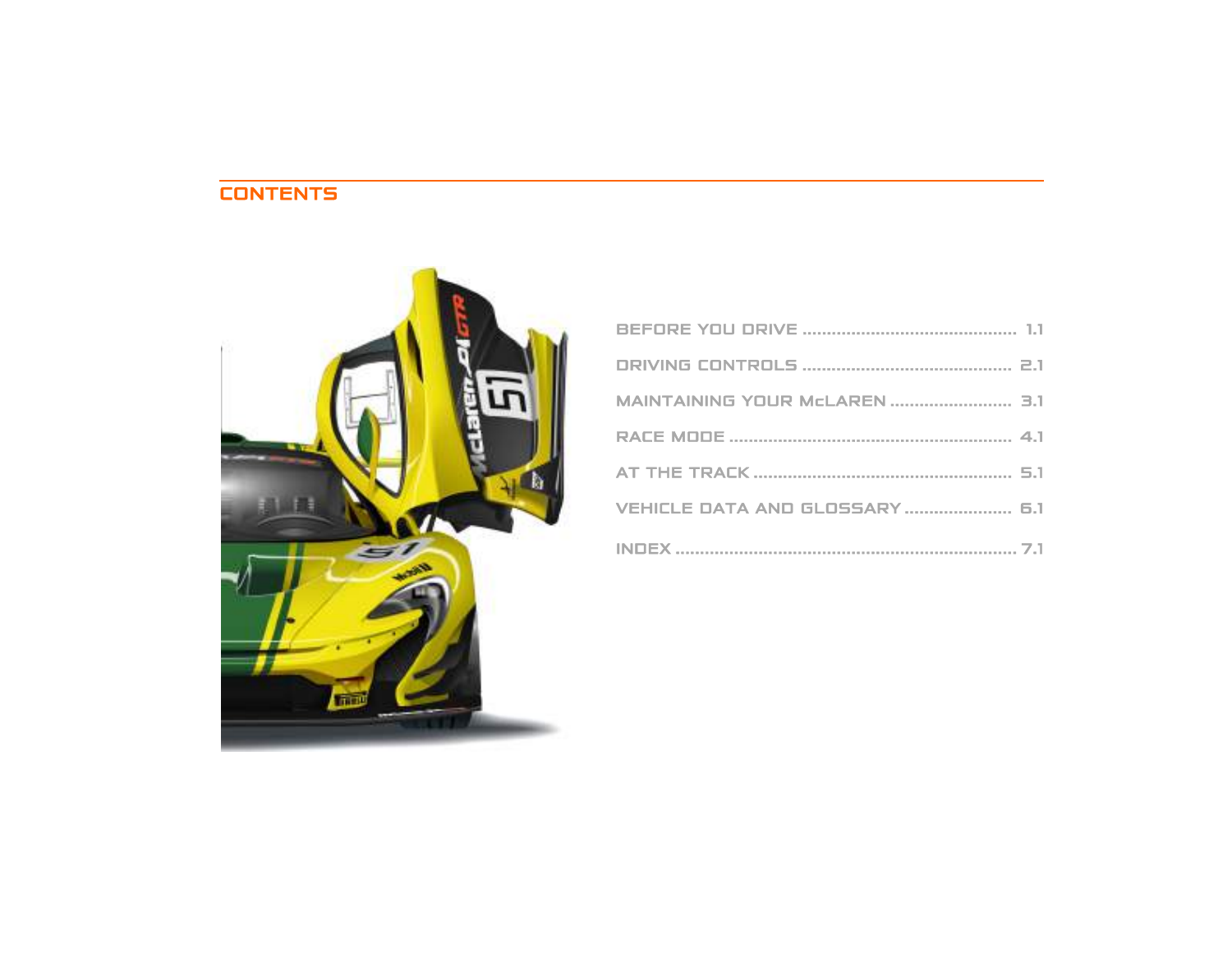#### **Introduction**

Please read this information to familiarise yourself with your McLaren P1™ GTR and its features before you drive.

The information contained within this book refers specifically to the McLaren P1™ GTR. It does not contain information regarding functions and systems that are fitted to the road going McLaren P1™ and also fitted to the McLaren P1™ GTR. Therefore to fully understand the operation, functions and controls of the McLaren P1™ GTR it will be necessary to refer to both the McLaren P1™ Owner's Handbook and this supplement for the McLaren P1™ GTR.

Together, these two books, provide the necessary information for you to get the optimum benefit and enjoyment from your McLaren.

This publication must not be reproduced, translated or reprinted, in whole or in part, without written permission from McLaren Automotive Ltd. The equipment fitted to your McLaren may vary from that shown depending on vehicle and market specification.

McLaren is constantly updating its vehicles, therefore reserves the right to introduce changes in design, equipment and technical features at any time.

The documents supplied with your McLaren are an integral part of the vehicle. Ensure that you pass them on to the new owner if you sell the vehicle.

*WARNING: Prior to carrying out any work*   $\sqrt{r}$ *on the McLaren P1™ GTR, which includes the dismantling of any component, all parties must undertake the McLaren High Voltage training course and ensure all relevant health and safety equipment is in place.*

### **Using this supplement**

To find information relating to the McLaren P1™ GTR refer to information contained within this supplement in the first instance. If the required information is not found, refer to the following table. The table contains a list of systems and functions that are not applicable to the McLaren P1™ GTR.

If the information you are looking for is not contained within the supplement and is not contained within the following table, please refer to the McLaren P1™ Owner's Handbook. Where further information is required contact specialoperations@mclaren.com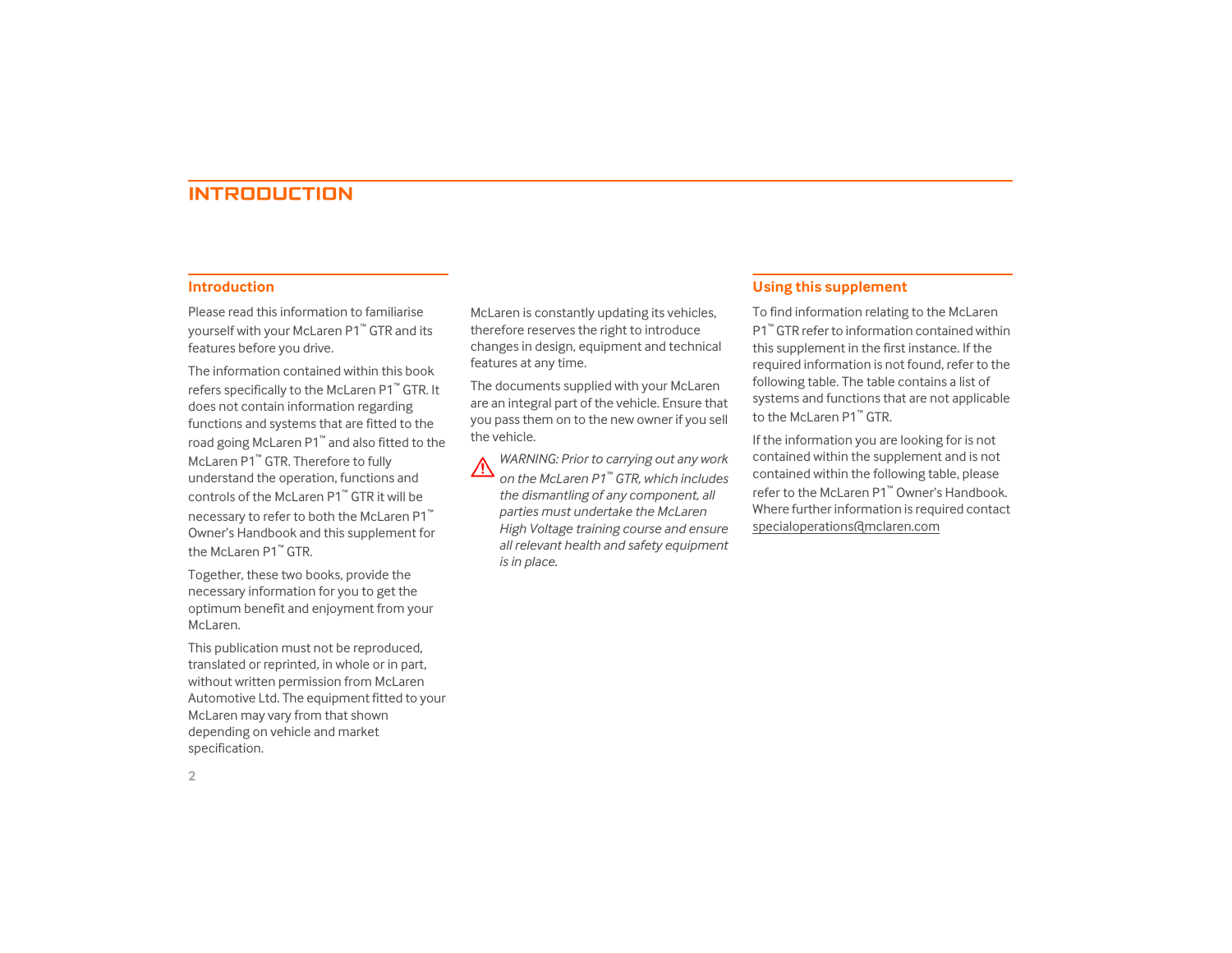|                             | Systems and functions that are not applicable to the McLaren P1" GTR |                                |                                 |
|-----------------------------|----------------------------------------------------------------------|--------------------------------|---------------------------------|
| <b>Active Speed Limiter</b> | <b>Exit Lighting</b>                                                 | Main Light Switch              | Seat Height and Tilt Adjustment |
| Air Bag System              | Exterior Mirror Automatic Fold                                       | Manual Operation of Rear Wing  | Side Head Air Bags              |
| Alarm System                | Exterior Mirror Fold                                                 | Mirror Dipping in Reverse      | Stowage Area                    |
| Automatic Light Control     | First Aid Kit                                                        | <b>Mislock</b>                 | <b>Stowage Nets</b>             |
| <b>Automatic Locking</b>    | <b>Heated Mirrors</b>                                                | Occupant Classification System | Supplementary Restraint System  |
| <b>Belt Force Limiters</b>  | Horn                                                                 | Out Of Position (OOP)          | <b>Tow-away Protection</b>      |
| <b>Child Passengers</b>     | Immobiliser                                                          | Panic Alarm                    | <b>Tyre Sealant</b>             |
| Cruise Control              | Interior Lighting                                                    | Parking Brake                  | <b>Vehicle Tracking</b>         |
| Cup Holders                 | <b>Interior Mirrors</b>                                              | Parking Lights                 | <b>Warning Triangle</b>         |
| Daytime Running Lamps       | Key fob                                                              | <b>Parking Sensors</b>         | Windows                         |
| Door Locks                  | Keyless entry system                                                 | Rear Fog Lamp                  |                                 |
| Driving Abroad              | Locking - Individual Settings                                        | Restraint System Warning Light |                                 |
| <b>Economical Driving</b>   | Locking a Door                                                       | Reverse Lamp                   |                                 |
| <b>Emergency Tool Set</b>   | Locking and Unlocking                                                | <b>Seat Belt Tensioners</b>    |                                 |
| <b>Entry Lighting</b>       | Main Beam Headlamps                                                  | Seat Belt Warning Light        |                                 |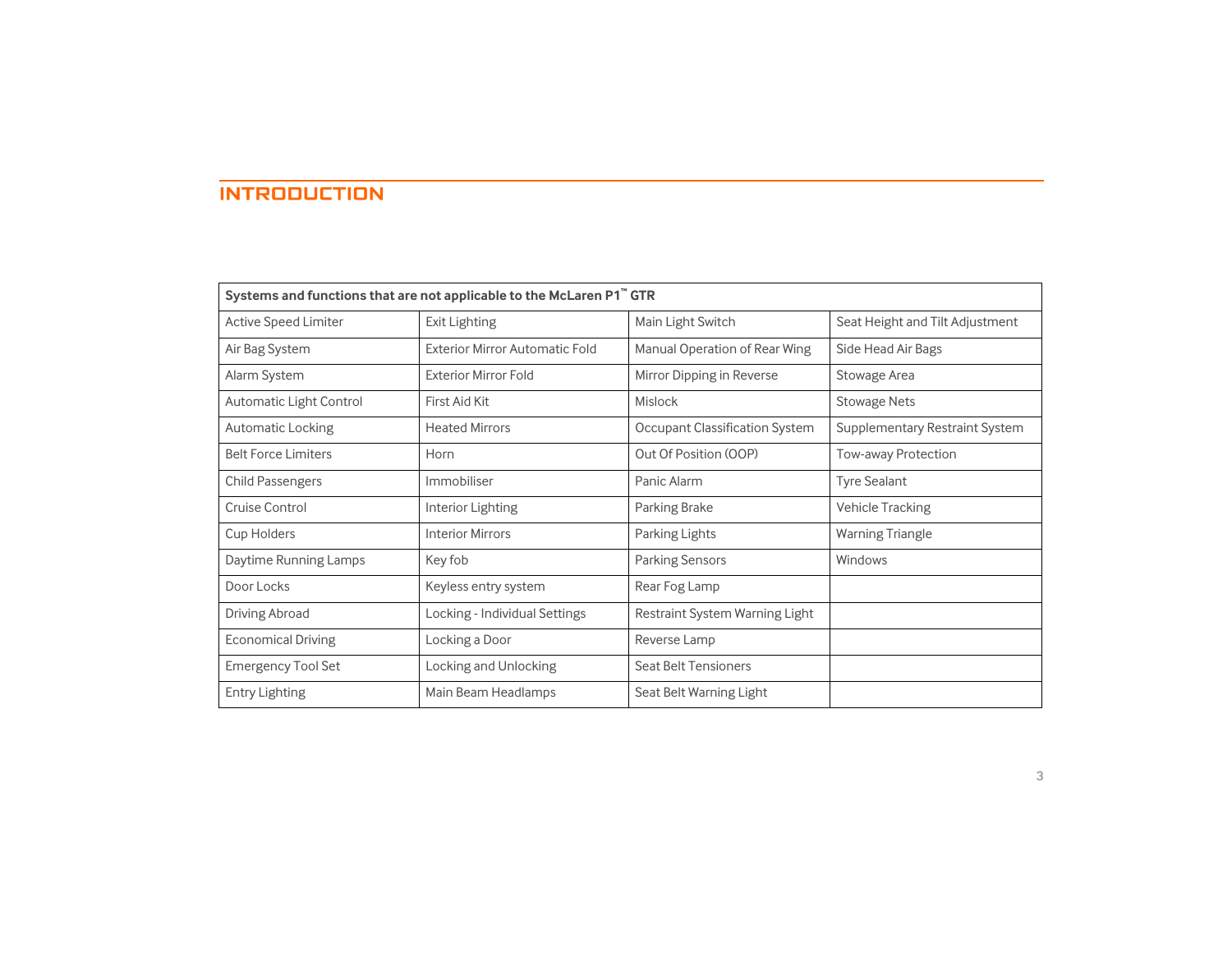The information is divided into specific sections, to assist in finding the particular information you require.

#### **Before You Drive**

Details the settings you need to make in the cockpit to ensure you are fully prepared and have safe and easy access to all controls before driving.

#### **Driving Controls**

This section contains detailed information regarding the equipment and driving controls fitted to your McLaren and how to use those controls to best effect when on the track.

#### **Maintaining Your McLaren**

Information on maintaining your McLaren is here. Included is advice on the emergency systems fitted to the McLaren P1™ GTR and how to care for your McLaren.

#### **At The Track**

Describes the systems and tools that are supplied with the vehicle where the use of the system or tool is primarily in the pit garage.

#### **Data and Technical Glossary**

Refer to this section when you need information regarding the fluids and quantities that are required for the various systems on your McLaren, or when you need to know a specific piece of data relating to your McLaren or its performance.

The Technical glossary contains a brief explanation of some of the more complex systems fitted to your McLaren. McLaren Special Operations will be able to assist should you need more information.

#### **Index**

The table of contents and the index will help you find information quickly, when you need it.

### **Symbols**

You will find the following symbols in this supplement. These symbols are intended to give you an instant visual message on what type of information is being displayed.

### **Warnings**



A warning draws your attention to activities that could cause injury or death.

#### **Notes**



Notes draw your attention to activities that contain possible risks to your McLaren, provide advice that you may find useful, or give additional information regarding a particular subject.

#### **Environmental Note**



Environmental notes give you tips on minimising the impact of you and your vehicle on the environment.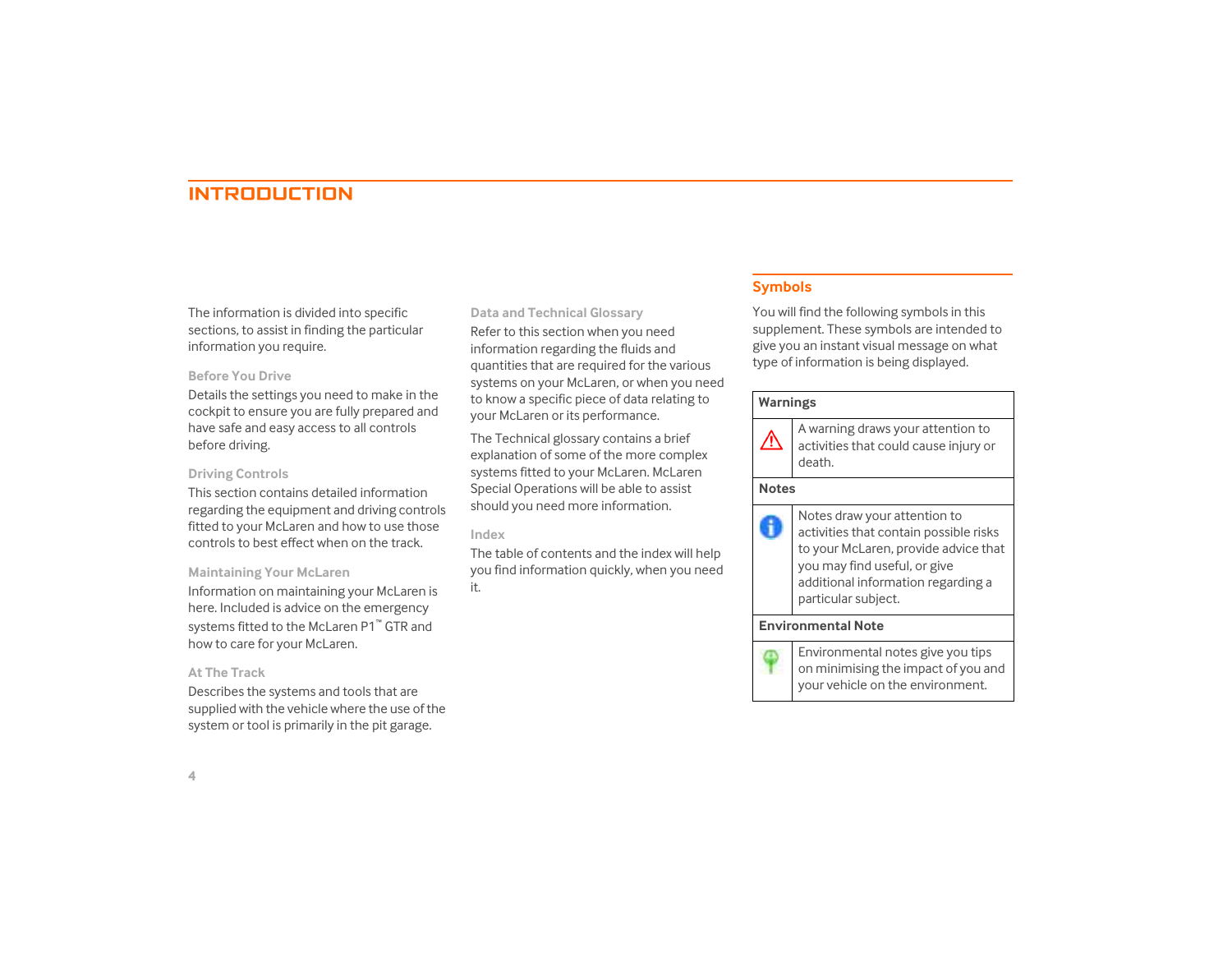### **Operating Safety**

*your own safety.*

*WARNING: The electronic systems fitted to your McLaren interact with each other. Tampering with these systems could cause malfunctions in other interconnected systems. Such faults could seriously endanger the operational safety of your McLaren and* 

*Additional work or modifications made to the vehicle, which have been carried out incorrectly can also affect its operating safety.* 

*WARNING: Take great care when driving over ramps, protruding features, uneven or rough ground when not in lift mode as severe damage to the underside of your vehicle may occur.* 

**Vehicle Use**

Observe the following when using your McLaren:

- The McLaren P1™ GTR is not certified for road use and it is illegal to drive this vehicle on the public road.
- The safety notes throughout this information.
- *WARNING: There are various warning labels attached to your McLaren. These are intended to make you and others aware of various risks. Do not remove any warning labels from the vehicle.*

*If you remove these warning labels, you or others may not then be aware of dangers, which may result in an injury.*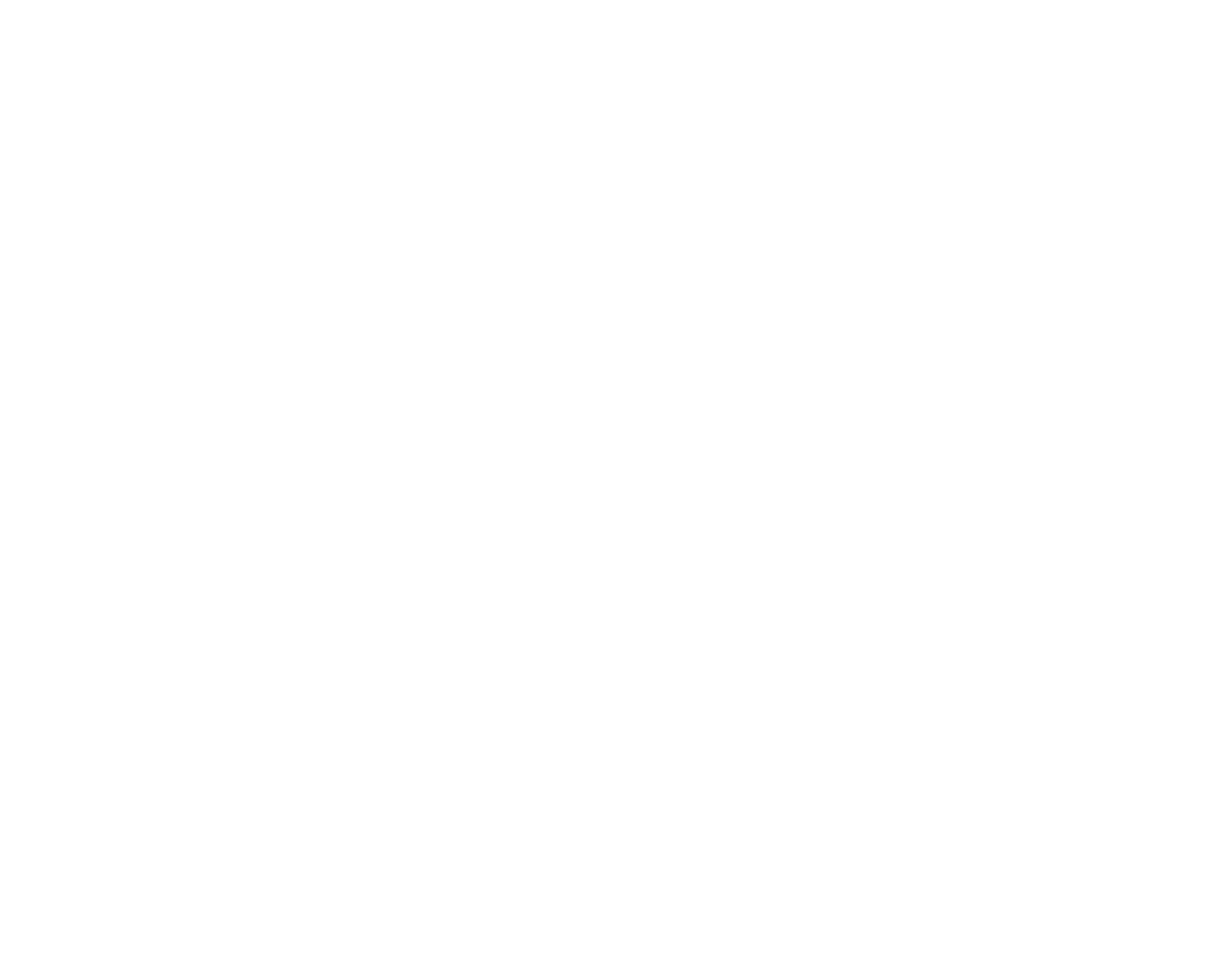### <span id="page-8-0"></span>**OPENING AND CLOSING**

| <b>SEATS</b>                              |
|-------------------------------------------|
|                                           |
| <b>STEERING WHEEL AND STEERING COLUMN</b> |
|                                           |
| <b>OCCUPANT SAFETY</b>                    |
|                                           |
| <b>MIRRORS AND HEATED WINDSCREEN</b>      |
|                                           |
|                                           |
| <b>LIGHTING</b>                           |
|                                           |
|                                           |
|                                           |
| <b>VEHICLE LIFT</b>                       |
|                                           |
| <b>EMERGENCY SYSTEMS</b>                  |
|                                           |
|                                           |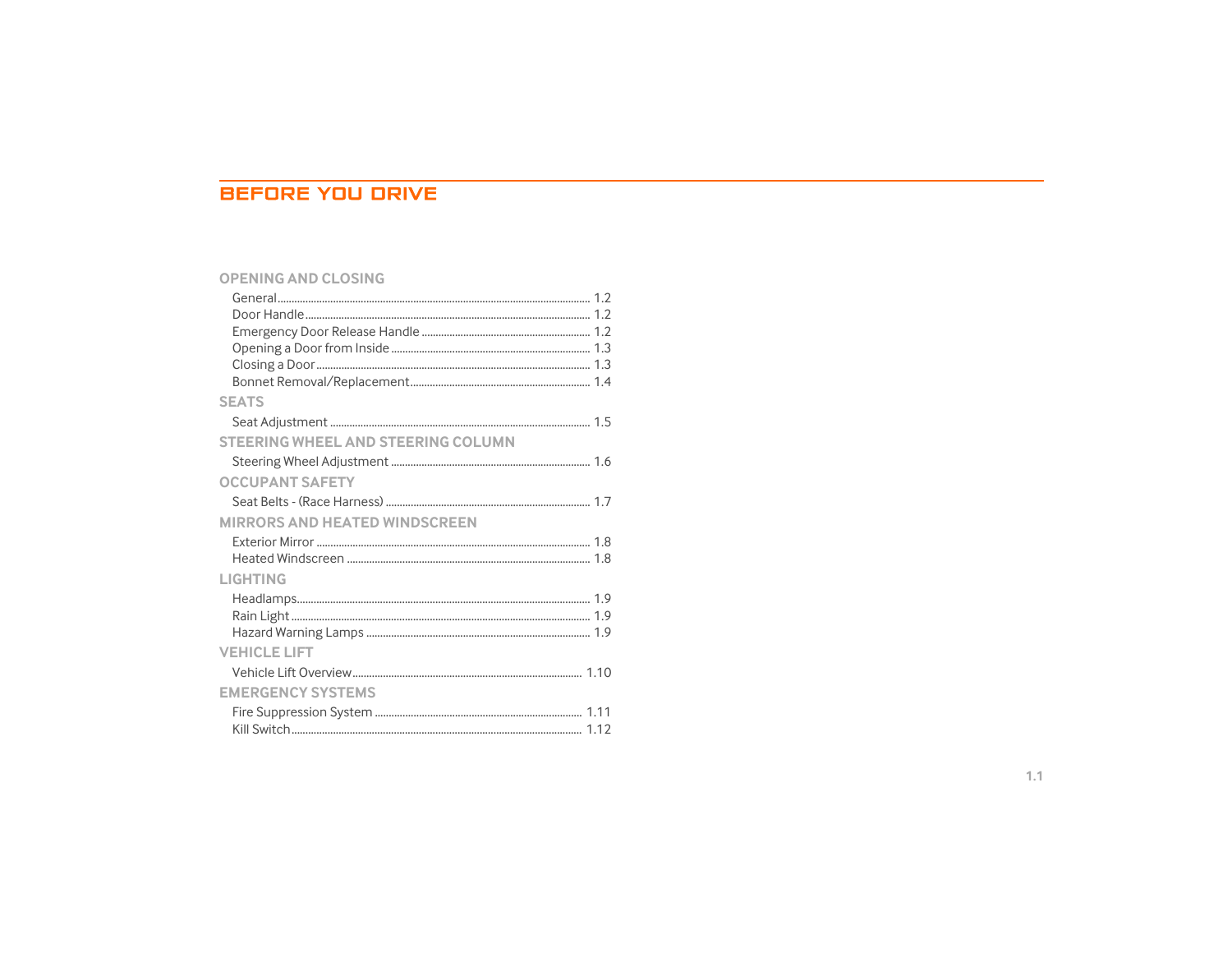# BEFORE YOU DRIVEOPENING AND CLOSING

### <span id="page-9-1"></span><span id="page-9-0"></span>**General**

The McLaren P1™ GTR does not have any vehicle security features fitted, including door locks, alarm system or immobiliser system.

The vehicle does not require a key to switch on the ignition or start the engine.

### <span id="page-9-2"></span>**Door Handle**

The McLaren P1™ GTR has the same door handles as the standard McLaren P1™ which should be used for normal access to the vehicle.

### <span id="page-9-3"></span>**Emergency Door Release Handle**



- 1. Pull the handle to unlatch the door.
- *WARNING: Always stand to the rear of*   $\sqrt{1}$ *the door before opening it, as the opening action may cause injury. The speed that the door opens will be affected by ambient temperature.*



*WARNING: The emergency release handles may become hot.*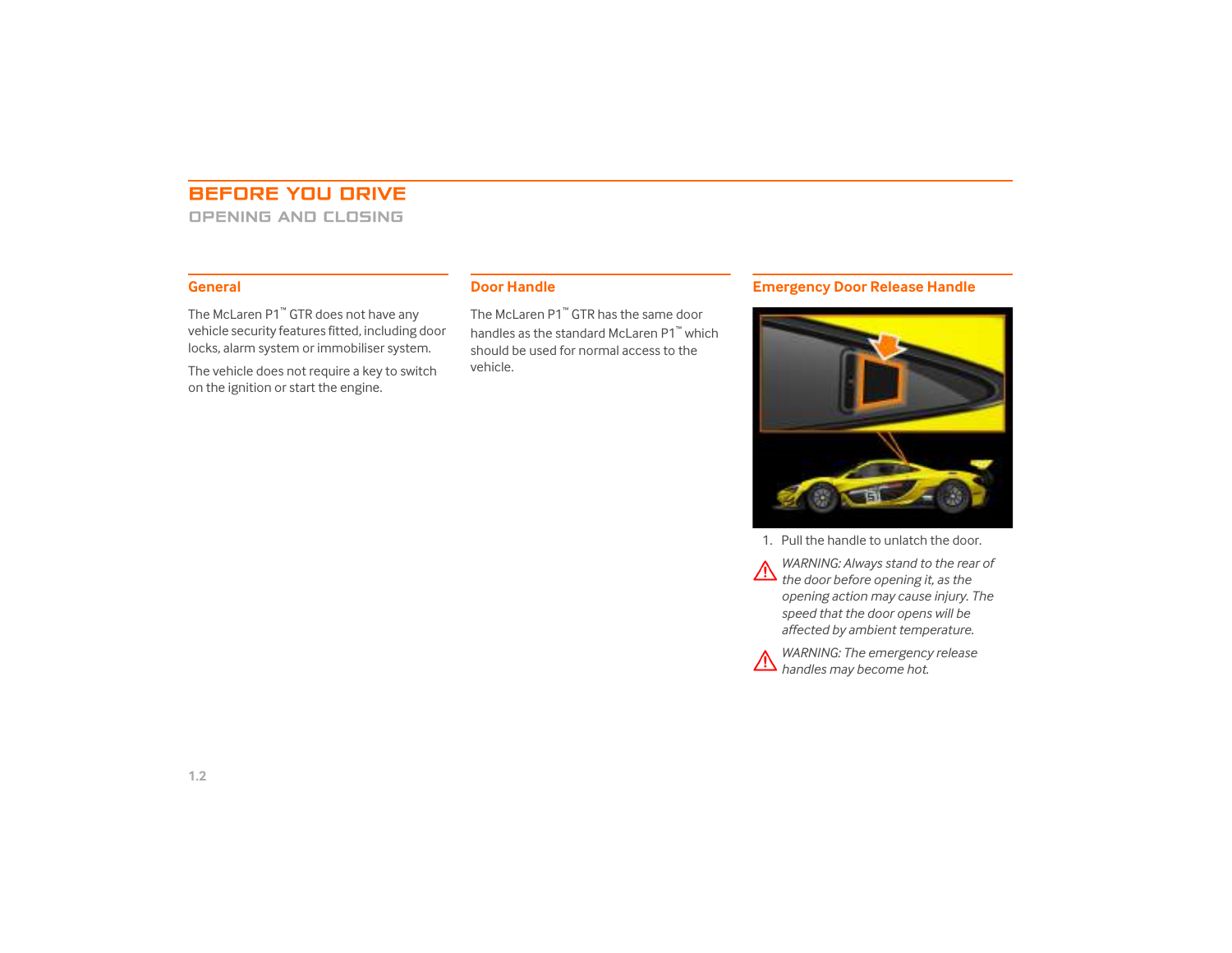# BEFORE YOU DRIVEOPENING AND CLOSING

- *NOTE: Because the door opens outwards and then upwards, ensure sufficient side and overhead clearance before opening a door, see [Vehicle Dimensions,](#page-73-0)  [page](#page-73-0) 6.4.*
- 2. The door latch will then release, allowing the door to be partially raised before it automatically swings outwards and upwards.

### <span id="page-10-0"></span>**Opening a Door from Inside**

A door can be opened from inside the vehicle at any time. Open the doors only if the vehicle is stationary it is safe to do so.

*NOTE: The door opens outwards and then upwards, ensure sufficient side and overhead clearance before opening a door, see [Vehicle Dimensions, page](#page-73-0) 6.4.*



Pull door handle (L or R for left or right door respectively) in direction of arrow and push the door outwards until the opening mechanism takes over. The door will then swing outwards and upwards automatically.

### <span id="page-10-1"></span>**Closing a Door**

- 1. Exit the vehicle.
- 2. Push the door downwards and ensure that it latches securely.

*WARNING: Ensure no person or object can be trapped as the door closes.*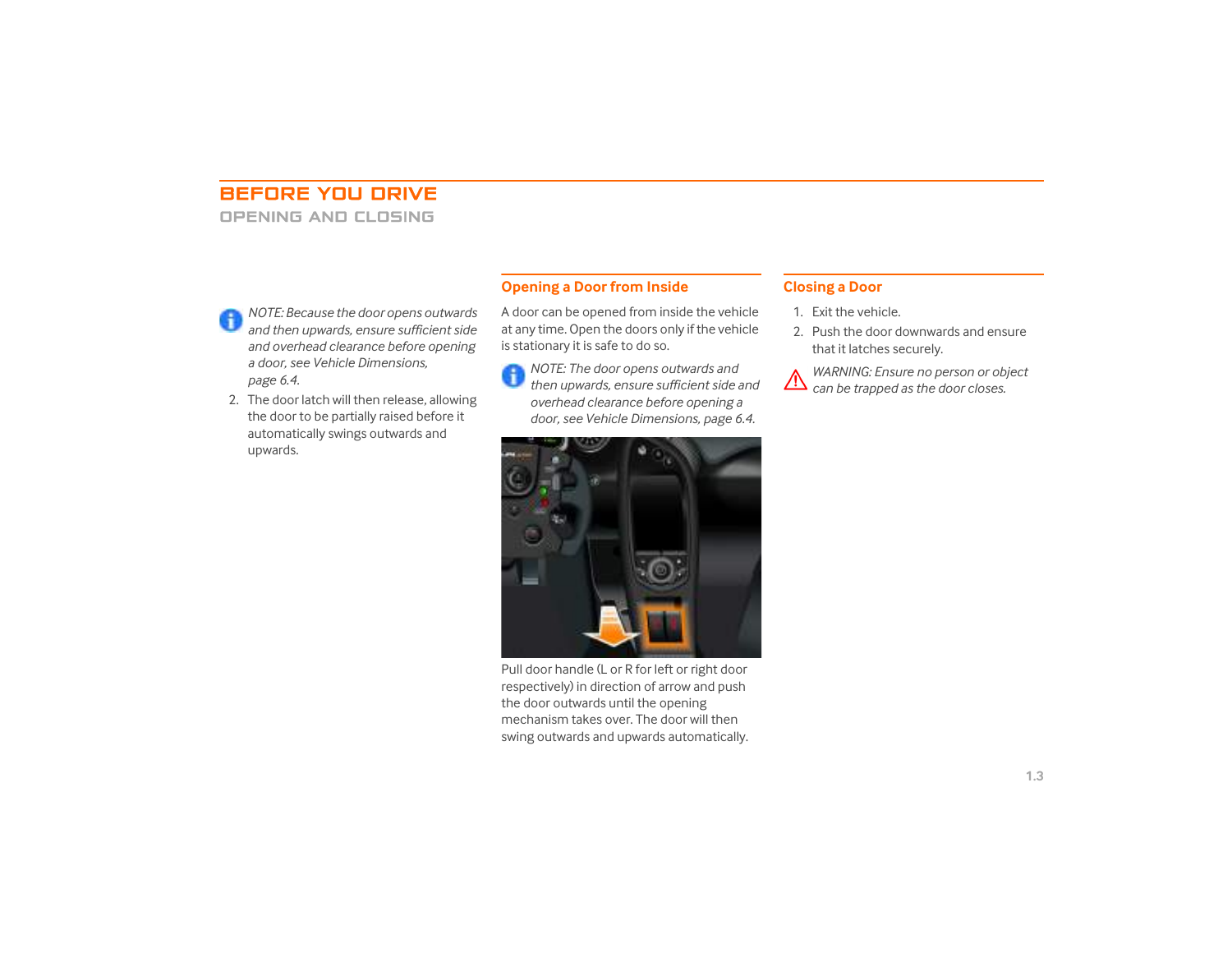# BEFORE YOU DRIVEOPENING AND CLOSING

### <span id="page-11-0"></span>**Bonnet Removal/Replacement**



**Removing Bonnet**

- 1. Push the centre of the bonnet retainers (x4). The centre button will remain pressed when released.
- 2. Release the cover and carefully remove from the vehicle.
- *NOTE: It is recommended that the ignition be switched off when removing the bonnet.*

**Replacing Bonnet**



*WARNING: Ensure that no body part or item can be trapped as you reposition the bonnet.*

- 1. Align the cover over the fixing pins and carefully lower the cover in to position.
- 2. Push the centre of the bonnet retainers (x4) to secure. When secure the centre of the retainer will be flush.



*WARNING: Ensure that the retainer centre button is not sitting low, it must be flush to be secured.*



*NOTE: Ensure the bonnet is secure by pulling upwards at each retainer.*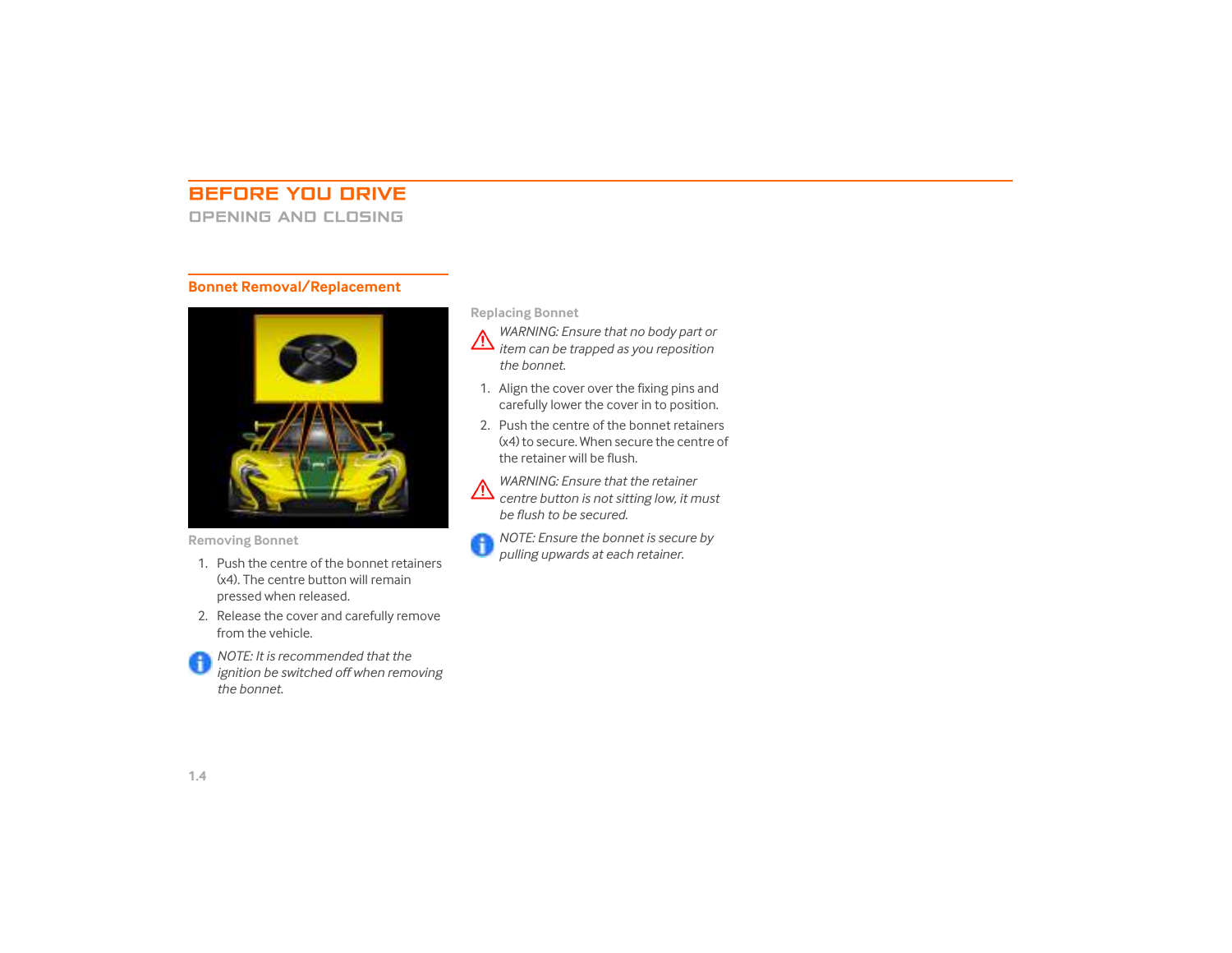# BEFORE YOU DRIVE**SEATS**

### <span id="page-12-1"></span><span id="page-12-0"></span>**Seat Adjustment**



*WARNING: Adjust the driver's seat when the vehicle is stationary.*

*WARNING: Child seats or child restraints must not be fitted to this vehicle.*

There are two pull handles located beneath both the driver and passenger seat.



- 1. Head Restraint Release
- 2. Seat Forward and Rearward Adjustment

#### **Head Restraint Release**

The pull handle closest to the door releases part of the head restraint allowing easier access when entering and exiting the vehicle.



*WARNING: Ensure the head restraint is locked in position before closing the door.*

*WARNING: Ensure the head restraint is locked in position before driving.*

**Seat Forward and Rearward Adjustment**

*NOTE: It is only possible to adjust the forward and rearward position of the seat.*

The pull handle closest to the centre console releases the seat catch and allows the seat to slide.

Move the seat to the desired position, ensuring you can comfortably reach all pedals and are able to move them through their full travel.



*WARNING: Ensure the seat is locked in position before driving.*

*NOTE: Ensure that there are no loose items in the footwell or adjacent to the seat as this may lead to the seat being damaged or not getting full adjustment.*

#### **Expiry**

The seats have a limited effective life. The seats have a label containing the expiry date and must be replaced on or before the date indicated.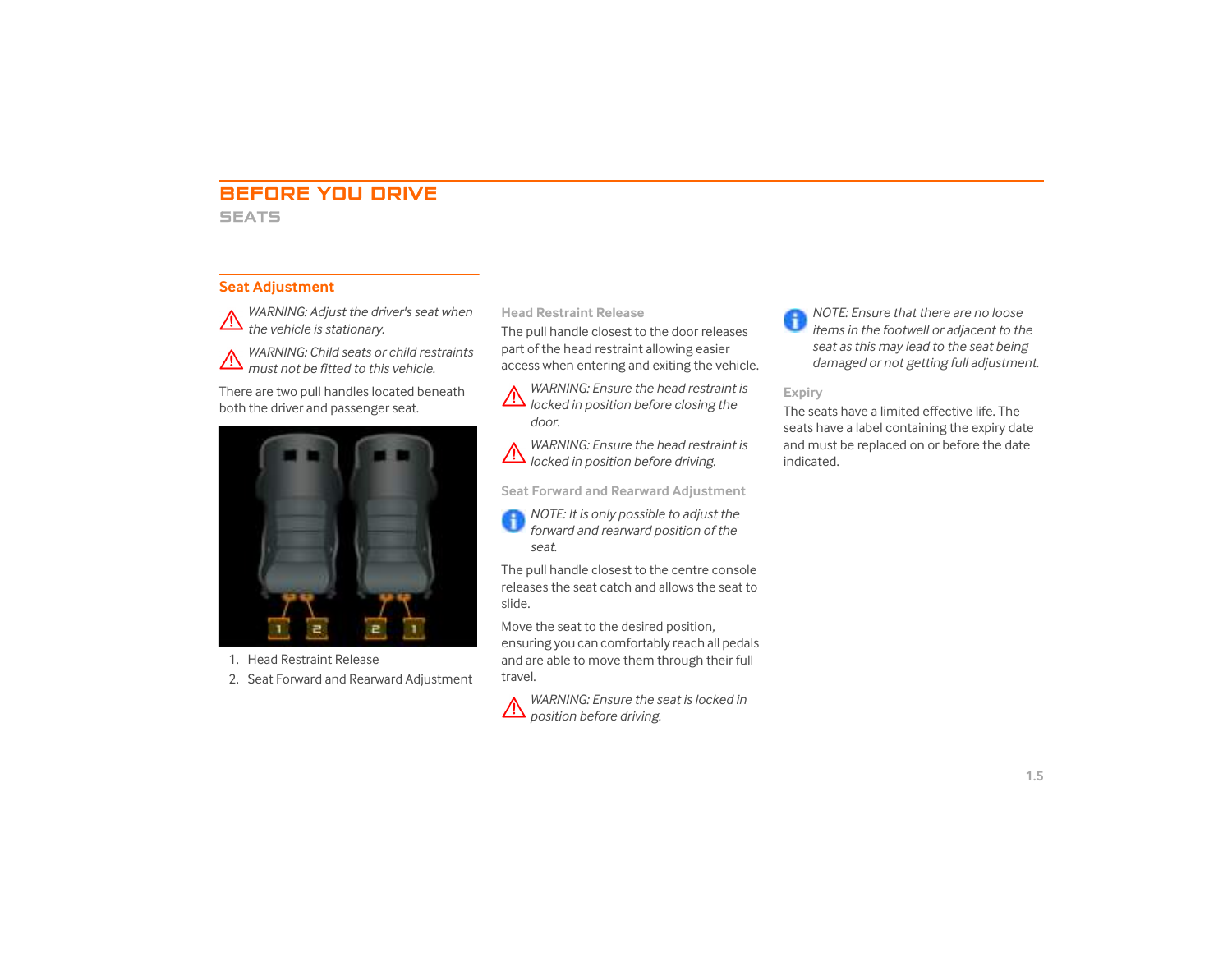STEERING WHEEL AND STEERING COLUMN

# <span id="page-13-1"></span><span id="page-13-0"></span>**Steering Wheel Adjustment**

*WARNING: Only adjust the steering wheel when the vehicle is stationary.*

The steering wheel can be adjusted for height and reach.



Push the lever (highlighted) downwards and position the steering wheel so that:

- your arms are slightly bent when you hold the wheel
- you can move your legs freely
- you can see all the displays in the instrument cluster clearly

Pull the lever to set the steering wheel in position. Ensure the lever is in its locked position before driving.

**Removal**

*WARNING: Only remove the steering wheel when the vehicle is stationary and the engine is stopped, as the START/STOP button is located on the steering wheel.*



Pull the steering wheel retaining collar (highlighted) towards you and remove steering wheel from the steering column.

To refit the steering wheel, Pull the retaining collar and align the steering wheel to the master spline on the column. Push the steering wheel onto the steering column and release the collar.

*WARNING: Before driving pull the outer*   $\sqrt{2}$ *rim of the steering wheel to ensure it is securely engaged.*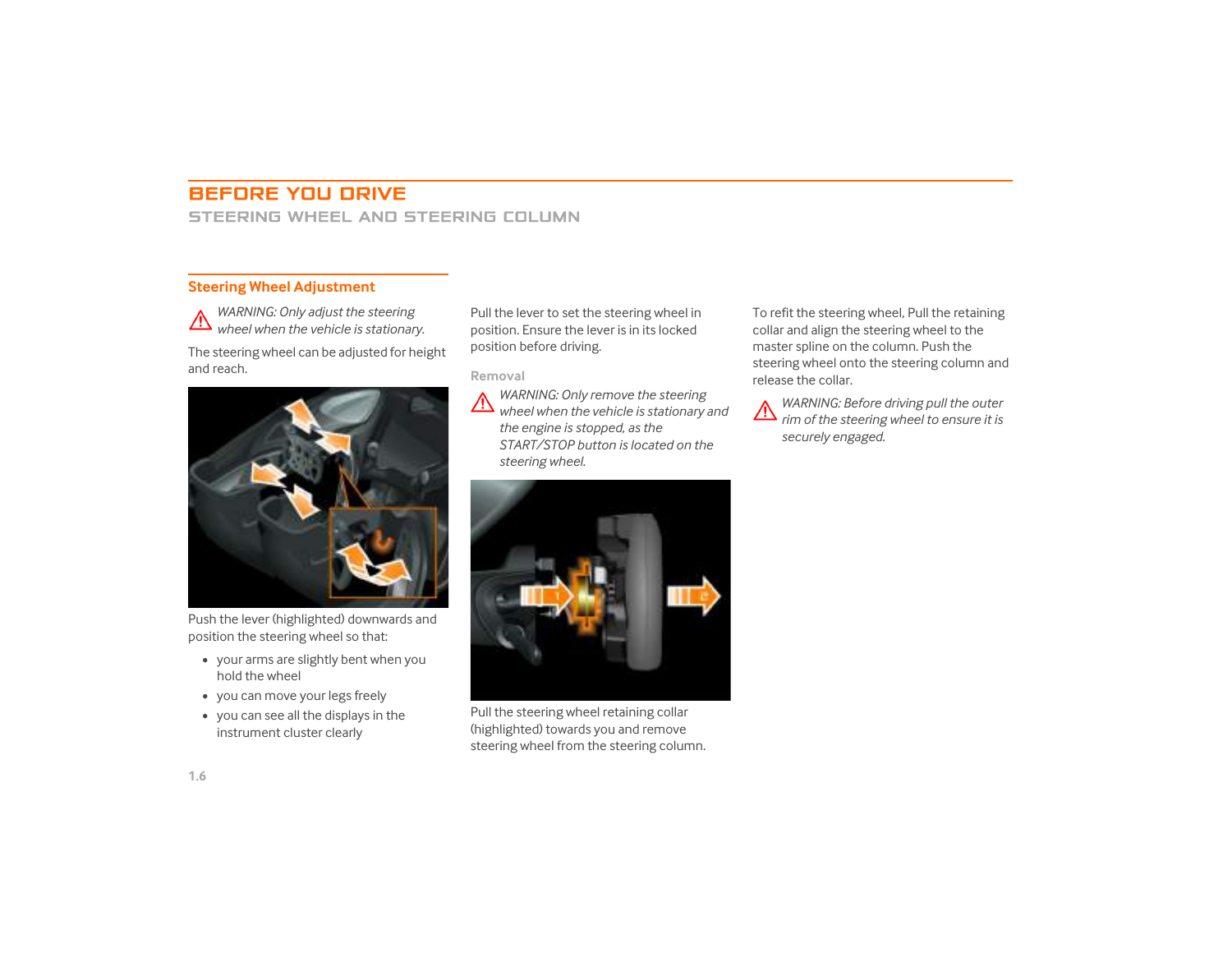OCCUPANT SAFETY

### <span id="page-14-1"></span><span id="page-14-0"></span>**Seat Belts - (Race Harness)**

The race harness fitted to the McLaren P1™ GTR has a limited life cycle. The harness must be replaced in line with the manufacturers specification.



*WARNING: A race harness which is not worn, worn incorrectly, or has not been engaged securely fastened, cannot perform its intended function. To avoid injuries, ensure that the harness is fitted correctly at all times.*

*Do not route the harness across sharp edged or fragile objects especially if these are on or in your clothing. The harness could be damaged and you could be injured.*

*Only one person should use each race harness at any one time.*

*Race Harnesses are not suitable for use by children.*

*Never allow children to travel on the lap of another occupant.*



*WARNING: The race harness cannot perform its function correctly if the harness or buckle becomes excessively dirty or damaged. Ensure the harness latches engage the buckle fully.*

*Check the harness regularly to ensure that they are not damaged, or routed over sharp edges and are not trapped.* 

*Have race harnesses checked if the harnesses have been damaged or subjected to a heavy load. Work on the seat belts should only be carried out by McLaren Special Operations.*

*Replace the race harness after a heavy impact accident.*

#### **Expiry**

The race harnesses have a limited effective life. The race harnesses have a label containing the expiry date and must be replaced on or before the date indicated..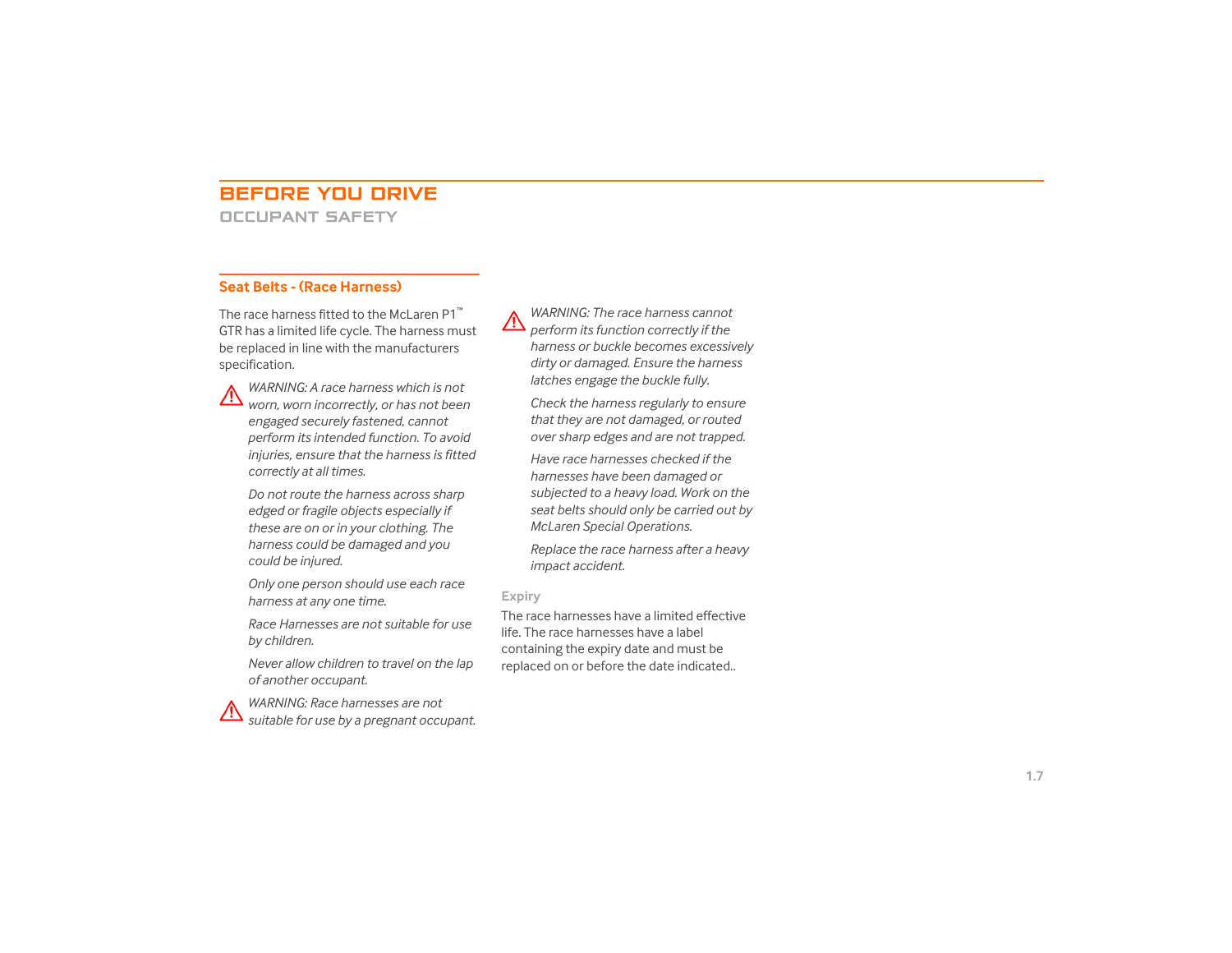MIRRORS AND HEATED WINDSCREEN

# <span id="page-15-1"></span><span id="page-15-0"></span>**Exterior Mirror**



- *NOTE: Two people are required to adjust the exterior mirrors to the drivers requirements.*
- **Adjusting Exterior Mirrors**
	- 1. With the driver sat in the vehicle and the doors closed, slacken the mirror adjusting screw (3 mm hex key).



- 2. Adjust the exterior mirror to maximise drivers rear view.
- 3. Tighten the adjusting screw and confirm driver still has optimum rear view coverage.

4. Repeat the process for the opposite side exterior mirror.

### <span id="page-15-2"></span>**Heated Windscreen**



Press the button shown to activate the heated windscreen. Press again to deactivate.

*NOTE: If the heated screen is active when the ignition is switched off, once the ignition is switched back on the heated screen will return to active.*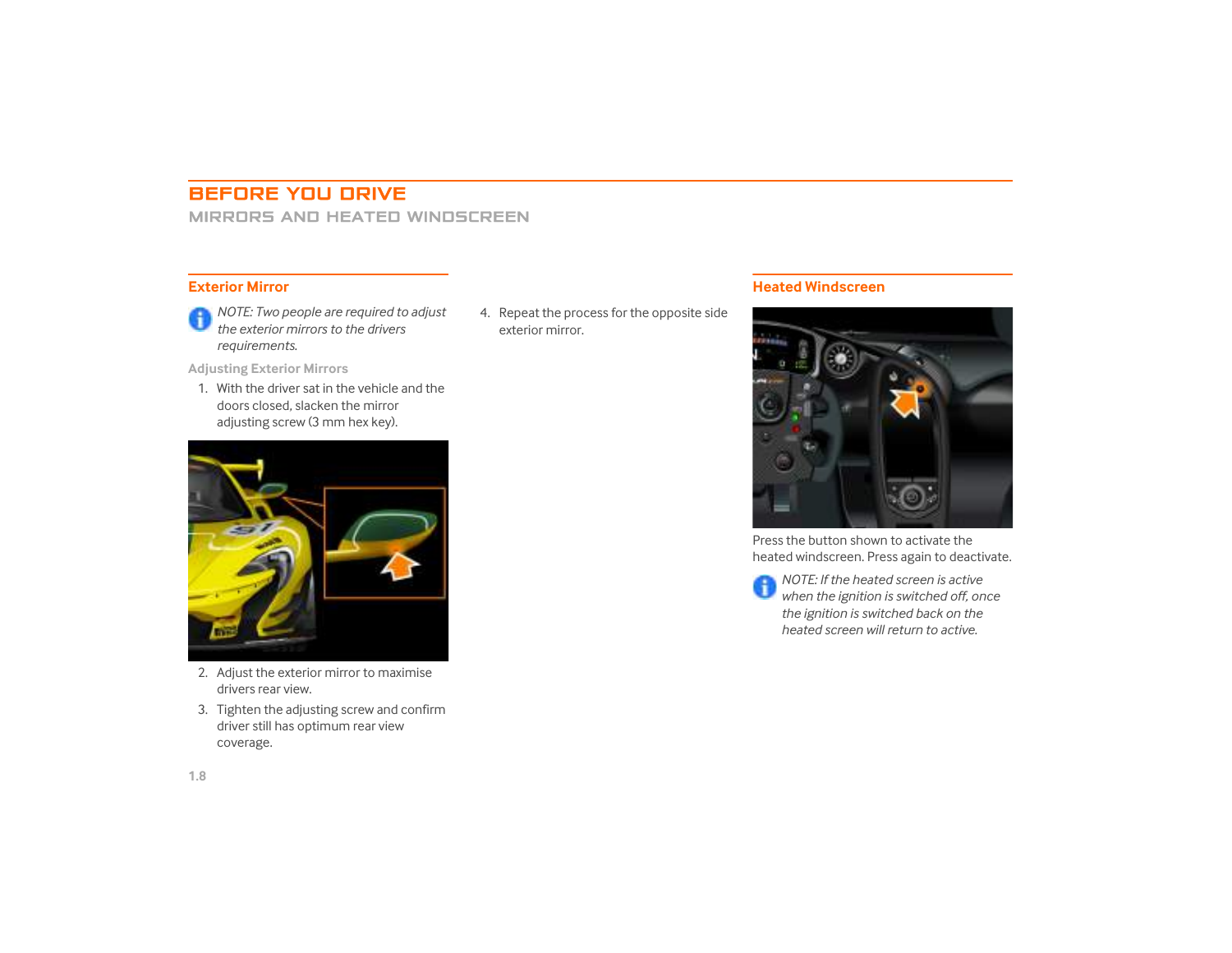LIGHTING

### <span id="page-16-1"></span><span id="page-16-0"></span>**Headlamps**

Headlamps are permanently on when the vehicle is in use. There is no switch to switch off the headlamps.



*NOTE: Pushing the headlamp flash stalk on the steering column away will have no effect on the headlamp operation.*

The headlamp flash sequence consisting of five flashes, is triggered by pulling the standard headlamp stalk on the steering column.

### <span id="page-16-2"></span>**Rain Light**

The rain light switch is located on the steering wheel.



The rain light provides twin high intensity red LED lighting for use in rain.

## <span id="page-16-3"></span>**Hazard Warning Lamps**

**Operating the Hazard Warning Lamps**



- 1. Press the hazard warning lamps button.
- 2. All the direction indicator lamps and both direction indicator warning lights in the instrument cluster flash.
- 3. Press the hazard warning lamps button again to switch off.
- *NOTE: If the hazard warning lamps have been switched on automatically, press the hazard warning lamps button once to switch them off.*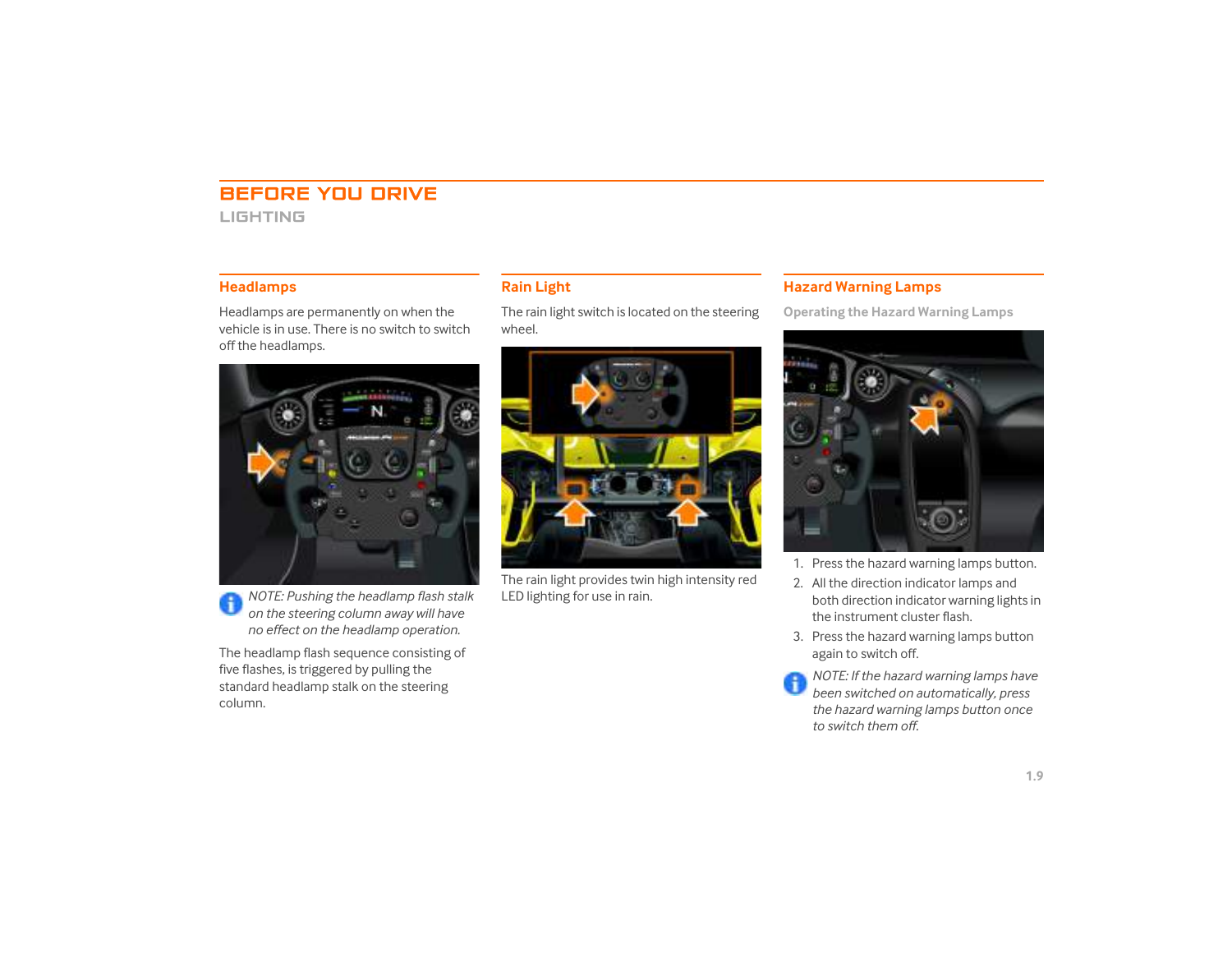VEHICLE LIFT

### <span id="page-17-1"></span><span id="page-17-0"></span>**Vehicle Lift Overview**

Vehicle lift allows you to raise the vehicle dependent on the current vehicle ride height.



*WARNING: Ensure vehicle lift is only used when loading and unloading your McLaren onto vehicle transport.*



*WARNING: When using vehicle lift do not exceed 10 kph (6 mph).*



*WARNING: Ensure your McLaren is returned to normal ride hight as soon as possible.*

If vehicle lift is used while in motion, slight adjustments to the steering feel may be experienced, this is normal and does not affect the operation of the vehicle.

You obtain access to vehicle lift using the menu structure. See the McLaren P1™ Owner's Handbook: Instruments.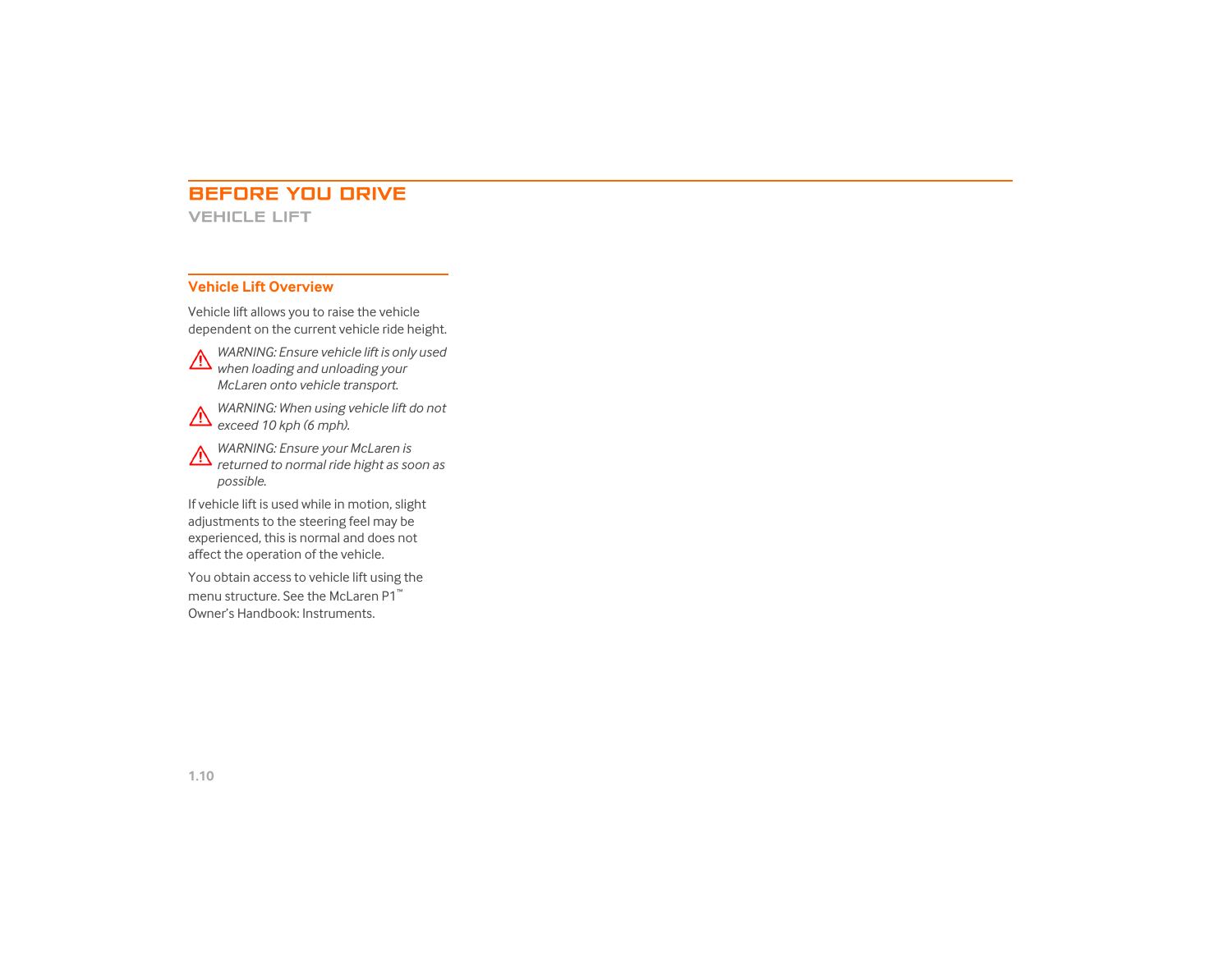# BEFORE YOU DRIVEEMERGENCY SYSTEMS

# <span id="page-18-1"></span><span id="page-18-0"></span>**Fire Suppression System**

The vehicle is fitted with a integral fire suppression system, There are no owner serviceable parts on this system. Contact the system supplier or McLaren Special Operations in case of concern. This system has a limited service life and must be replaced on or before the date shown on the system expiry date label. Under no circumstances should an attempt be made to re-charge the system after deployment. Contact the system supplier or McLaren Special Operations for guidance and advice. Ensure the system is inspected for integrity prior to each track visit.

*NOTE: Due to the nature of the vehicle's usage some of the systems are lifed, this needs to be monitored using the McLaren Diagnostic System (MDS). All component kilometre life is listed in the McLaren Diagnostic System (MDS).*

#### **Activation**

The fire suppression system is activated by pressing one of the activation buttons. One button is located on the centre console and the other on the scuttle panel at the rear edge of the bonnet.





The activation button in both locations is coloured red. The centre of the button must be pressed to activate the fire suppression system.

Bring the car to a complete stop in a safe place off of the track.

If additional assistance is required and only when absolutely safe to do so proceed to a marshal's post.

*NOTE:* The fire suppression system will be ineffective if the car is in motion.

Open the doors of the car.

Activate the vehicle kill switch (either in the cabin or on the scuttle panel at the rear edge of the bonnet) See [Kill Switch, page](#page-19-1) 1.12.

Alert Track Control to request appropriate assistance.

*WARNING: Once activated, the vehicle should not be driven until all vehicle systems have been checked for damage and the fire suppression system has been serviced and is in working order.*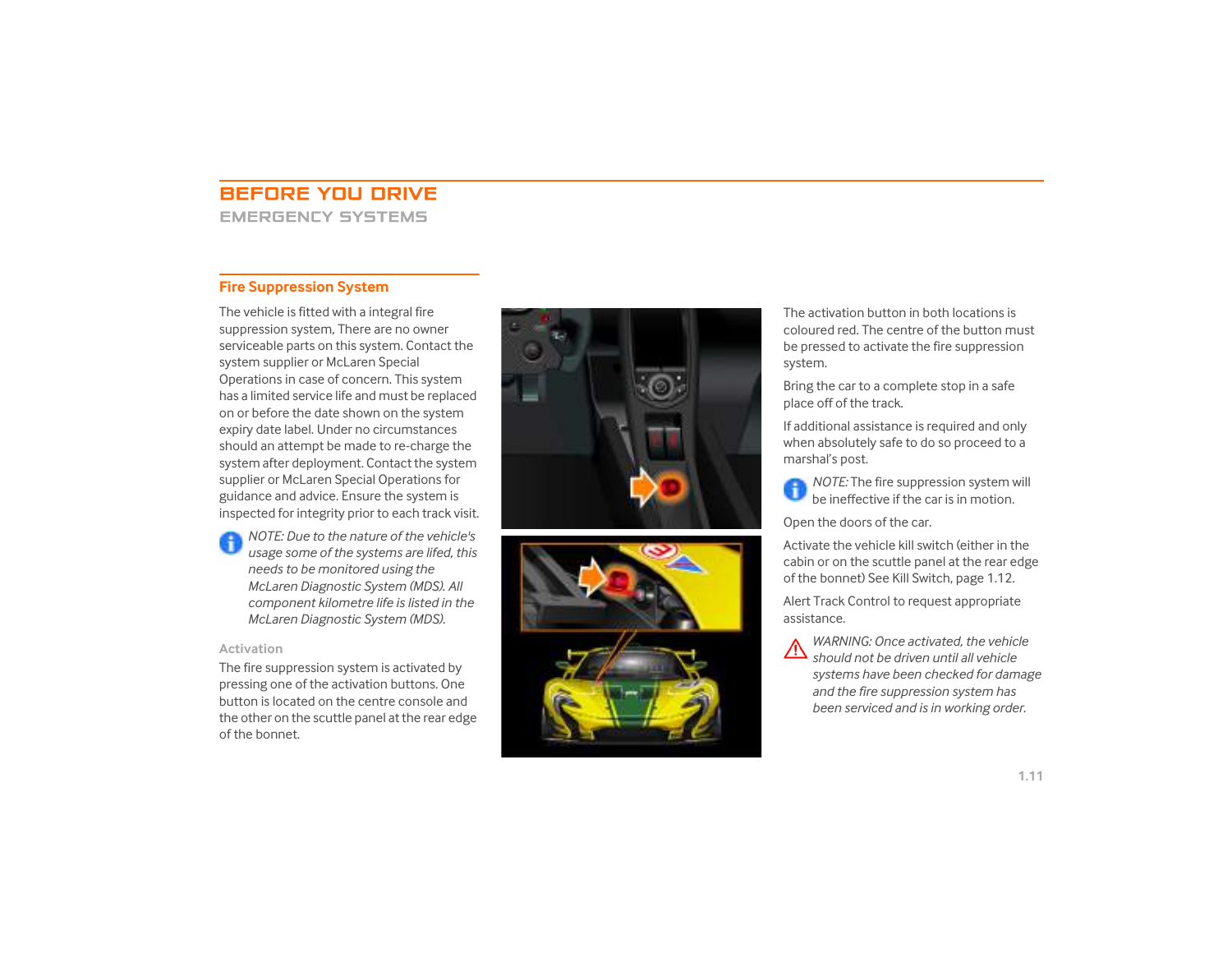# BEFORE YOU DRIVEEMERGENCY SYSTEMS

### <span id="page-19-1"></span><span id="page-19-0"></span>**Kill Switch**

In case of emergency the McLaren P1™ GTR is fitted with two kill switches. either of these switches, when activated, will immediately shut down the engine, the low voltage and the high voltage electrical systems.

*NOTE: If the kill switch is activated, it may take up to 10 minutes before the system resets and allows the vehicle to restart. It is NOT recommended that the kill switch is used to stop the engine in normal circumstances, see [Stopping the Engine,](#page-26-0)  [page](#page-26-0) 2.5*

*WARNING: Only use the kill switch in an emergency situation – and not as a means to switch off the vehicle. Activating the kill switch may cause damage to hybrid system if activated under load.*

#### **Activation - cabin switch**

The kill switch located in the cabin is above the IRIS screen adjacent to the hazard warning lamps button. To activate the kill switch pull the switch out (away from the console) before pushing it down in the direction of the arrow shown below.



#### **Activation - external switch**

The external kill switch is located next to the external fire suppression system button. The kill switch is activated by pulling the red coloured hoop and extracting the pin in the direction of the arrow shown below.

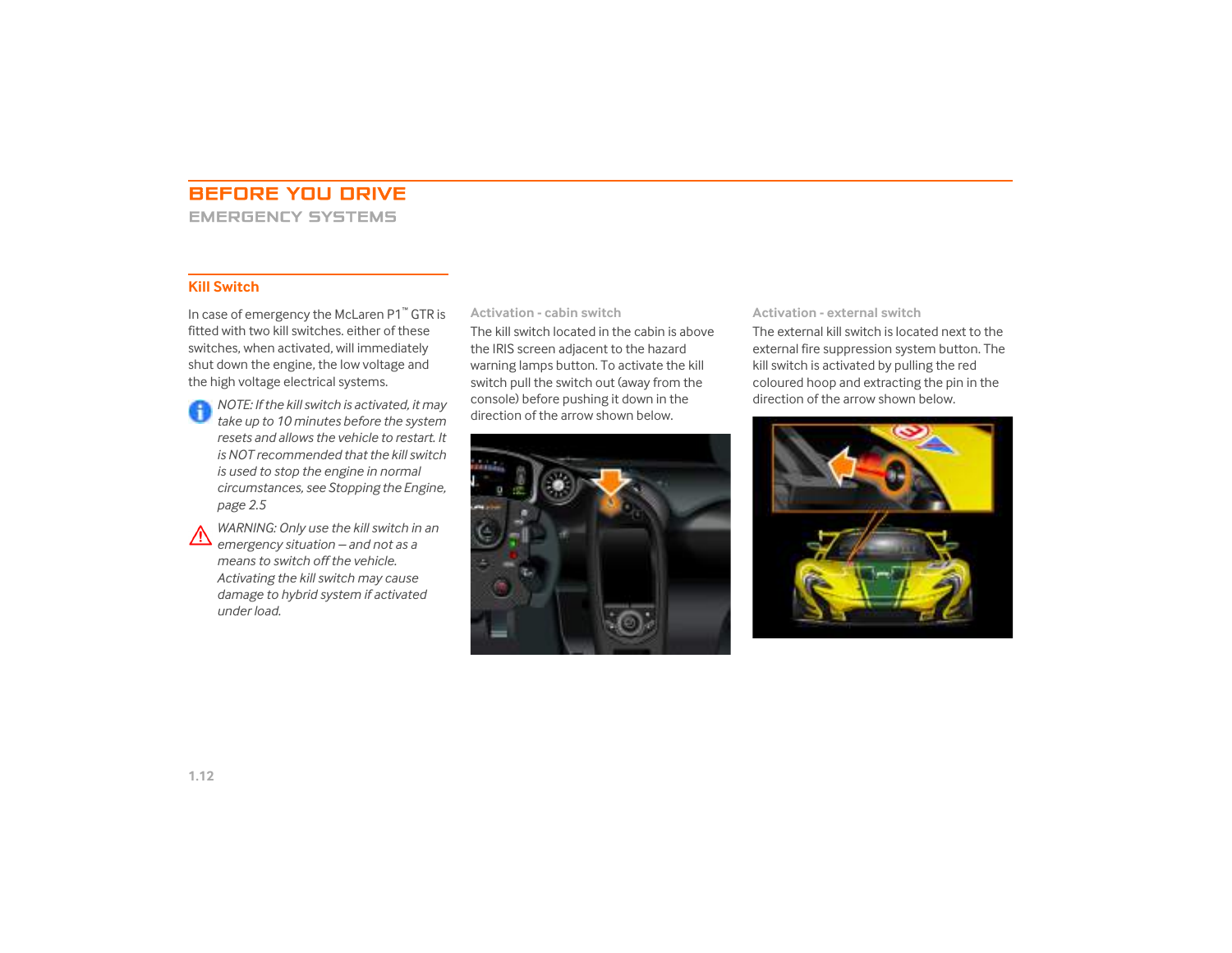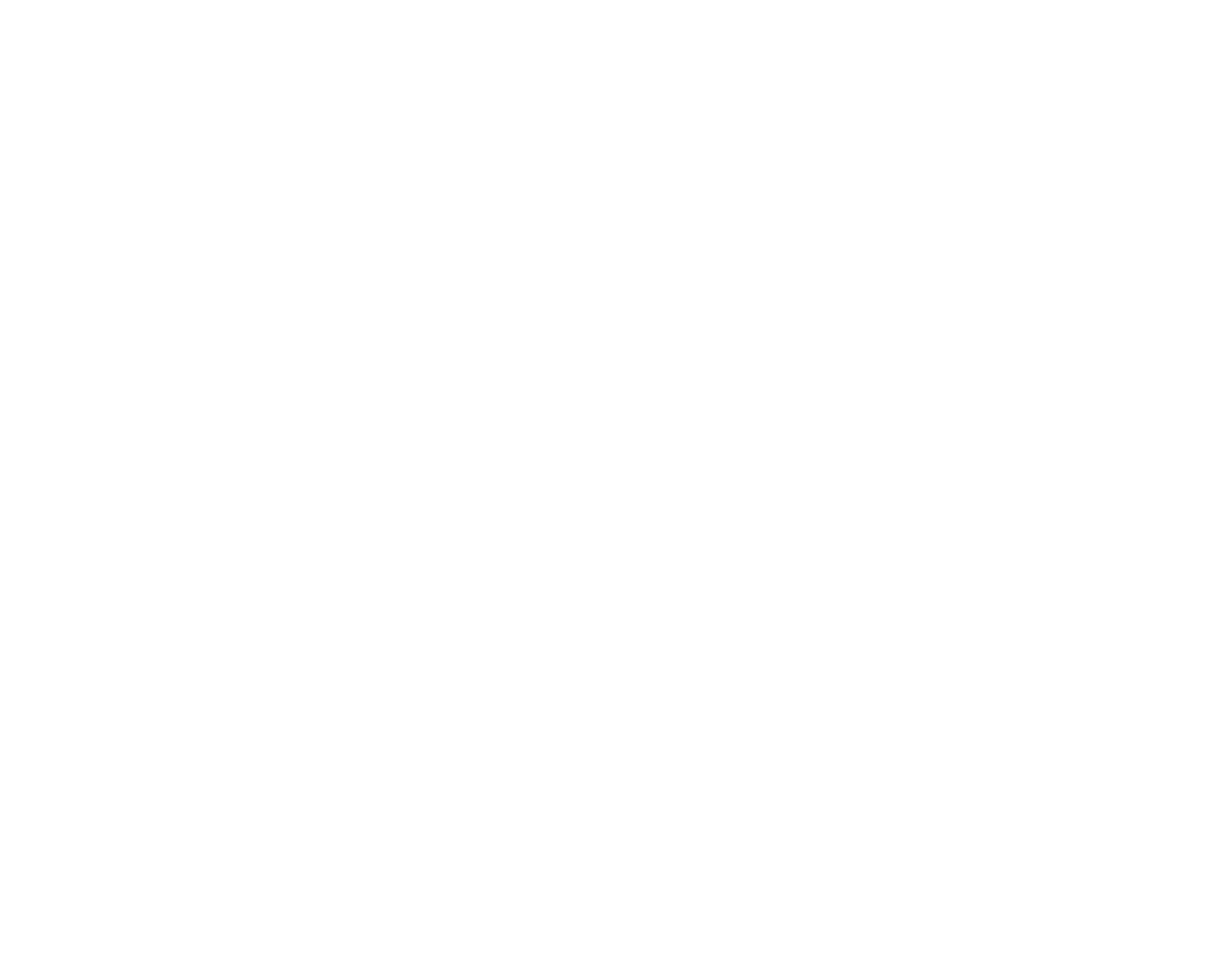### <span id="page-22-0"></span>**STARTING AND DRIVING**

# **HANDLING, ESC AND LAUNCH CONTROLS**

| <b>DRIVING SAFETY SYSTEMS</b> |  |
|-------------------------------|--|
|                               |  |
|                               |  |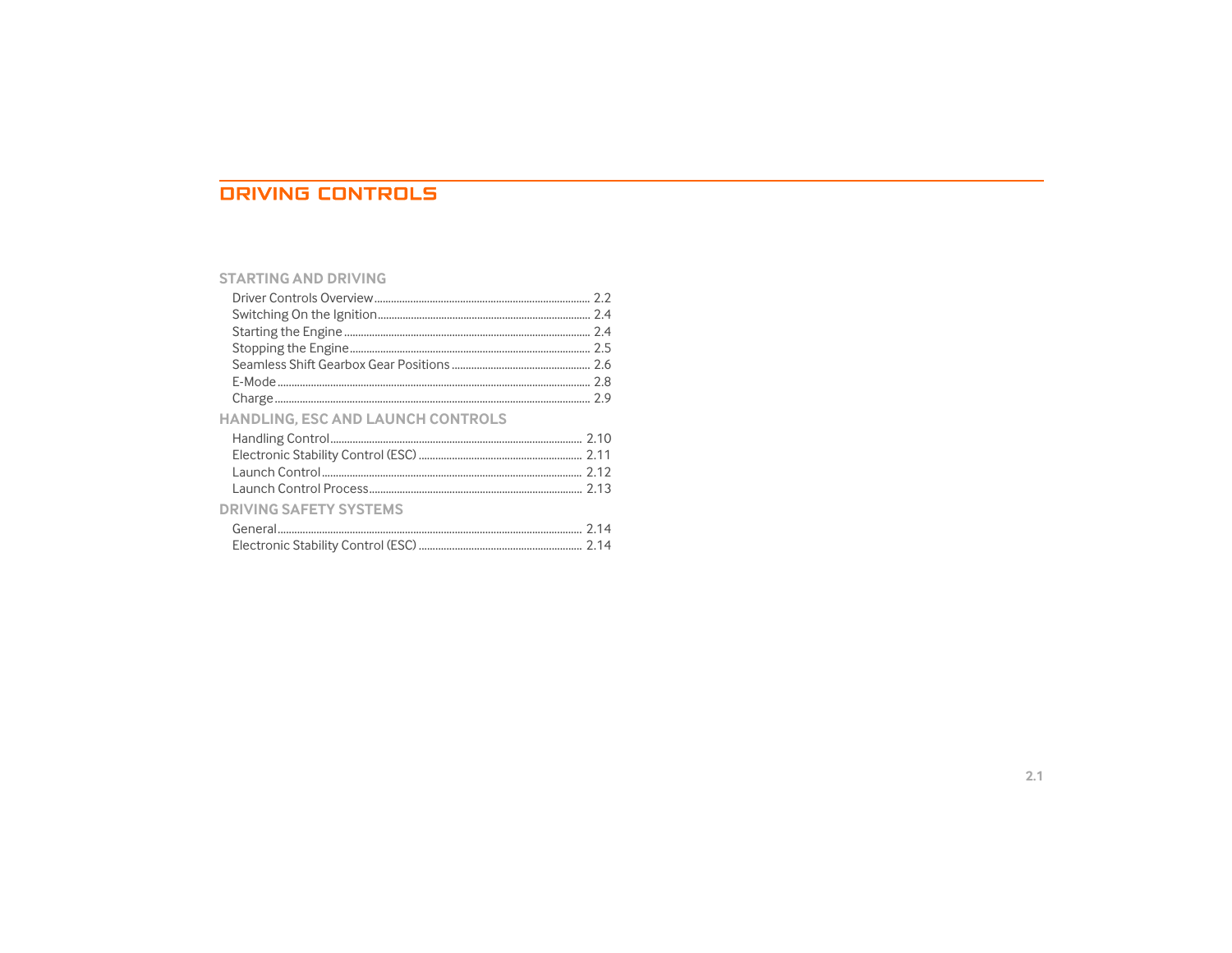# DRIVING CONTROLS STARTING AND DRIVING

## <span id="page-23-1"></span><span id="page-23-0"></span>**Driver Controls Overview**

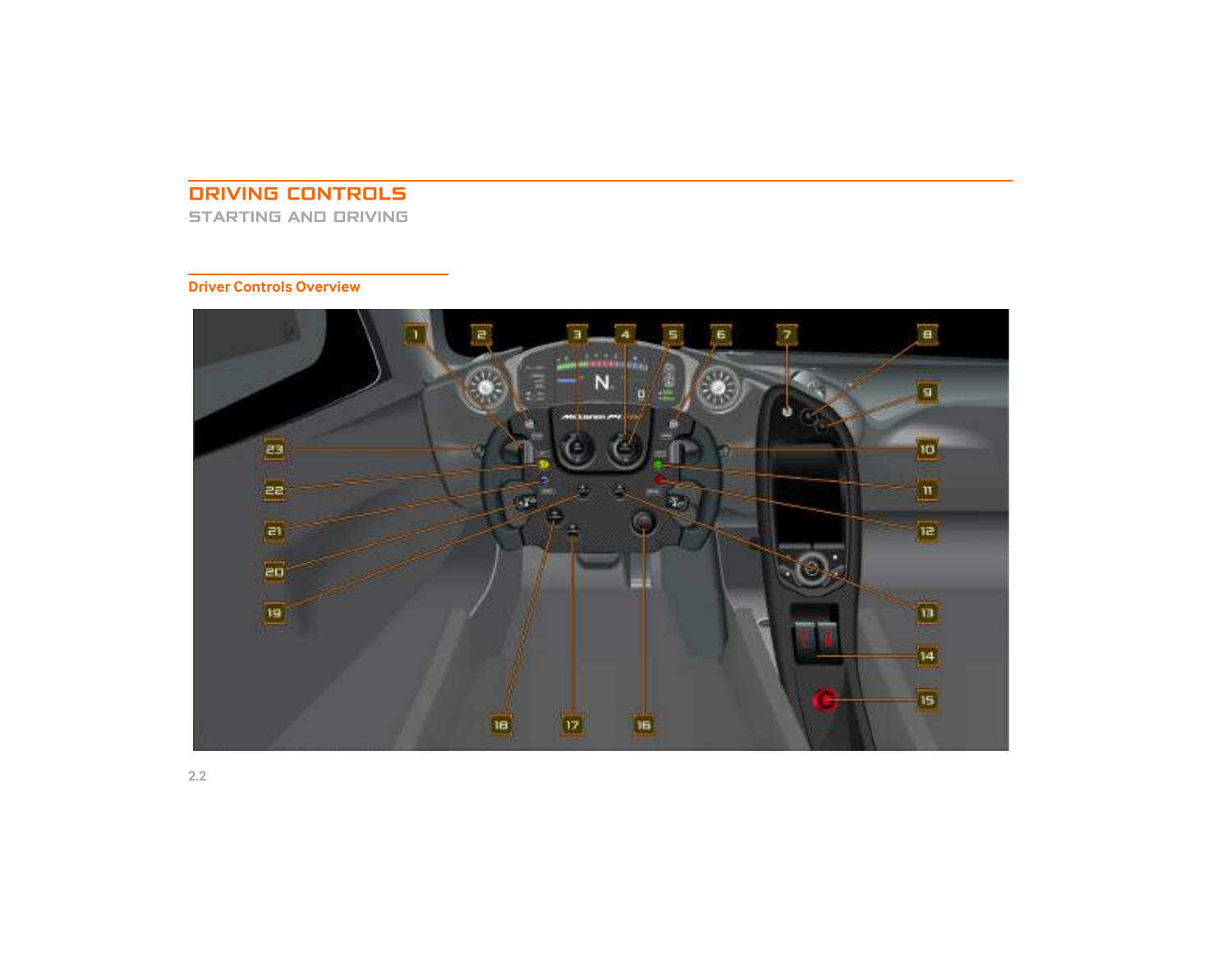STARTING AND DRIVING

- 1. [Seamless Shift Gearbox Gear Positions,](#page-27-1)  [page](#page-27-1) 2.6.
- 2. [DRS, page](#page-47-0) 4.2.
- 3. [Electronic Stability Control \(ESC\),](#page-32-0)  [page](#page-32-0) 2.11.
- 4. [Handling Control, page](#page-31-1) 2.10.
- 5. [Manual, page](#page-27-2) 2.6.
- 6. [IPAS, page](#page-48-0) 4.3.
- 7. [Kill Switch, page](#page-19-0) 1.12.
- 8. [Hazard Warning Lamps, page](#page-16-3) 1.9.
- 9. [Heated Windscreen, page](#page-15-2) 1.8.
- 10. Windscreen Wiper Stalk. See the McLaren P1™ Owner's Handbook: Windscreen Wiper.
- 11. [Pit to Car Radio, page](#page-63-0) 5.12.
- 12. [Neutral, page](#page-27-3) 2.6.
- 13. Boost. See [IPAS, page](#page-48-0) 4.3.
- 14. Door Release. See [Opening a Door from](#page-10-0)  [Inside, page](#page-10-0) 1.3.
- 15. [Fire Suppression System, page](#page-18-1) 1.11.
- 16. [Switching On the Ignition, page](#page-25-2) 2.4.
- 17. [Charge, page](#page-30-1) 2.9.
- 18. [E-Mode, page](#page-29-1) 2.8.
- 19. [Launch Control, page](#page-33-0) 2.12.
- 20. Menu Control Stalk. See the McLaren P1™ Owner's Handbook: Instruments.Vehicle Lift Control Stalk.
- 21. [Rain Light, page](#page-16-2) 1.9.
- 22. [Pit Lane Limiter, page](#page-63-1) 5.12.
- 23. [Headlamps, page](#page-16-1) 1.9.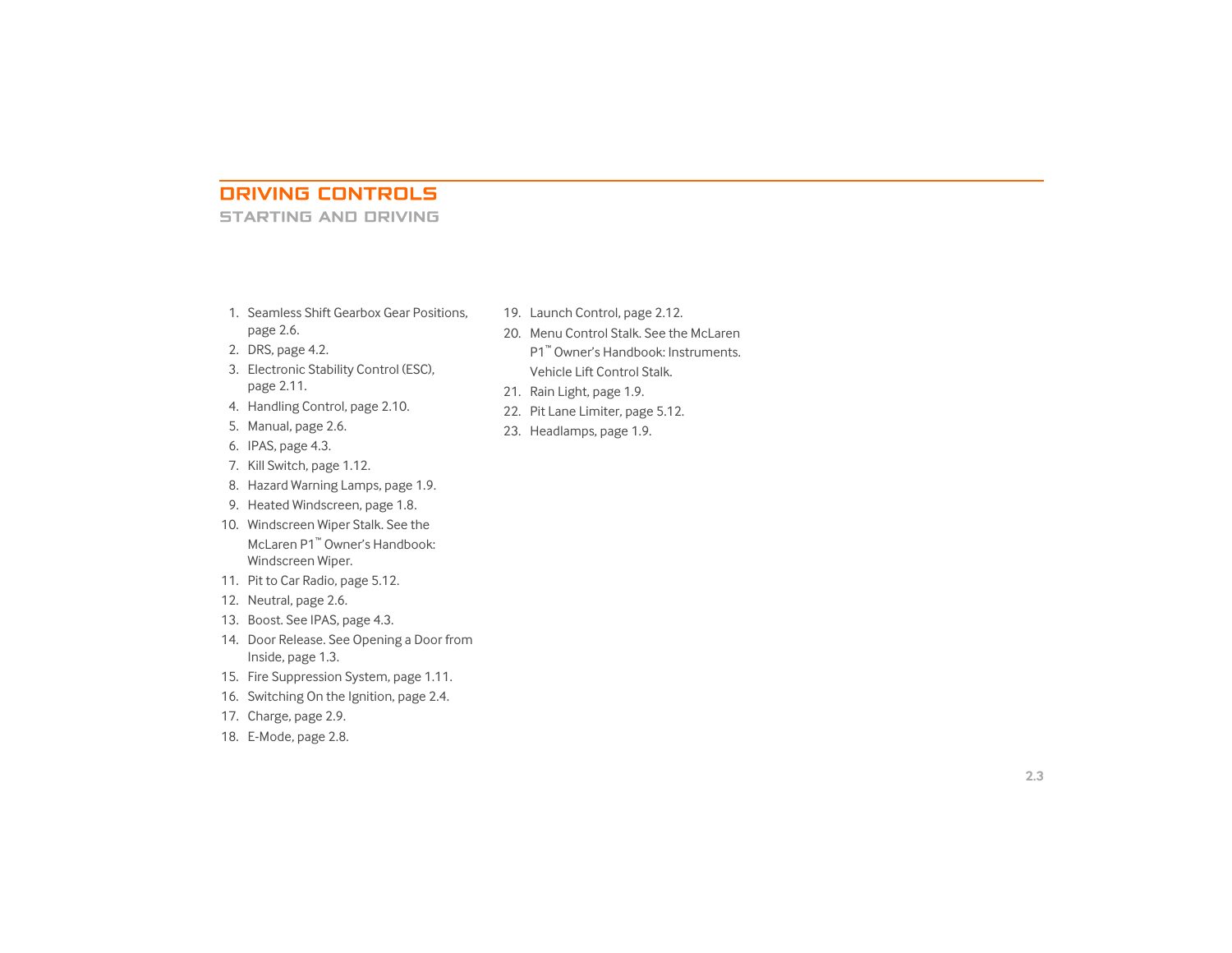# DRIVING CONTROLSSTARTING AND DRIVING

### <span id="page-25-2"></span><span id="page-25-0"></span>**Switching On the Ignition**

*NOTE: This vehicle does not require an ignition key.*



To switch on the ignition without starting the engine, press the START/STOP button without depressing the brake pedal.



The ignition will switch on, the oil temperature, water temperature and fuel gauges will operate and several of the warning lights will illuminate as a self-test. The instrument cluster will fully illuminate.

# <span id="page-25-1"></span>**Starting the Engine**

**Manual Cranking**



*NOTE: This vehicle does not require an ignition key.*



Depress the brake pedal and press and hold the START/STOP button, the engine will start.

Cranking can be stopped by either releasing the brake pedal, or releasing the START/STOP button.

#### **Timed Cranking**



*NOTE: This vehicle does not require an ignition key.*



Depress the brake pedal and press and release the START/STOP button, the engine will start.

If the START/STOP button is pressed again while the engine is cranking, cranking is stopped.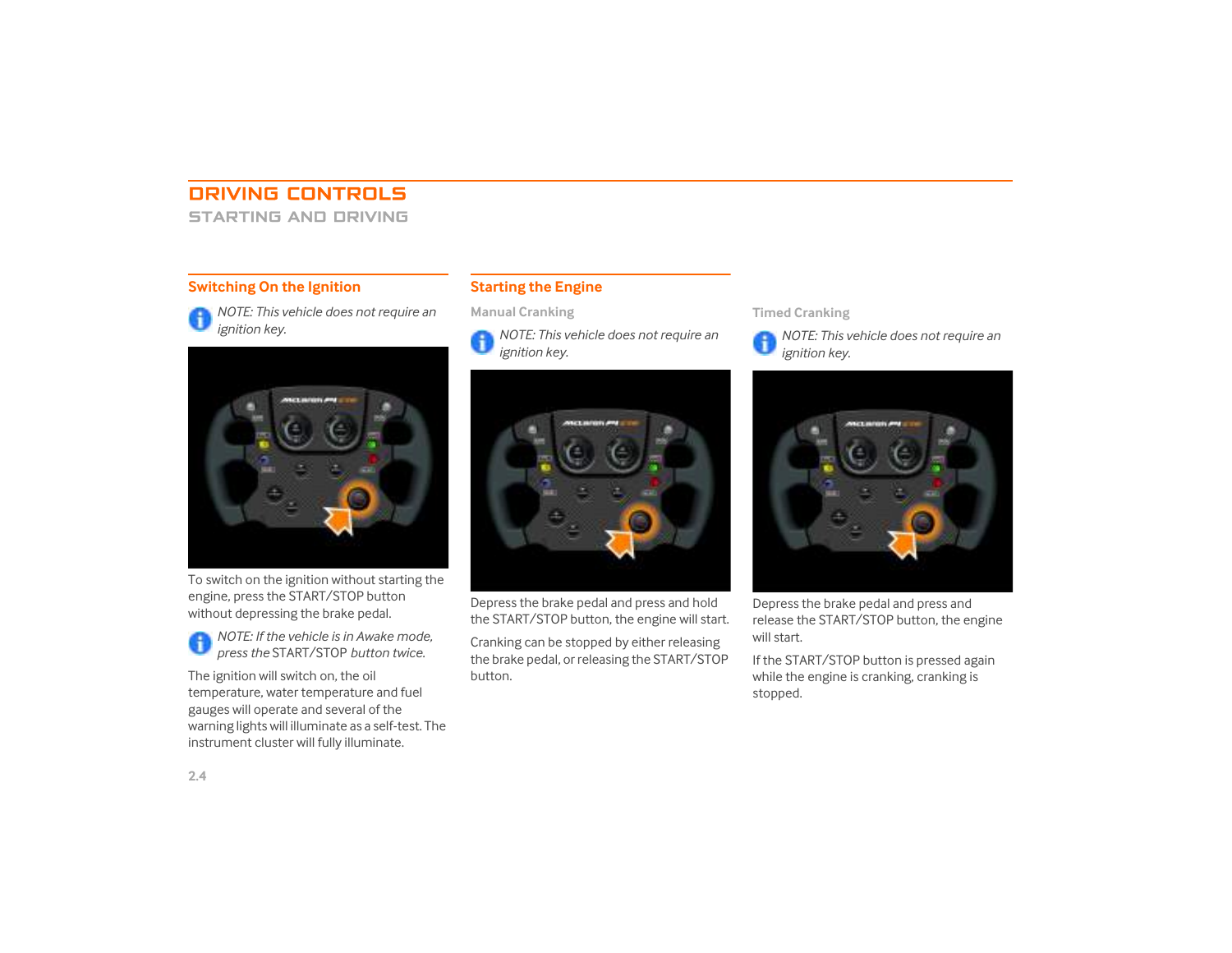STARTING AND DRIVING

### <span id="page-26-0"></span>**Stopping the Engine**

- 1. Bring the vehicle to a standstill and select neutral.
- *WARNING: The gearbox has no park position or parking brake to prevent the vehicle from moving when stopped.*
- *NOTE: If the kill switch is activated, it may take up to 10 minutes before the systems resets and allows the vehicle to restart. it is NOT recommended that the kill switch is used to stop the engine in normal circumstances, see [Kill Switch,](#page-19-0)  [page](#page-19-0) 1.12.*
- 
- *NOTE: Do not depress the accelerator pedal when stopping the engine.*

*Do not switch the engine off immediately after high speed/high load running. Allow it to run for 2 minutes so the engine temperature returns to normal.*



2. Press the START/STOP button. The engine will stop and the vehicle will enter Accessory state. For further information see the McLaren P1™ Owner's Handbook: Vehicle Electrical Status.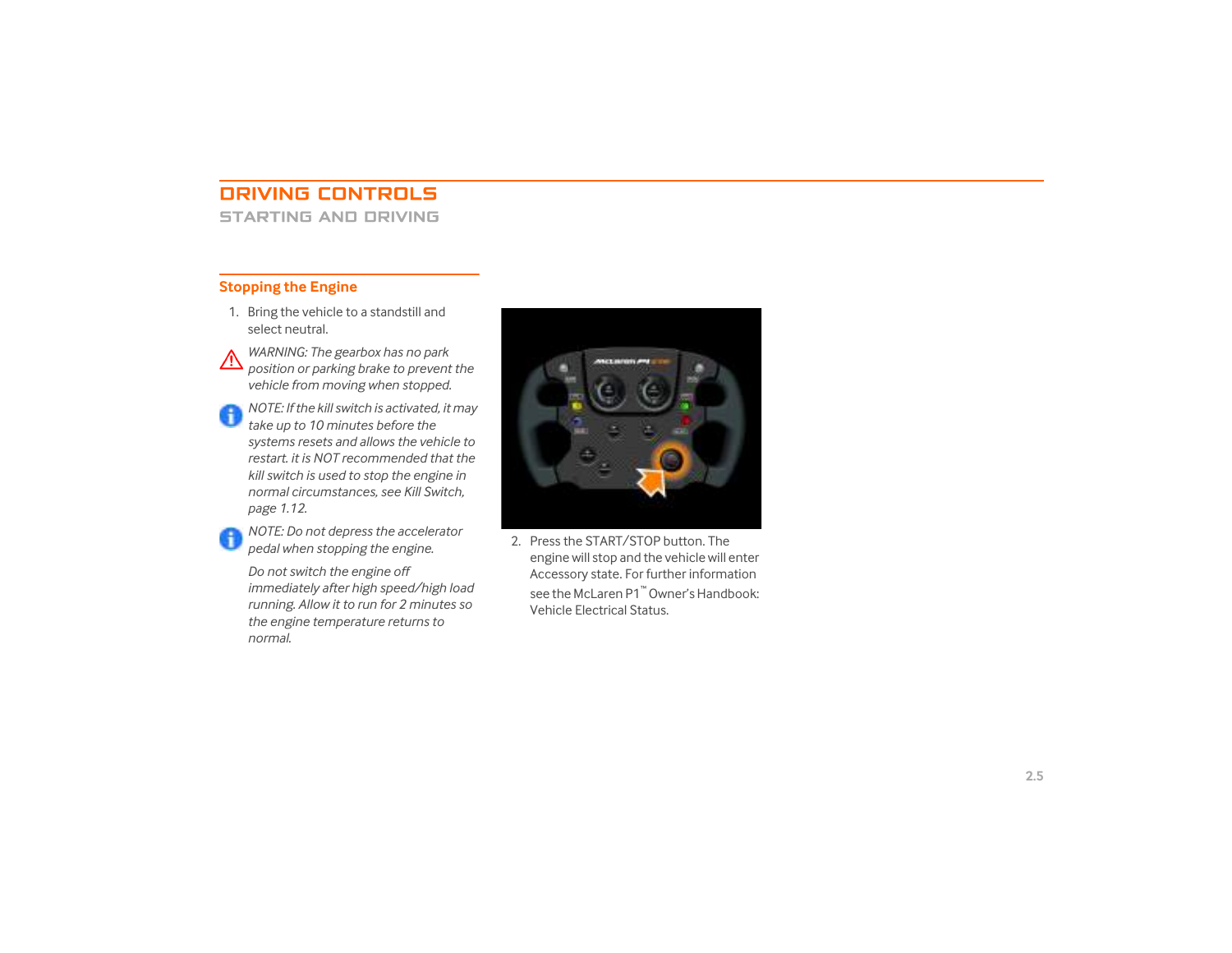# <span id="page-27-1"></span><span id="page-27-0"></span>**Seamless Shift Gearbox Gear Positions**

#### **Drive**

To select Drive, depress the brake pedal and pull the upshift paddle.

All seven forward gears are available. Gear changes will be automatic, unless manual mode has been selected.

#### <span id="page-27-3"></span>**Neutral**

Neutral is selected by pressing the NEUTRAL button on the steering wheel.

No gear is engaged. Releasing the brakes will allow the vehicle to move freely, e.g. for pushing or towing.

#### **Reverse**

To select Reverse, the vehicle must first be in neutral. At this stage, pull the downshift paddle to select reverse gear.

*NOTE: If reverse is selected pulling the upshift paddle will engage drive. To move from reverse gear to neutral, press the NEUTRAL button on the steering wheel.*

In normal circumstances, only select reverse gear when the vehicle is stationary. It is possible to engage reverse or drive at speeds up to 10 kph (6 mph) whilst travelling in the opposite direction.

*NOTE: If reverse or drive is selected at speeds above 10 kph (6 mph), the transmission will engage neutral, as a self protection feature.*

#### <span id="page-27-2"></span>**Manual**

Manual mode is selected by pressing the MANUAL button on the steering wheel.

Gear changes can only be made manually with the paddles until the MANUAL button is pressed again.

*NOTE: The vehicle will remain in its previously selected mode if the ignition is switched off and back on.*

#### **Gearshift Paddles**



To upshift, pull the right-hand paddle towards you. To downshift pull the left-hand paddle towards you. The current gear position appears in the gear position display.

*NOTE: The single-piece paddle and central pivot enables upshifts and downshifts to be made using either paddle.*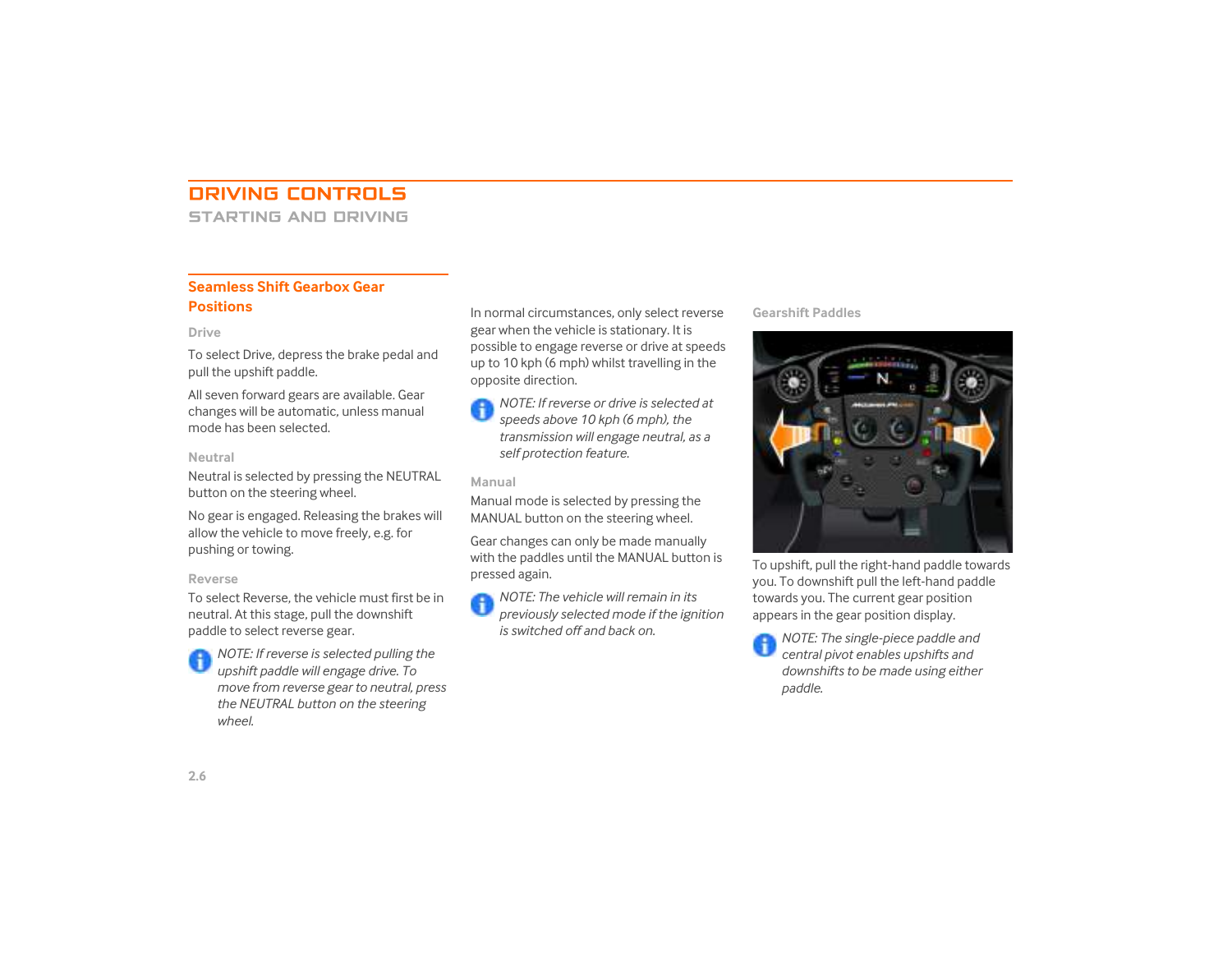# DRIVING CONTROLSSTARTING AND DRIVING

*As an alternative, upshifts can be made by pushing the left-hand paddle away from you and downshifts can be made by pushing the right-hand paddle away from you.*

The gearshift paddles operate irrespective of the handling mode selected and there is no need to release the accelerator pedal to change gear.

- *WARNING: For safety, in manual mode only, the vehicle will monitor engine speed and may perform an automatic gear change if necessary.*
- 
- *WARNING: Do not change down for additional engine braking on a slippery surface.*

*NOTE: If operating the paddles in automatic mode, the gearbox will revert to automatic changes if an eight second period elapses without a gear change being made.*

Sequential downshifts under braking can be made by pulling and holding the downshift paddle whilst braking. In this case the downshifts will be called sequentially back to the same engine RPM.

When the vehicle speed is below 10 kph (6 mph) or the vehicle is stationary with a gear selected, select a downshift and hold the paddle to select neutral.

If under 10 kph (6 mph) you can also press the neutral button on the steering wheel to go into neutral.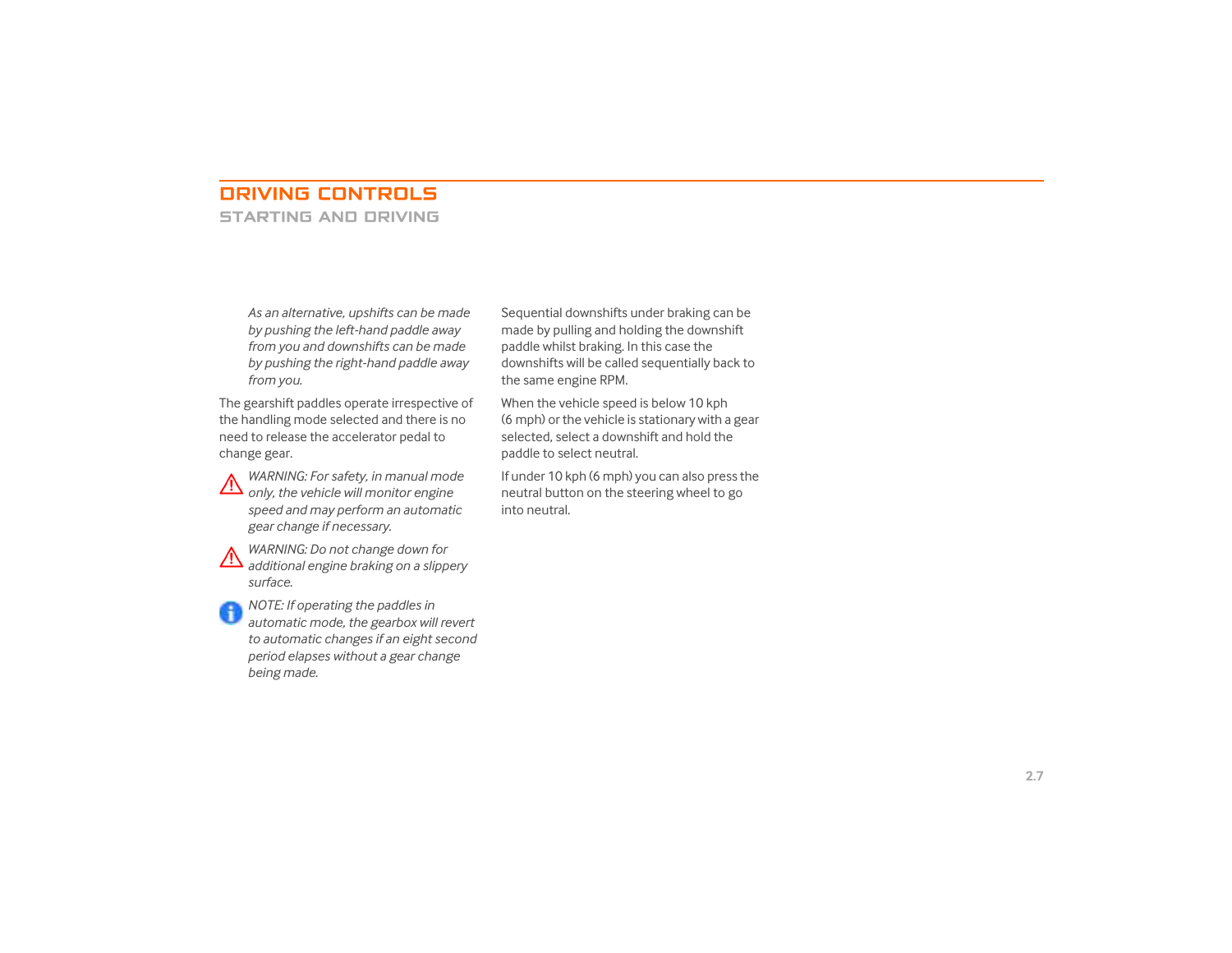# DRIVING CONTROLSSTARTING AND DRIVING

### <span id="page-29-1"></span><span id="page-29-0"></span>**E-Mode**



In E-Mode, the vehicle is powered by the High Voltage (HV) battery, with the electric motor being utilised to provide propulsion.

To start the vehicle in E-Mode, the E-Mode button must be pressed before the **START/STOP** button is pressed:

- 1. Press the E-Mode button.
- 2. Depress the brake pedal and press the **START/STOP** button, the vehicle will now be active in E-Mode.

*NOTE: The petrol engine may start and run until certain emission related conditions are met.*

Press the E-Mode button to switch between E-Mode and Hybrid mode.

*NOTE: The vehicle will not change from E-Mode to Hybrid mode while the accelerator pedal is depressed.*

When the vehicle is stopped by switching off the ignition when in E-Mode, the vehicle will automatically restart in Hybrid mode when the **START/STOP** button is pressed. To restart the vehicle in E-Mode, the E-Mode button must be pressed before the **START/STOP** button.

*NOTE: Pressing the Active button while in E-Mode has no effect.*

The Handling settings in E-Mode are the equivalent of Normal - it is not possible to operate the vehicle in any other Handling mode while in E-Mode.

E-Mode can only be operated in automatic mode. Operating the gearshift paddles or selecting manual mode has no effect.

When the HV battery voltage becomes too low, the petrol engine will start in order to maintain drive and charge the battery.

This is signalled to the driver by a count-down to 'Engine-start'. Performance remains unchanged.

When the battery is re-charged the engine will stop.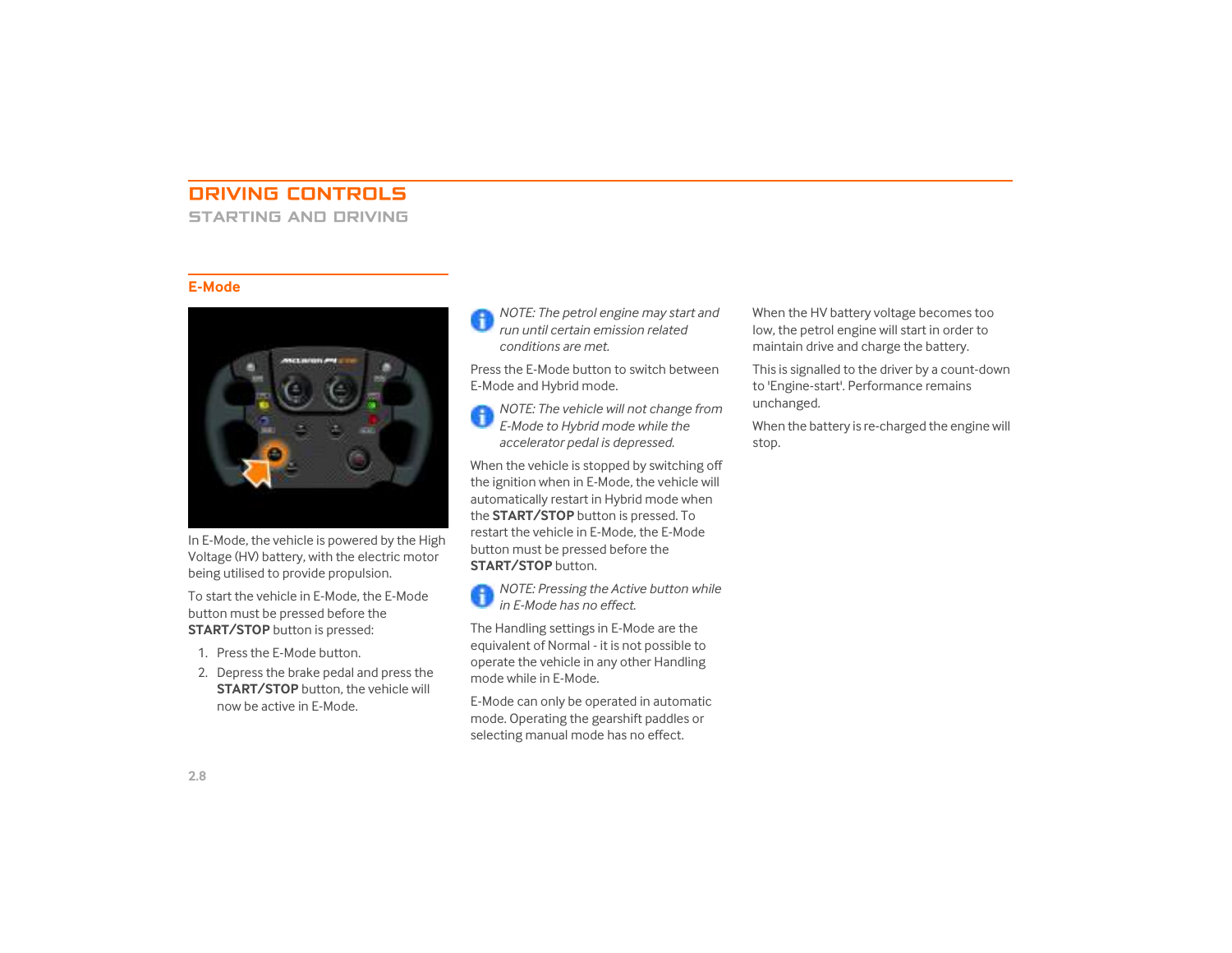STARTING AND DRIVING

### <span id="page-30-1"></span><span id="page-30-0"></span>**Charge**



The Charge button can and should be used during normal, engine-powered, track driving. Using the charge button will result in a more aggressive charging strategy and thus maintain a higher HV battery state of charge, however this will be to the detriment of fuel consumption and powertrain temperatures.

Pressing and holding the charge button when stationary and in neutral will result in pit lane charging, see [PIT LANE CHARGING, page](#page-62-0) 5.11.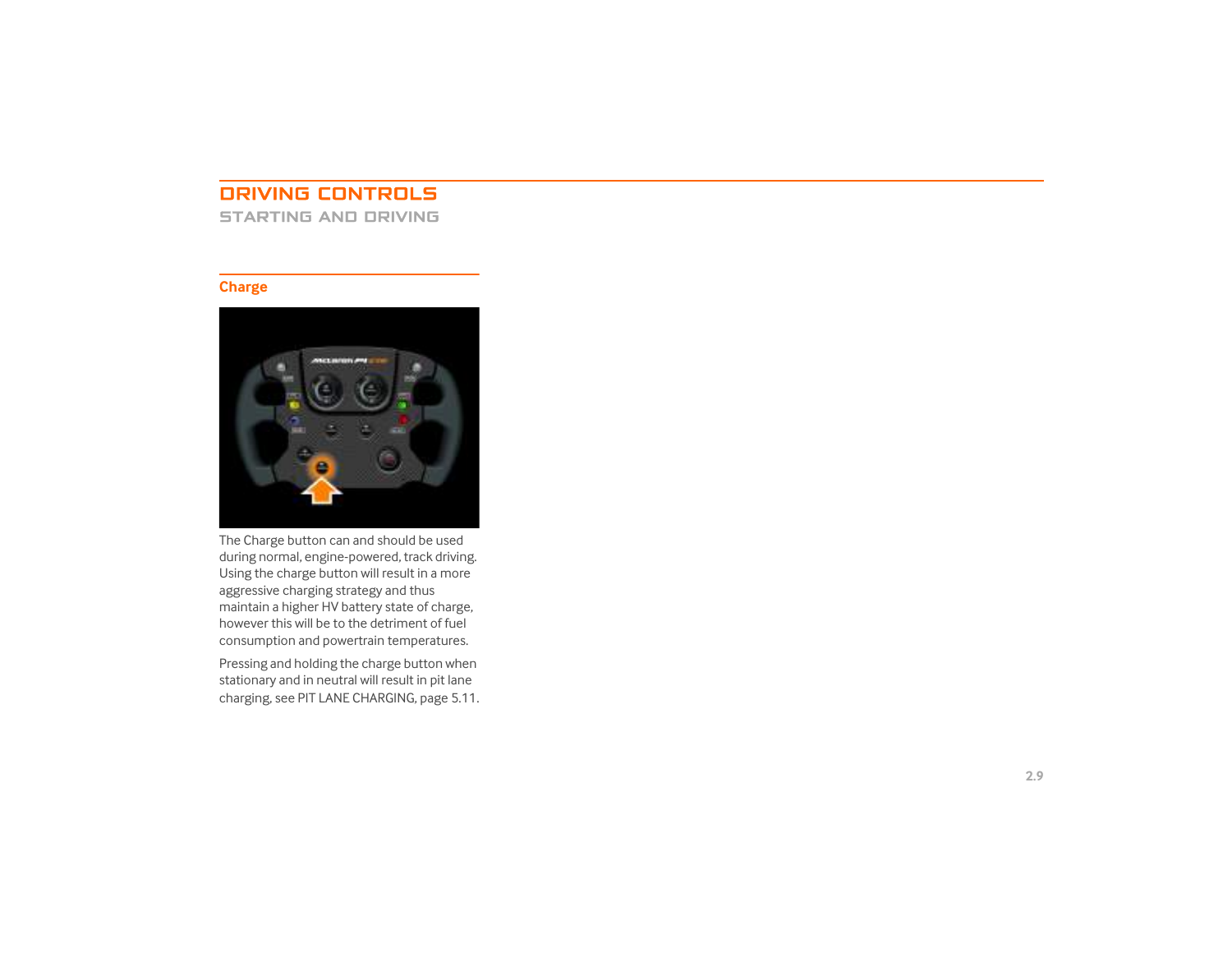HANDLING, ESC AND LAUNCH CONTROLS

### <span id="page-31-1"></span><span id="page-31-0"></span>**Handling Control**

The handling control switch affects the following vehicle characteristics:

- roll stiffness
- active aero mode
- adaptive damping
- steering response

#### **Selecting a Setting**



Rotate the H control to select one of the following settings.

**Settings**

| Wet          | A suspension and aerodynamic<br>configuration tuned specifically for<br>wet track conditions.                 |
|--------------|---------------------------------------------------------------------------------------------------------------|
| <b>Track</b> | A slightly more compliant<br>suspension setting optimised for<br>slick tyres on a dry racing circuit.         |
| Race         | Suspension and aerodynamic<br>settings for optimal performance<br>on a typical smooth, dry racing<br>circuit. |

The mode selected will remain active until the selection is changed.

- *NOTE: If all the following conditions are not met when the selection is made, the mode will not be implemented until they are met:*
- *engine running with no fault conditions existing*
- *vehicle speed below 190 kph (118 mph)*
- *steering wheel in straight ahead position and not being turned, if the vehicle is moving*
- *NOTE: When changing handling settings be aware that ride height changes may take up to 35 seconds to be fully implemented. During this time it is highly recommended that the vehicle is stationary, however if the handling mode is changed whilst the vehicle is moving, then a constant speed below 100 kph (60 mph) must be maintained.*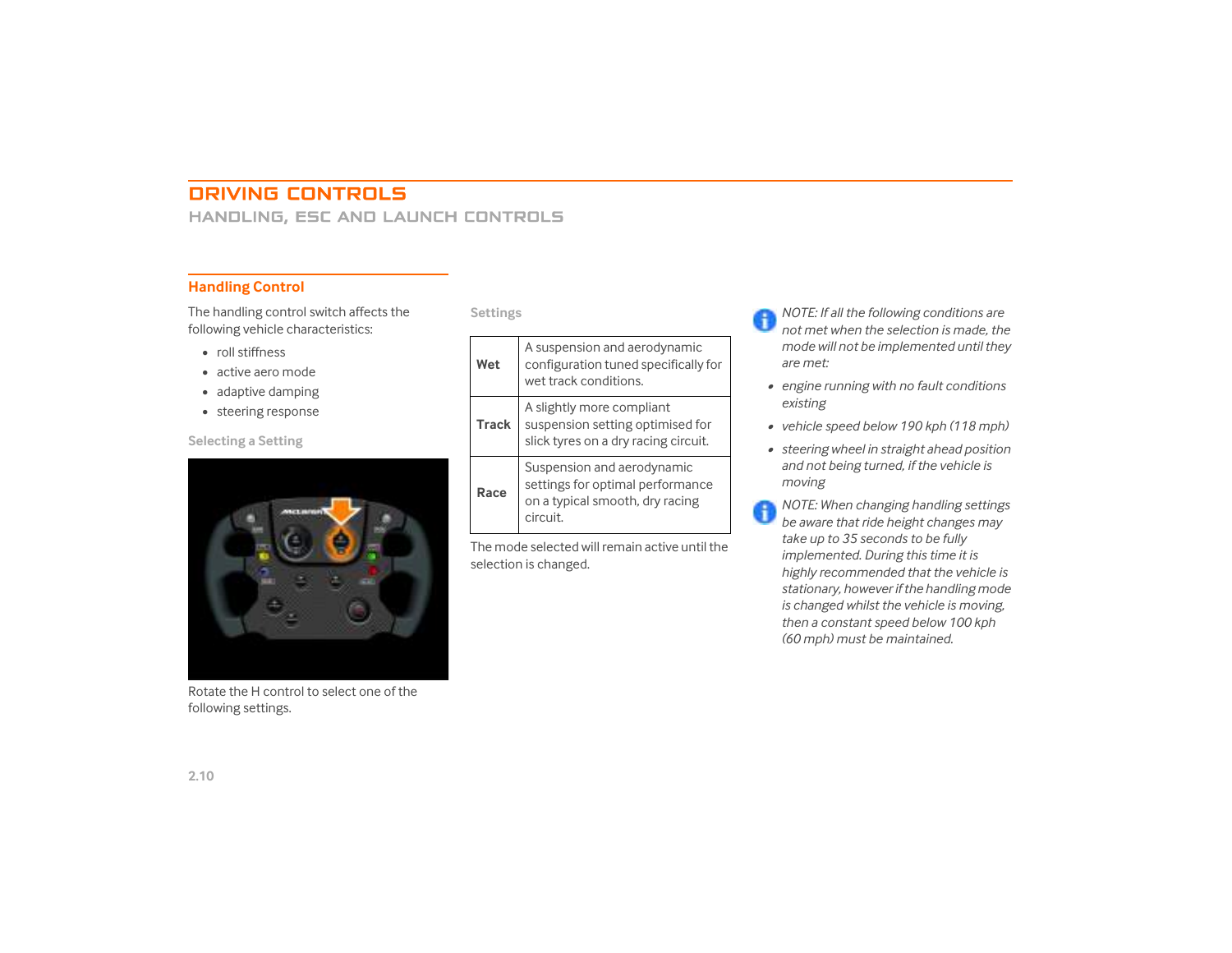# HANDLING, ESC AND LAUNCH CONTROLS

# <span id="page-32-0"></span>**Electronic Stability Control (ESC)**

### **Selecting a Setting**



Rotate the E control to select one of the following settings.

**Settings**

| ESC-1              | ESC-1 is intended as a wet-<br>weather setting, accounting for<br>the different stability and<br>traction control requirements of<br>the wet weather racing tyres<br>and relatively slippery track<br>surface. |
|--------------------|----------------------------------------------------------------------------------------------------------------------------------------------------------------------------------------------------------------|
| ESC-2              | ESC-2 is intended as one of the<br>two dry-weather settings. In<br>ESC-2 there is a level of support<br>to the driver from the stability<br>and traction control systems.                                      |
| ESC-<br><b>OFF</b> | ESC-OFF is intended as one of<br>the two dry-weather settings. In<br>ESC-OFF there is no support to<br>the driver from the stability and<br>traction control systems.                                          |

The mode selected will remain active, until the selection is changed, or the ignition is switched off.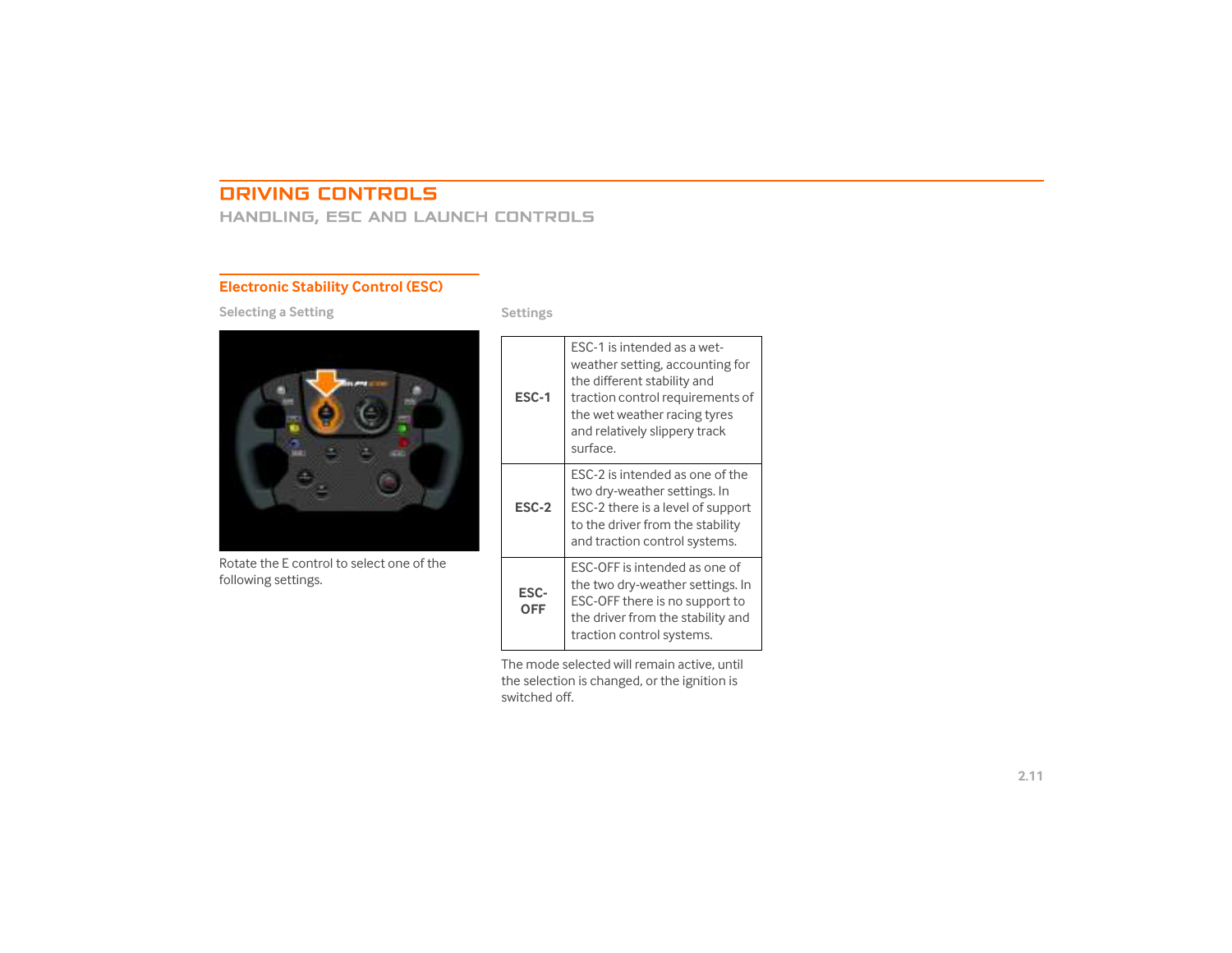HANDLING, ESC AND LAUNCH CONTROLS

### <span id="page-33-0"></span>**Launch Control**

Launch control is designed to offer the maximum acceleration from a standing start.

The vehicle is limited to a maximum of 20 Launch control starts.



*WARNING: Before initiating launch control, ensure that all doors, bonnet and service tray access panels are closed and the prevailing conditions are suitable for performing maximum acceleration manoeuvres.*

- *NOTE: Launch control can be operated in either automatic or manual modes and any handling mode.*
- *NOTE: The launch sequence can be aborted at any point by any of these driver's actions:*
- *pressing the launch button to switch off launch control*
- *if in auto, by a manual upshift or downshift*
- *NOTE: If there is a fault or the launch procedure has not been followed correctly, a warning message "Launch mode unavailable - see Owners Manual"*

*will appear in the instrument screen display. Repeat the launch procedure, ensuring that it is followed correctly. If the warning message remains, contact McLaren special operations.*

*NOTE: Launch mode is only available if*  Œ *the following conditions are met:* 

- *both doors are closed*
- *the vehicle lift function is inactive*
- *NOTE: If an attempt is made to use Launch mode when E-Mode is active the attempt will be unsuccessful. A warning message will appear "Press E-Mode to deactivate".*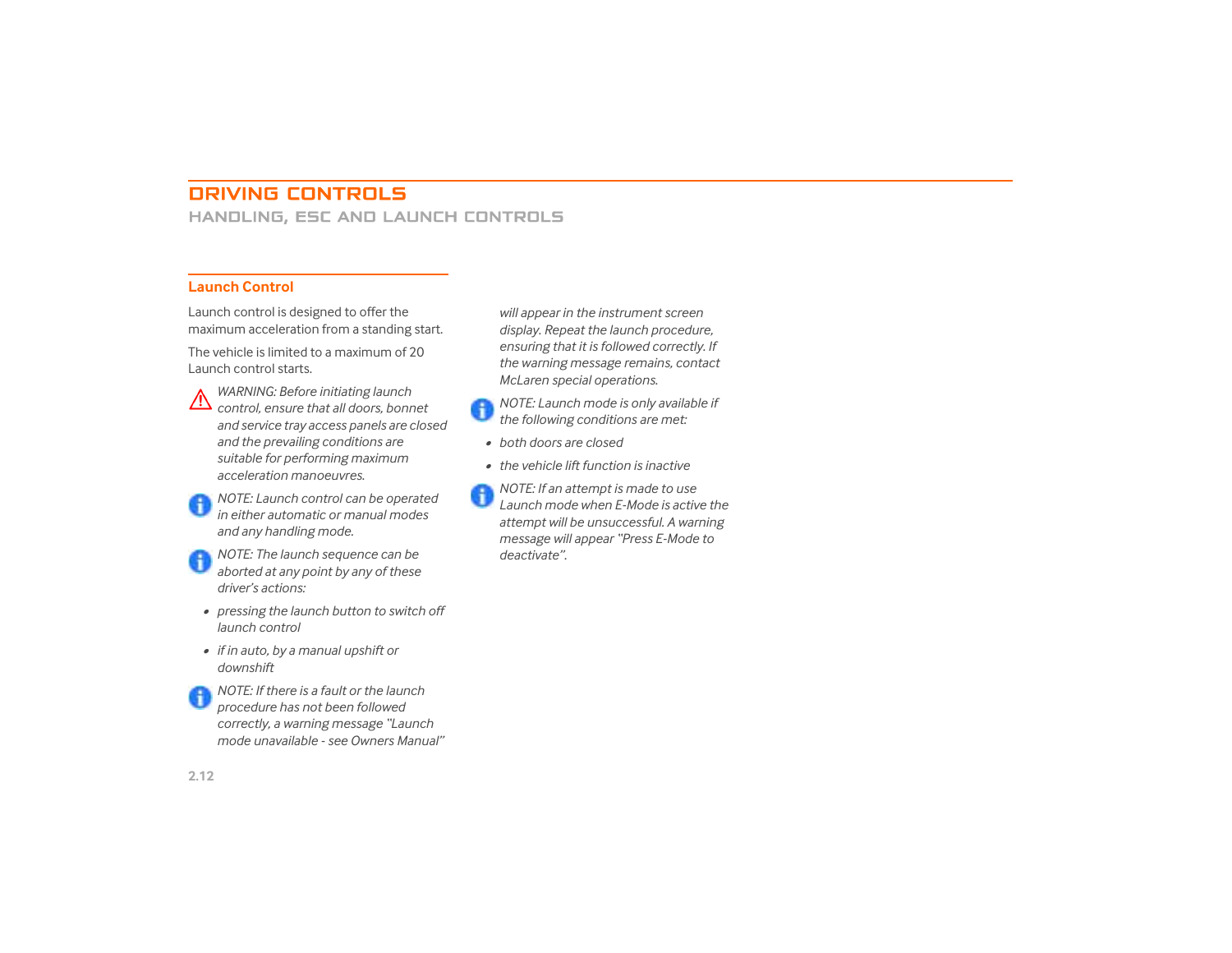HANDLING, ESC AND LAUNCH CONTROLS

### <span id="page-34-0"></span>**Launch Control Process**

- 1. Ensure the steering wheel is in a straight ahead position.
- 2. Depress the brake pedal firmly with your left foot and select first gear.



- 3. Press the **LAUNCH** button.
- *NOTE: L will flash in the gearbox mode indicator. Awaiting Throttle' will be shown in the central screen display.*
- 4. With your left foot remaining on the brake pedal, press and hold the accelerator pedal down fully with your right foot, the engine speed will increase.
- *NOTE: To abort launch control release the brake pedal before pressing the accelerator pedal or wait for approximately 60 seconds until launch control is deactivated.*
- *NOTE: The message 'Launch Mode Active - Boost Building' will be shown in the central screen display. Once sufficient boost has been achieved, the message 'Launch Mode Active - Boost Ready' will be shown in the central screen display.*
- 5. Release the brake pedal with your left foot and the launch control system will perform a launch start to give maximum acceleration. If the brake is not released after 6 seconds the launch control will abort automatically.
- *NOTE: To abort launch control release the accelerator pedal or wait for approximately 5-10 seconds until launch control is deactivated. If the launch is aborted, release the accelerator pedal and then press again to drive away.*
- 6. Launch control will operate if procedure has been followed correctly until aborted.
- *NOTE: Whilst in launch control, the vehicle will carry out automatic gear shifts and optimise traction. It will continue to do so until launch control is aborted. To abort launch control, release the accelerator pedal, apply the brake, or operate one of the gearshift paddles.*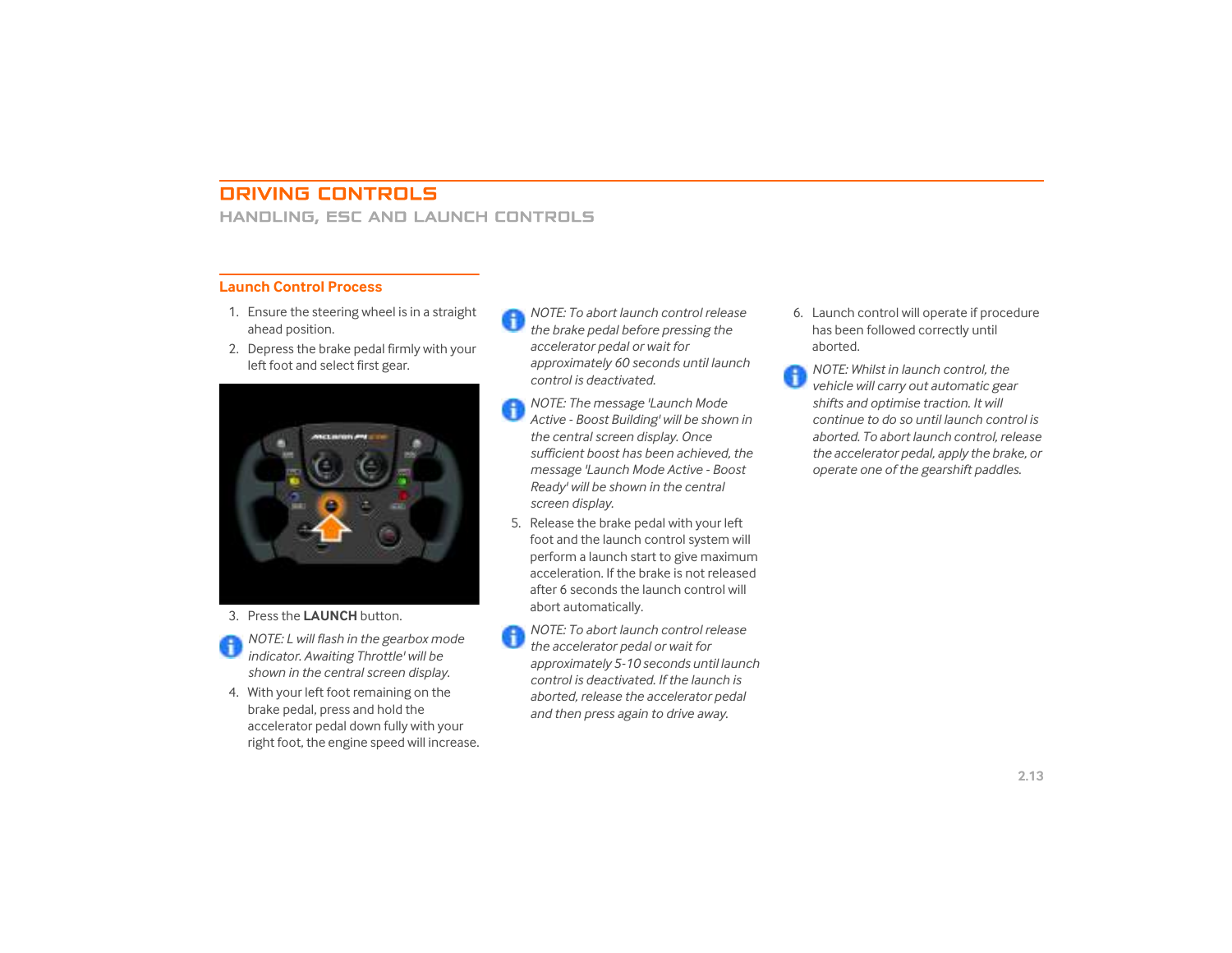# DRIVING CONTROLSDRIVING SAFETY SYSTEMS

#### <span id="page-35-1"></span><span id="page-35-0"></span>**General**

This section contains information about the Electronic Stability Control (ESC) system. For information relating to the systems listed below, refer to the McLaren P1™ Owner's Handbook.

- Anti-lock Braking System (ABS)
- brake assist system
- brake disc wiping
- hill hold
- brake-steer
- electronic brake pre-fill
- Tyre Pressure Monitoring System

*WARNING: The risk of an accident increases when driving quickly especially when cornering, in wet and slippery conditions.*

*Always adapt your driving style to suit the track and weather conditions.*

### <span id="page-35-2"></span>**Electronic Stability Control (ESC)**

ESC monitors driving stability and traction between the tyres and the track surface.

ESC detects when a wheel starts to spin or the vehicle starts to skid and stabilises the vehicle by braking individual wheels and/or limiting the engine power output. This also assists when pulling away on wet or slippery track surfaces and stabilises the vehicle when braking.

- ESC operation is indicated by a message on the right-hand side of the instrument screen display.
- *NOTE: The ESC light is permanently illuminated when Race or Track is selected on the Handling Control.*
- *WARNING: If the ESC warning light blinks*   $\sqrt{N}$ *on and off, do not deactivate ESC. Vehicle performance is restricted when a fault is detected in the ESC system. Adapt your driving style to suit track conditions.*

*ESC cannot reduce the risk of an accident if you drive too fast.*

*WARNING: ESC only functions properly if wheels with the recommended specification tyres are used.*

*WARNING: The level of ESC intervention varies dependent on the ESC mode selected.*

#### **Traction Control System**

*WARNING: The traction control system cannot reduce the risk of an accident if you drive too fast.*

The traction control system reduces engine torque to prevent the wheels from spinning. If additional intervention is required to stop the wheels from spinning, the vehicle will apply the rear brakes individually. The traction control system brakes individual drive wheels to prevent them from spinning. This means that the vehicle can accelerate on slippery surfaces.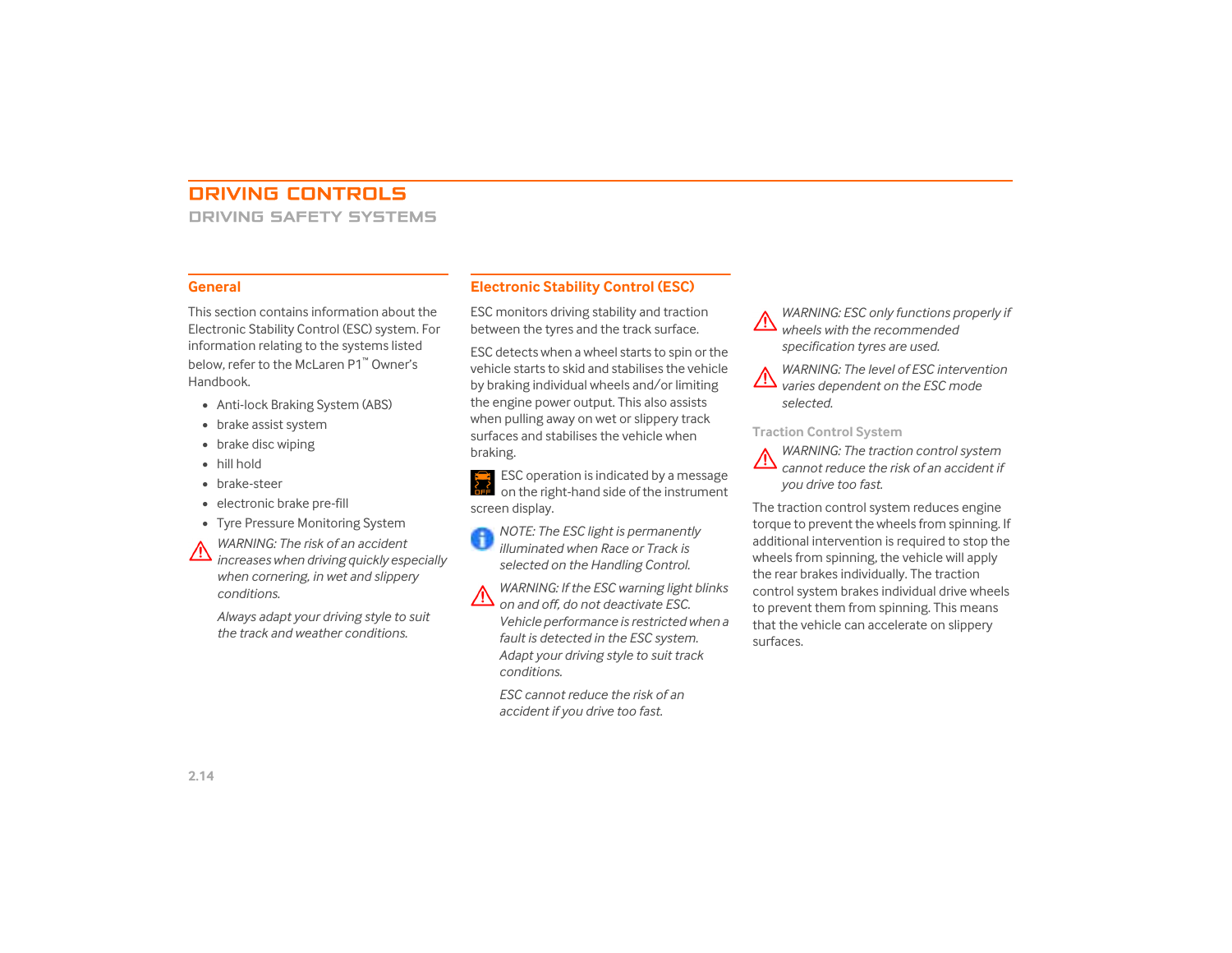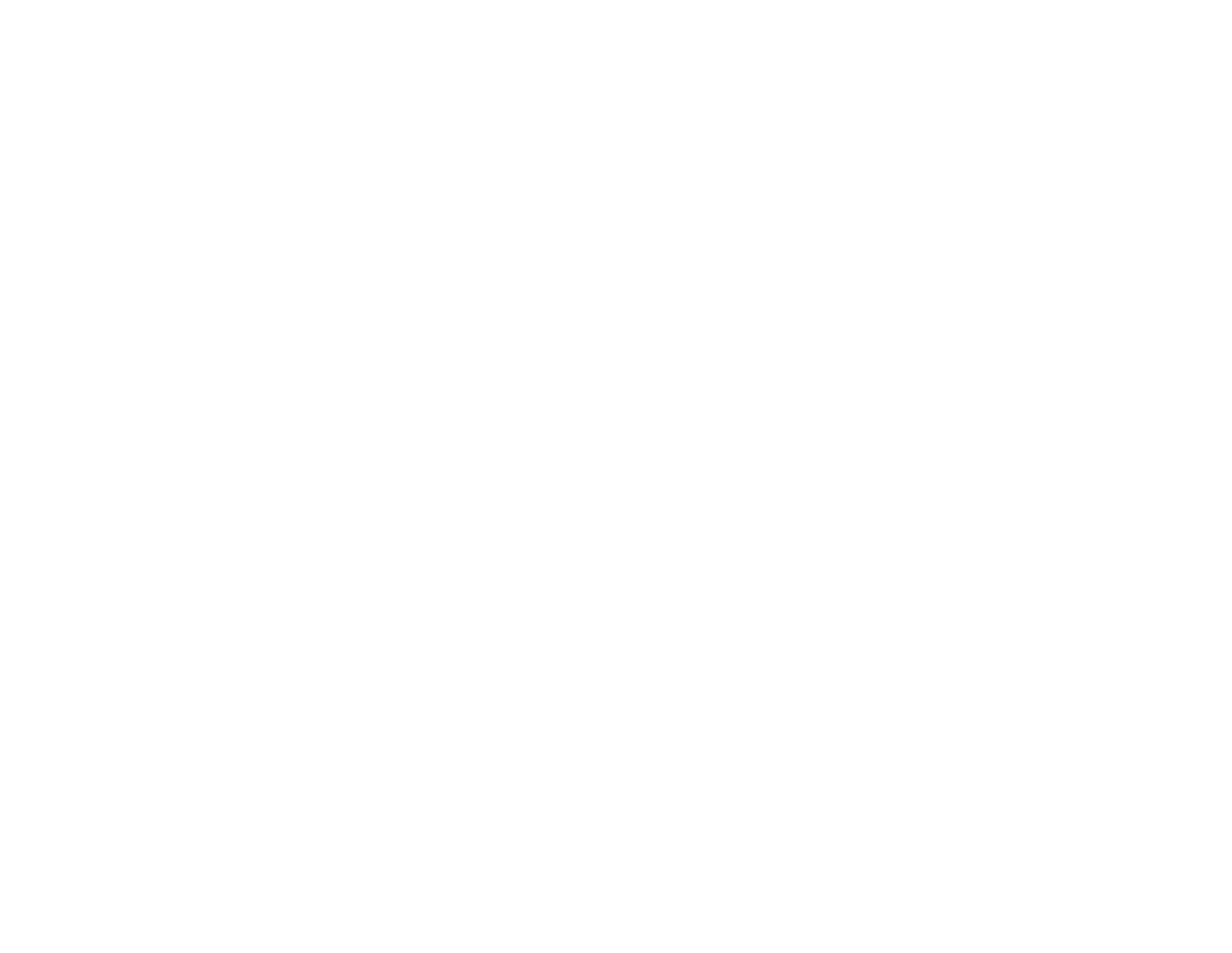#### **BATTERY CARE AND MAINTENANCE**

| <b>EMERGENCY SYSTEMS</b>  |  |
|---------------------------|--|
|                           |  |
| <b>VEHICLE CARE</b>       |  |
|                           |  |
| <b>MCLAREN ASSISTANCE</b> |  |
|                           |  |
|                           |  |
|                           |  |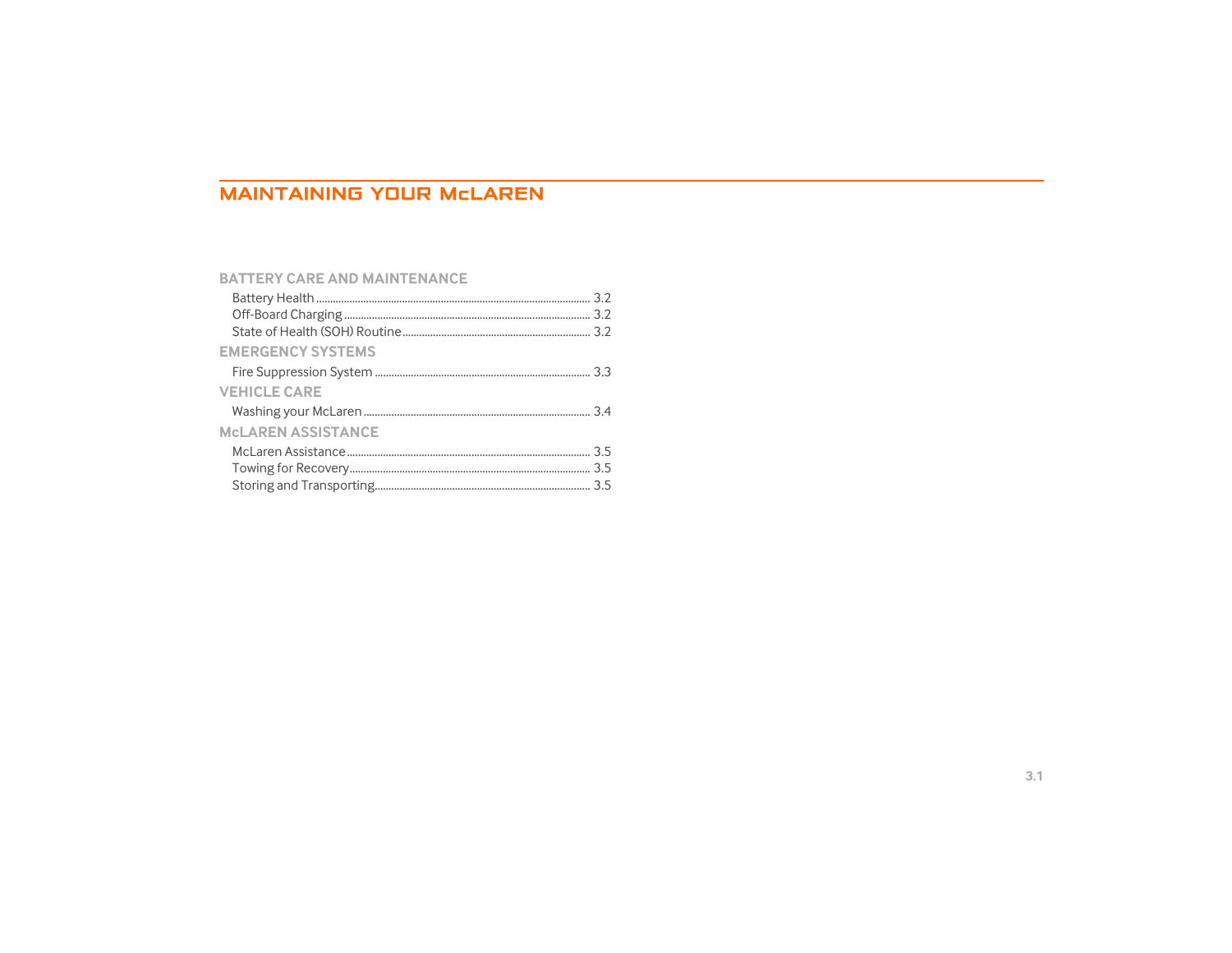BATTERY CARE AND MAINTENANCE

### <span id="page-39-1"></span><span id="page-39-0"></span>**Battery Health**

In order to maximise the performance and life of the McLaren P1™ GTR hybrid system we advise that prolonged off board charging and State of Health (SOH) procedures are carried out periodically throughout the life of vehicle. If these are not carried out at the prescribed intervals, the McLaren P1™ GTR hybrid system performance will degrade prematurely.

### <span id="page-39-2"></span>**Off-Board Charging**

*WARNING: As the McLaren P1™ GTR is*   $\sqrt{N}$ *not equipped with electronic parking brake only charge the vehicle on a level surface in a raised position on the air jacks ensuring the safety supports are in place to prevent roll away.*

#### <span id="page-39-3"></span>**State of Health (SOH) Routine**

If the instrument cluster charge display is replaced with a sliding bar, carry out the hybrid system State of Health (SOH) procedure.

Please see the McLaren Diagnostic System (MDS) for hybrid system State of Health (SOH) routine procedure.

| <b>Routine</b>                                                                     | Limit (apply whichever of these occurs first) |                                  |                     | Event       |
|------------------------------------------------------------------------------------|-----------------------------------------------|----------------------------------|---------------------|-------------|
|                                                                                    | Mileage limit                                 | <b>Operating Time</b>            | <b>Storage Time</b> | Preparation |
| Extended off-board charging (overnight<br>using McLaren P1" GTR off-board charger) | 250 km (150 miles)                            |                                  | 2 weeks             | yes         |
| (SOH) routine                                                                      | 500 km (300 miles)                            | 20 hours of vehicle<br>operation | 6 months            | yes         |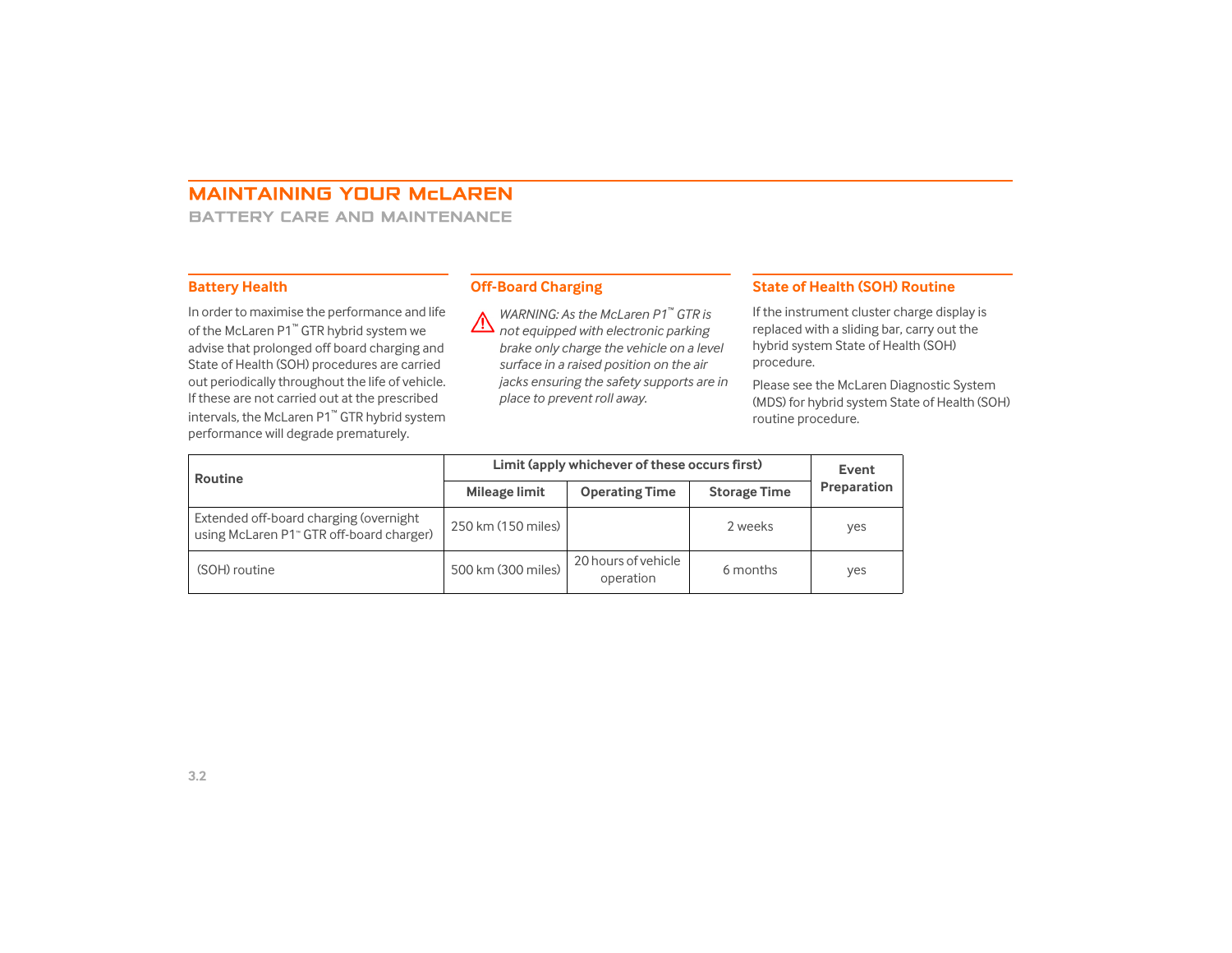EMERGENCY SYSTEMS

### <span id="page-40-1"></span><span id="page-40-0"></span>**Fire Suppression System**

*NOTE: Due to the nature of the vehicle's usage some of the systems are lifed, this needs to be monitored using the McLaren Diagnostic System (MDS). All component Km life is listed in the McLaren Diagnostic System (MDS).*

#### **Power pack testing and maintenance**

The fire suppression system power pack is located behind the centre console.

Before every track event the fire suppression system must be tested.

On top of the power pack is a three position switch. This provides checking facilities for the battery and wiring. If the switch is pulled against its spring towards the amber LED, the LED will illuminate if there is sufficient current in the battery. If the amber LED does not illuminate, or immediately goes out, it should be replaced. The battery should be of the manganese/alkaline long life type only, type PP3.

With the switch in the centre ('system isolated') position, and the centre position only, the wiring of the circuit can be checked. With the extinguisher connected, press one of the activation buttons and the green LED should illuminate, If it does not there is a break in the circuit. If the green LED lights before the switch is pressed, there is a short in the circuit and the system is permanently 'live'. If this occurs do not put the switch into the 'system armed' position, or the system will discharge.

If for any reason the green LED does not illuminate when the system is tested, contact the system supplier or McLaren Special Operations.

To arm the system place the switch in to the 'system armed' position. The red LED will illuminate to indicate the system is armed.

To prolong battery life and prevent accidental activation, it is recommended that the power pack switch be in the 'system isolated' position and the plug disconnected when the vehicle is not being used.

#### **Expiry**

The fire suppression system has a limited effective life. The suppression system cylinder label contains the expiry date and must be serviced on or before the date indicated.

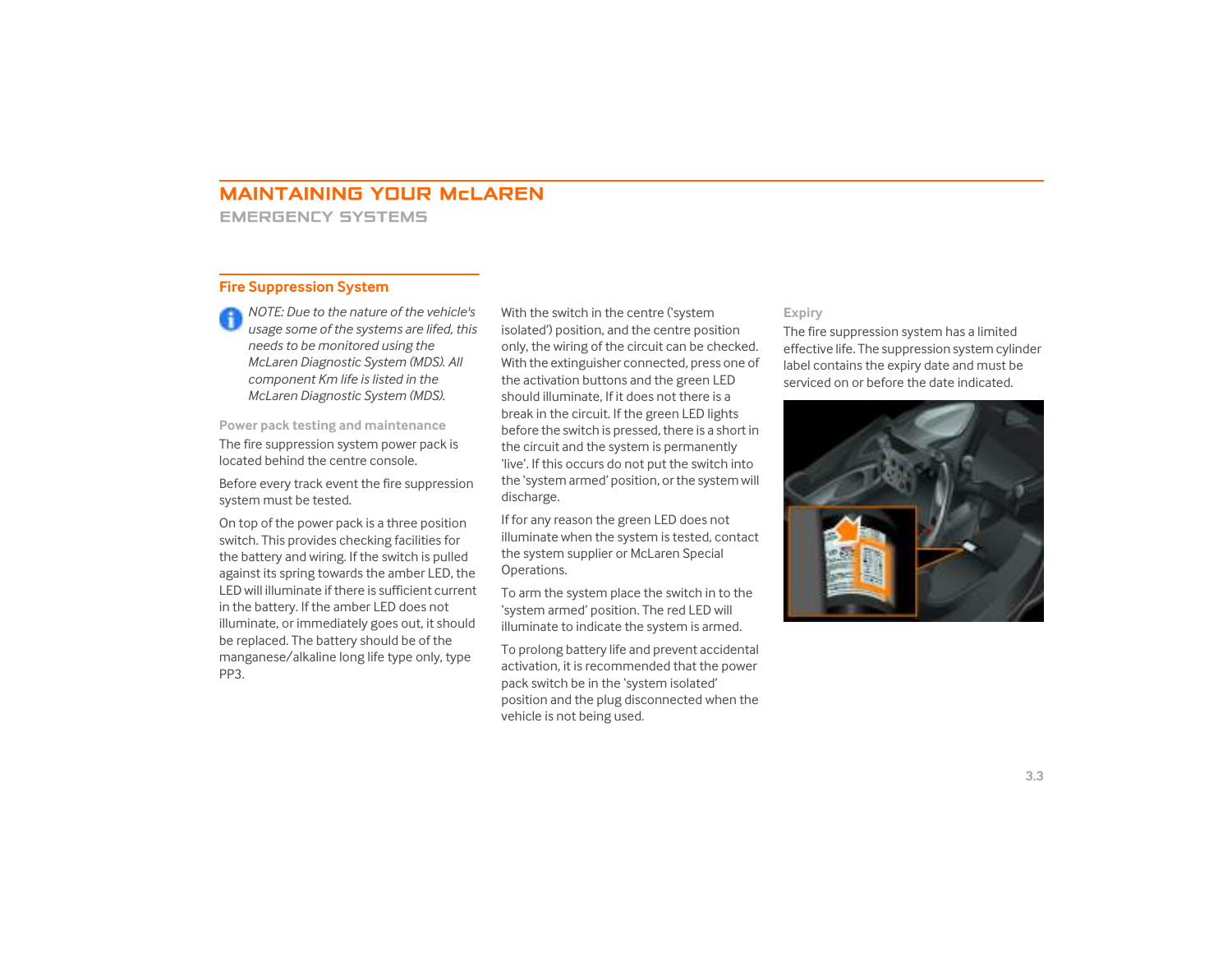VEHICLE CARE

### <span id="page-41-1"></span><span id="page-41-0"></span>**Washing your McLaren**

ENVIRONMENTAL: Some cleaning products contain chemicals that are hazardous to the environment. Always take precautions to prevent fluids from spilling and never use excessive quantities.

#### **Polycarbonate**

The McLaren P1™ GTR has polycarbonate windscreen and door windows. Regularly clean the polycarbonate using water and a pH neutral detergent only.



*NOTE: For further recommendations on cleaning your McLaren P1™ GTR see the McLaren P1™ Owner's Handbook: Vehicle Care.*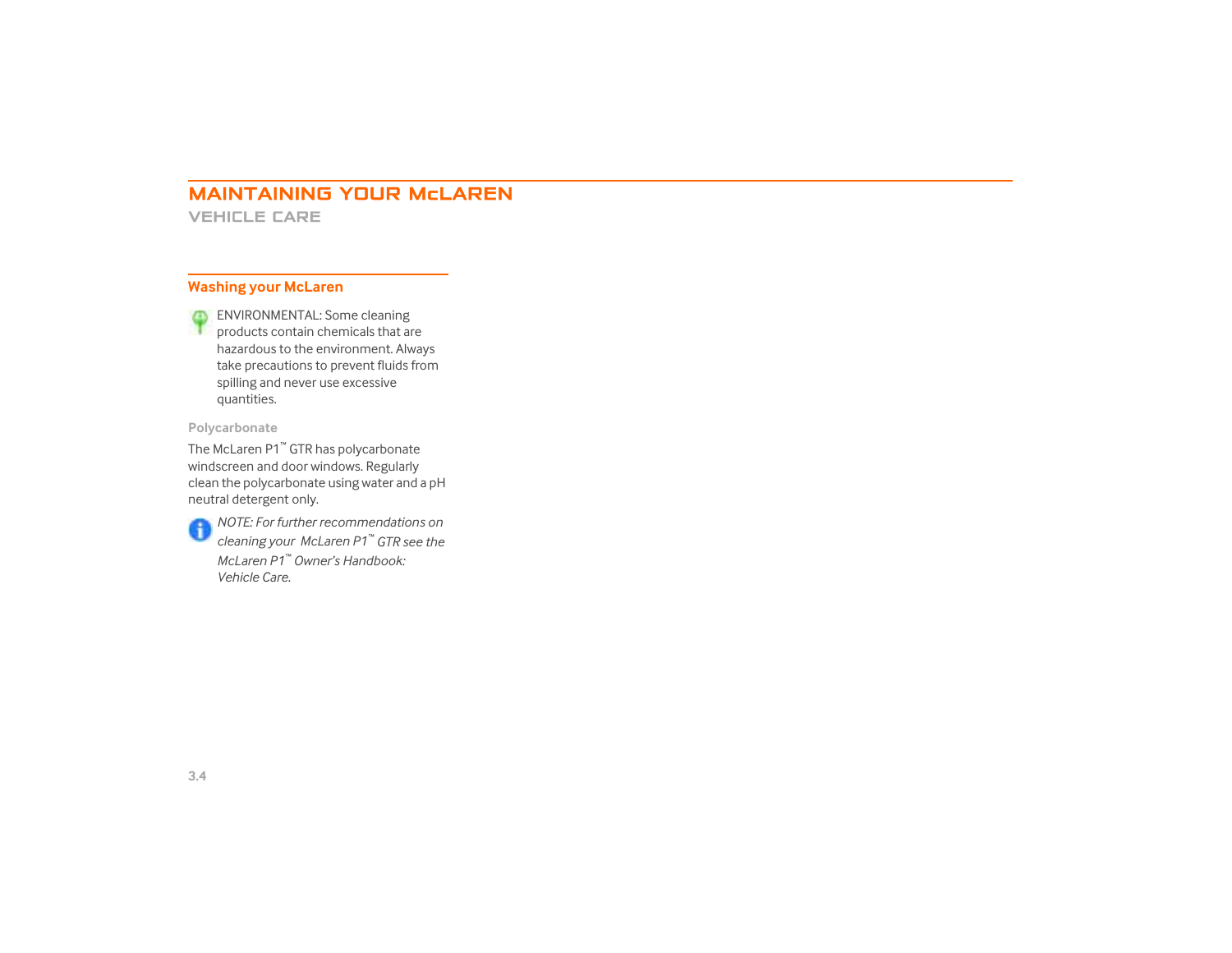McLAREN ASSISTANCE

#### <span id="page-42-1"></span><span id="page-42-0"></span>**McLaren Assistance**

If your McLaren is immobilised, do not attempt to make your own arrangements for assistance.

Contact: specialoperations@mclaren.com

### <span id="page-42-2"></span>**Towing for Recovery**

Your McLaren is equipped with front and rear towing eyes.



- 1. Front towing eye
- 2. Rear towing eye
- *NOTE: The towing eyes must only be used to winch the vehicle onto a trailer or transporter for recovery purposes.*

### <span id="page-42-3"></span>**Storing and Transporting**

**Storing**

- Always store your McLaren on level ground
- Raise vehicle using the air jack system and install safety supports
- Drain fuel
- Install vehicle cover
- Connect off-board charger

In storage conditions do not:

- disconnect the 12 V battery
- trigger kill switches (unless there is an emergency)
- remove service disconnect
- expose vehicle to ambient temperatures greater than 40 °C or lower than 10 °C
- expose vehicle to humidity levels greater than 95% or lower than 30%
- *NOTE: Ensure off-board charger is connected and switched on for the entire time the vehicle is in storage.*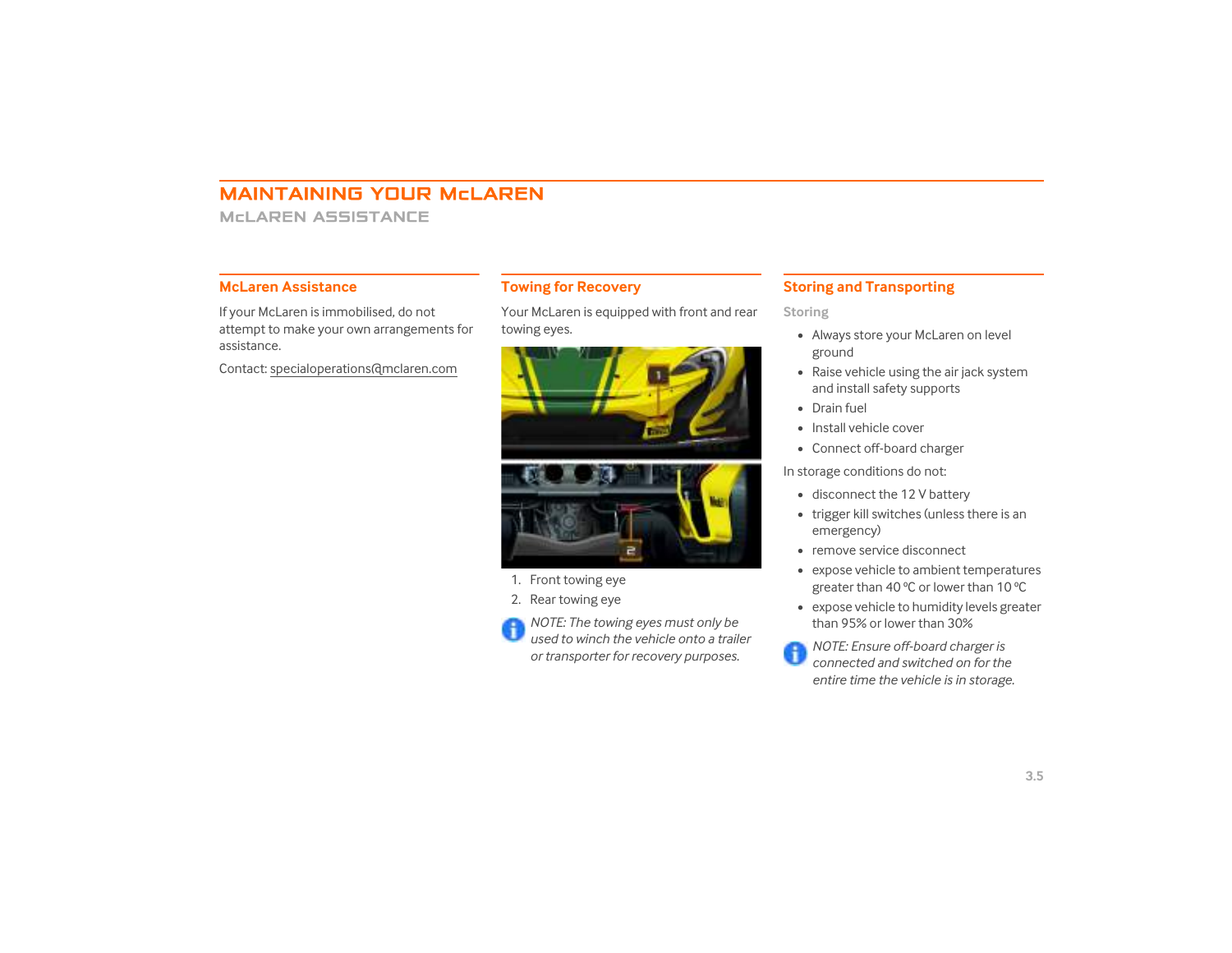McLAREN ASSISTANCE

### **Transporting**

- Your McLaren must only be transported using wet weather tyres
- Ensure vehicle lift is only used when loading and unloading your McLaren onto vehicle transport. When using vehicle lift do not exceed 10 kph (6 mph)
- If your McLaren is being transported for a long period of time ensure the engine is started and run every 2 weeks.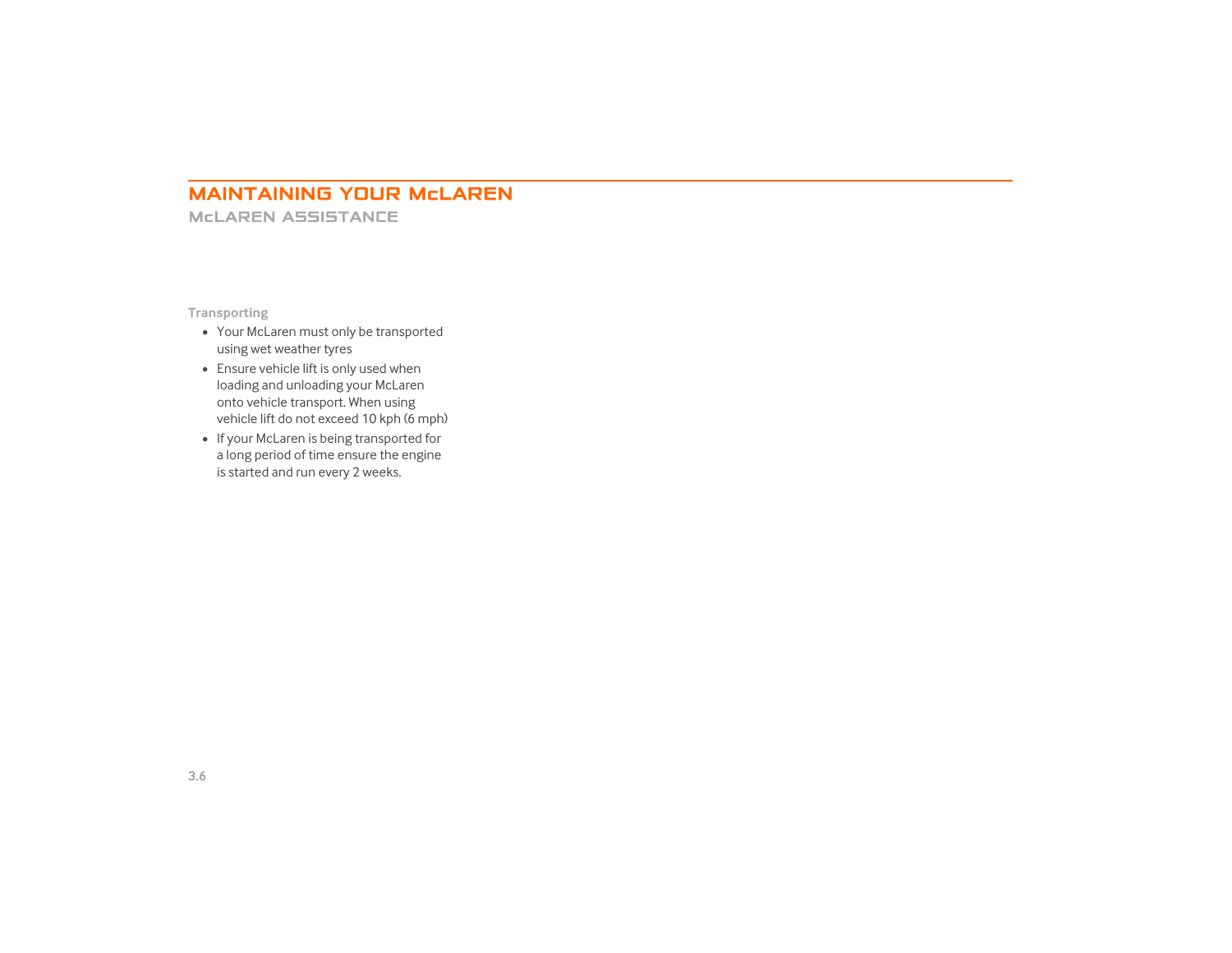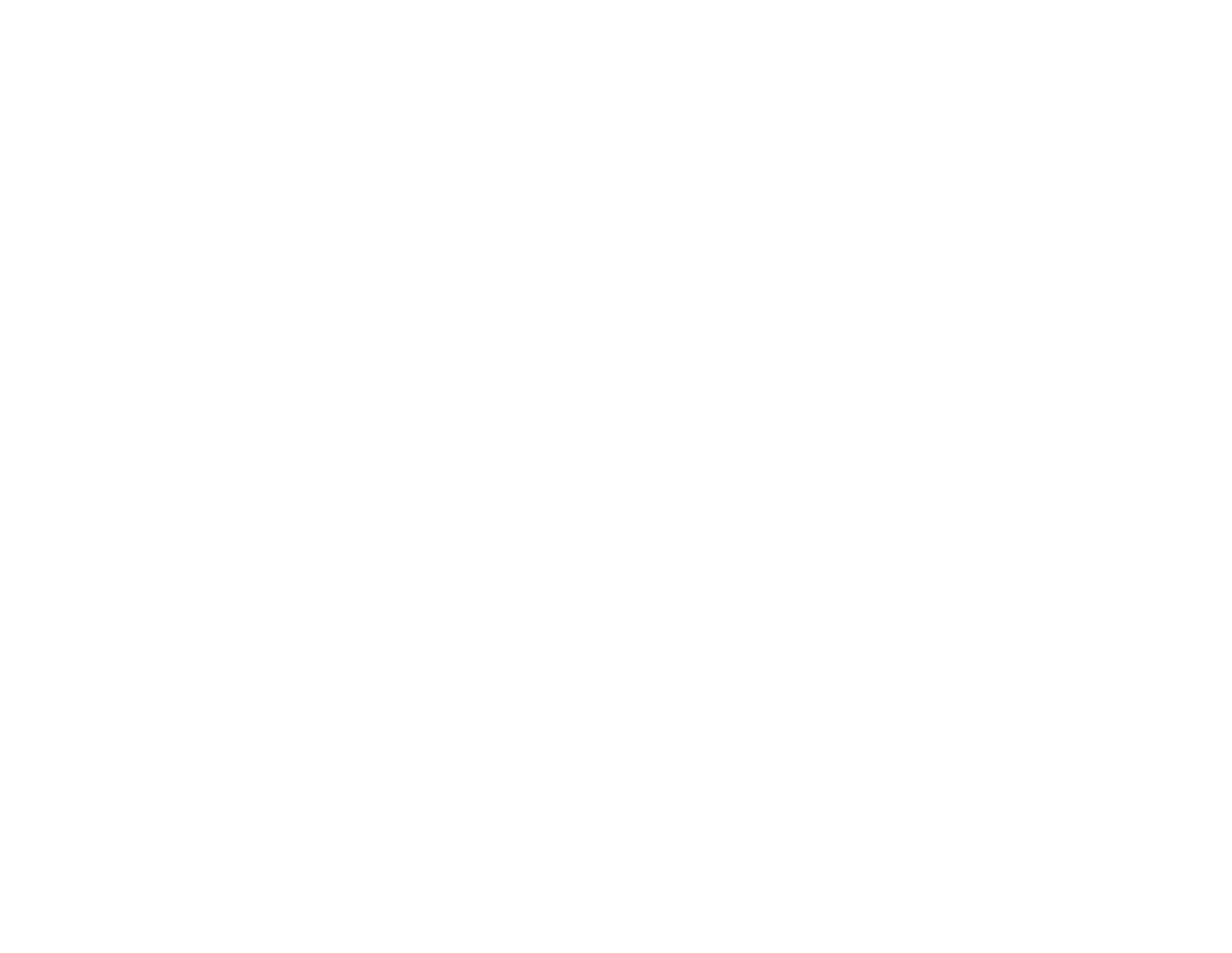# **RACE MODE**

#### **OVERVIEW**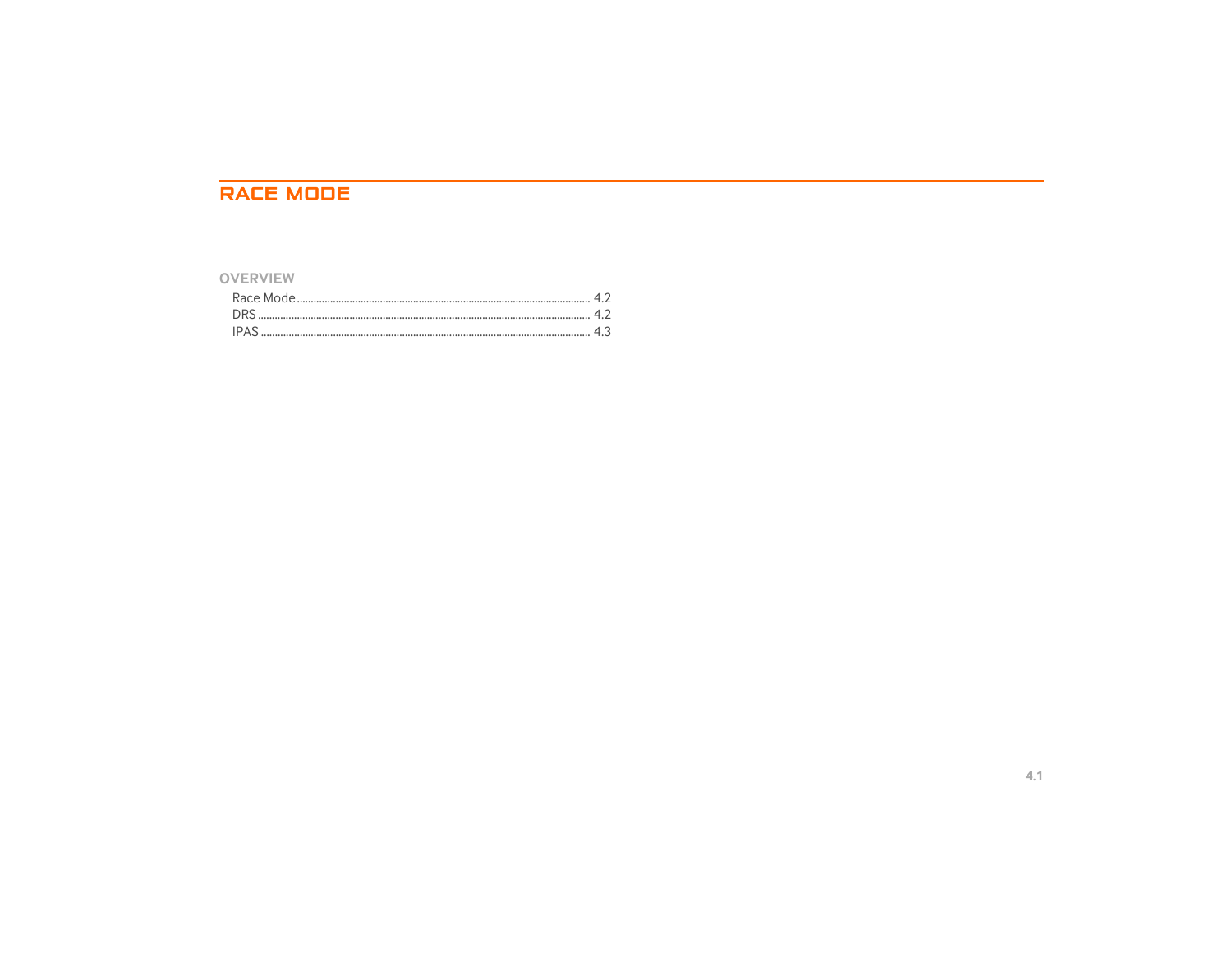### RACE MODE**OVERVIEW**

### <span id="page-47-1"></span><span id="page-47-0"></span>**Race Mode**

Race mode is permanently activated and will make the most of your vehicle in a race or track environment.

- *WARNING: Ensure you are aware of the full performance potential that can be expected from your McLaren P1™ GTR at all times.*
	- *WARNING: Take great care when driving over ramps, protruding features, uneven or rough ground as severe damage to the underside of your vehicle may occur.*

#### <span id="page-47-2"></span>**DRS**



The Drag Reduction System (DRS) when selected by pressing the steering wheel DRS button, adjusts the rear wing to reduce aerodynamic drag.



By pressing the DRS button on the left-hand side of the steering wheel, the adjustable rear wing will move to the minimum pitch angle. Speed is increased by reducing the amount of drag on the rear wing. When the driver releases the DRS button, the wing then repositions and creates more downforce, giving the vehicle better stability when cornering.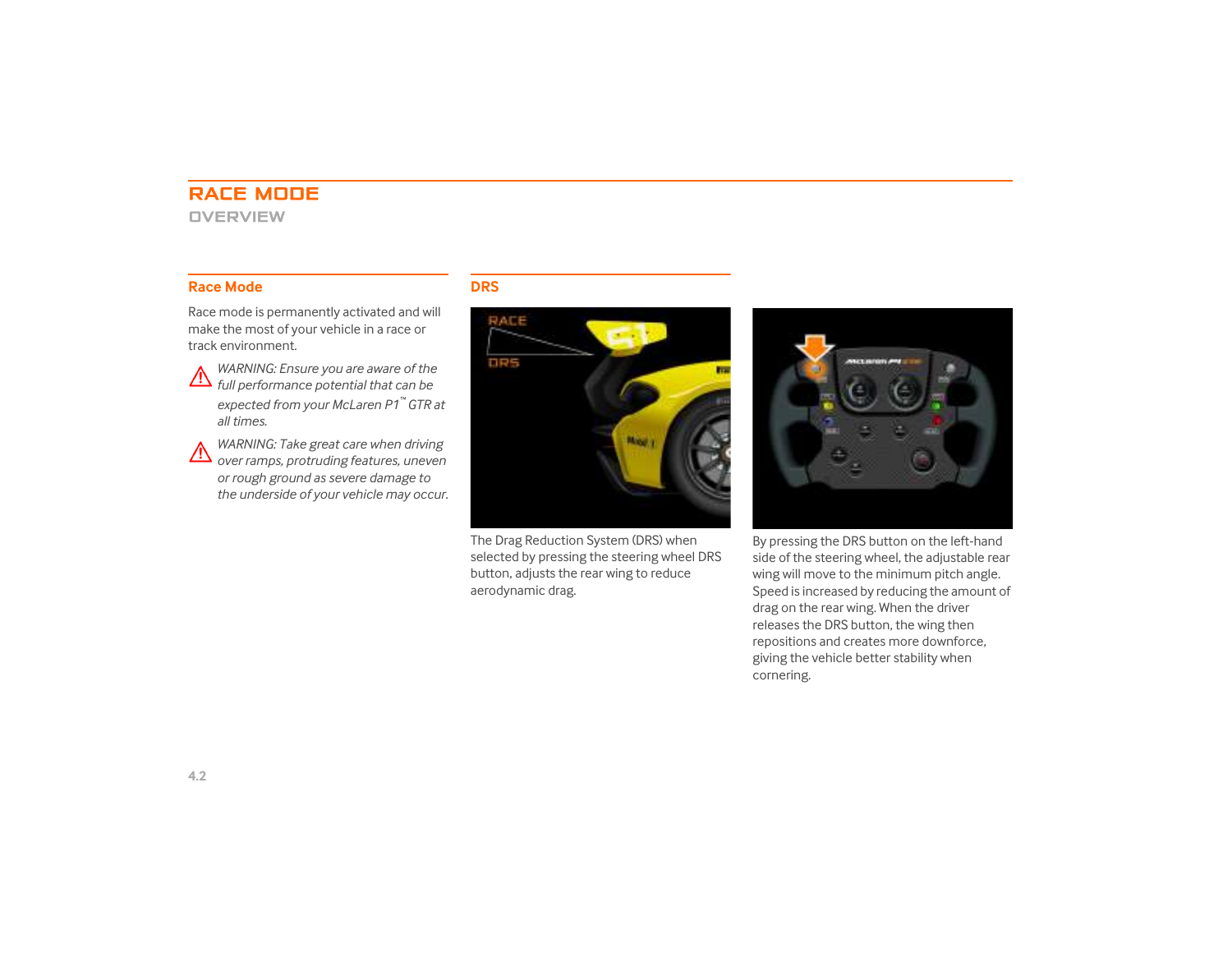# RACE MODE

**OVERVIEW** 

### <span id="page-48-0"></span>**IPAS**



The McLaren P1™ is fitted with an electric motor to maximise the throttle response and optimise the performance of the vehicle. The electric motor will operate seamlessly in Wet, Track and Race handling modes automatically to ensure optimum performance in all conditions.

In addition to the automatic operation of the electric motor, the driver may manually deploy the IPAS (Instant Power Assist System) by pushing the button on the steering wheel.

Pressing the IPAS button provides instant additional power immediately to maximise vehicle acceleration.

IPAS is only available for use when the Boost button is selected and the Boost light is illuminated.

IPAS operates in Wet, Track and Race handling modes when the IPAS button is pressed on the steering wheel and the following conditions are met:

- The vehicle is in manual mode (Auto off).
- The vehicle is under **very hard** acceleration.
- The driver must not have the brakes applied.
- Launch control is switched off.

When all conditions are met, the IPAS indicators on the instrument cluster will illuminate showing that the function is available.

*WARNING: It is recommended that the IPAS button is only pressed whilst travelling in a straight line. Pressing the IPAS button whilst cornering may cause the rear wheels to lose traction and instigate oversteer or cause the vehicle to spin.*

If all of these conditions are met, the electric motor will deliver maximum torque to assist the internal combustion engine maximise vehicle acceleration when the IPAS button is pressed. Releasing the button will immediately cancel IPAS operation.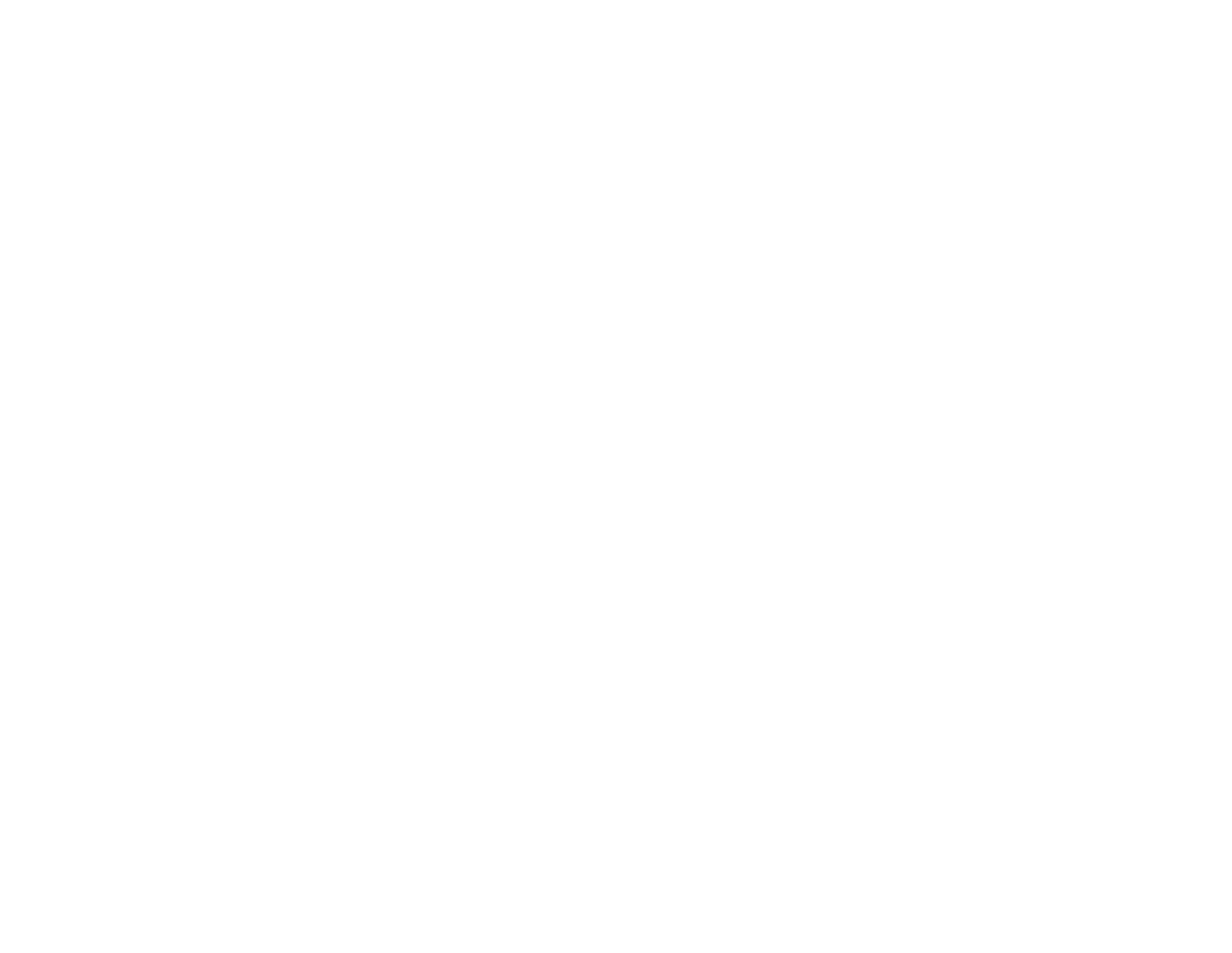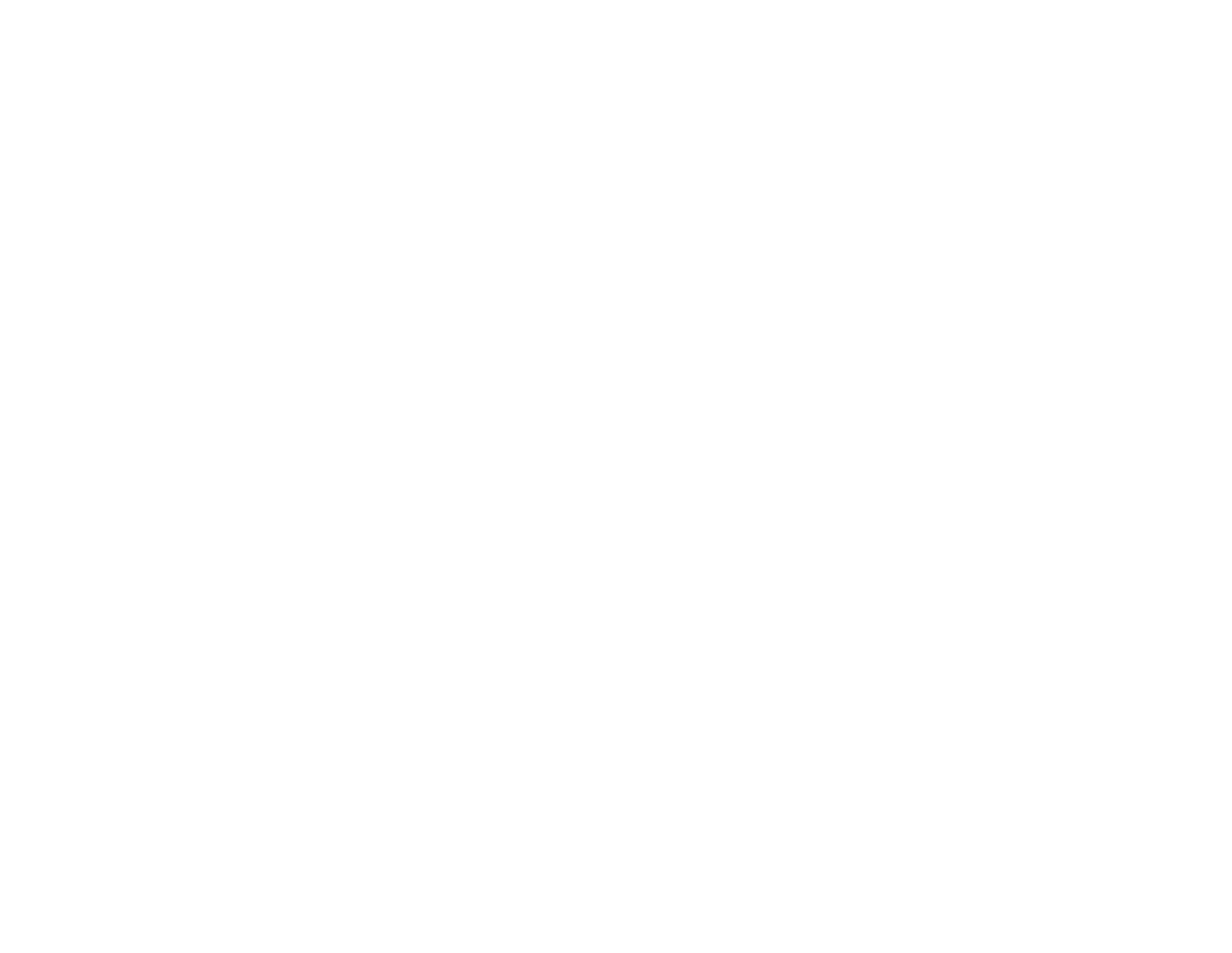# AT THE TRACK

| <b>AIR JACK</b>             |
|-----------------------------|
|                             |
|                             |
| <b>WHEEL NUT TIGHTENING</b> |
|                             |
| <b>REFUELLING</b>           |
|                             |
|                             |
|                             |
|                             |
|                             |
| <b>PIT LANE CHARGING</b>    |
|                             |
| <b>ON-TRACK SYSTEMS</b>     |
|                             |
|                             |
|                             |
| <b>RACE DATA</b>            |
|                             |
|                             |
|                             |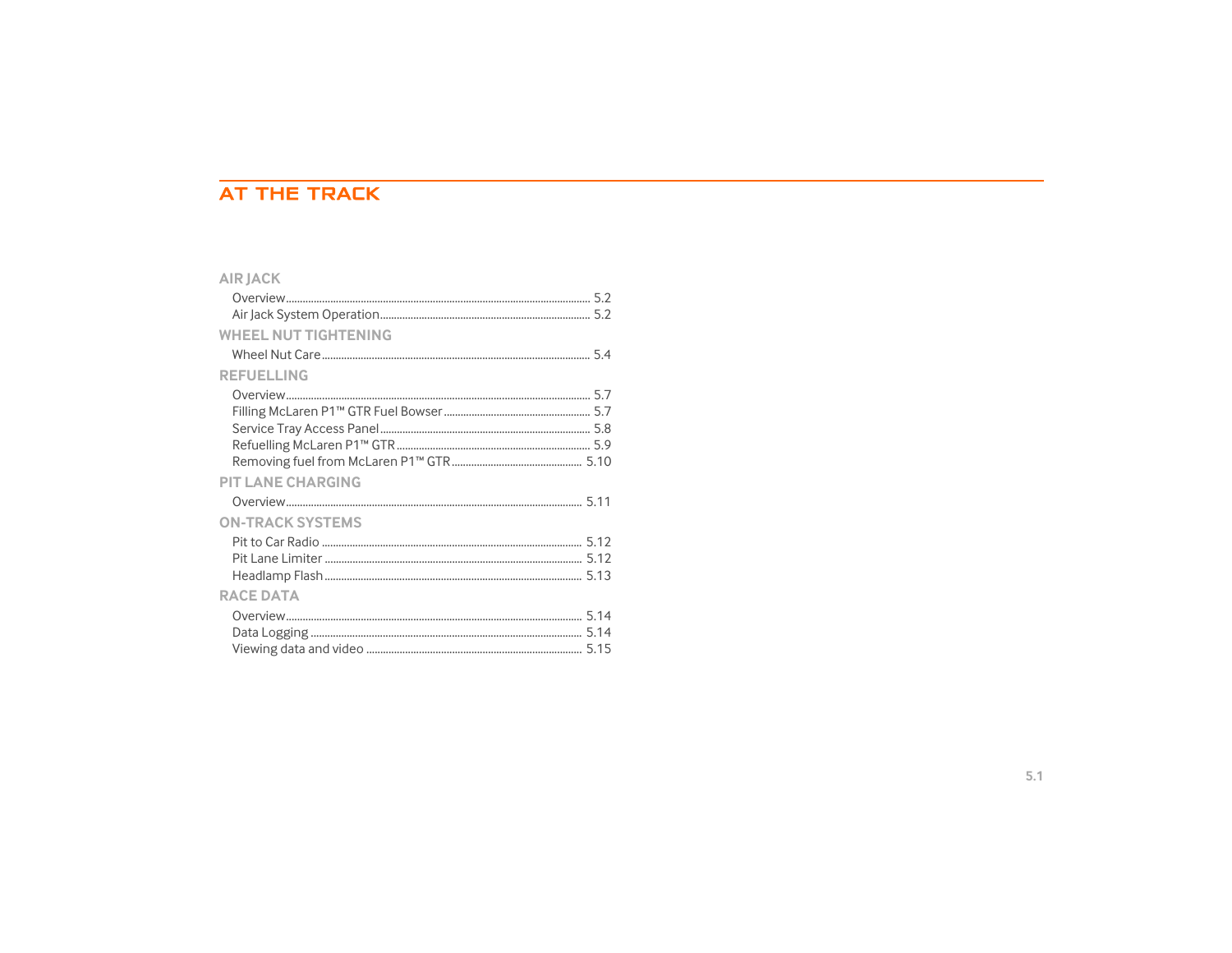## AT THE TRACKAIR JACK

#### <span id="page-53-1"></span><span id="page-53-0"></span>**Overview**

The air jack system fitted to the McLaren P1™ GTR has been installed to allow the vehicle to be temporally raised to a wheel free condition.

### <span id="page-53-2"></span>**Air Jack System Operation**

**Raising Vehicle on air jacks**



With the air jack valve on the vehicle in the open position, connect the air jack lance to the valve until it latches. The valve will close automatically and maintain air pressure in the system and the air jacks in the extended position.

*WARNING: Never work under the vehicle with the vehicle supported on the air jack system alone. Always ensure safety supports are in place before commencing work.*

*WARNING: Never store the vehicle supported on the air jack system alone. Always ensure safety supports are in place.*

Remove the lance from the valve, the valve will remain closed and the air jacks extended.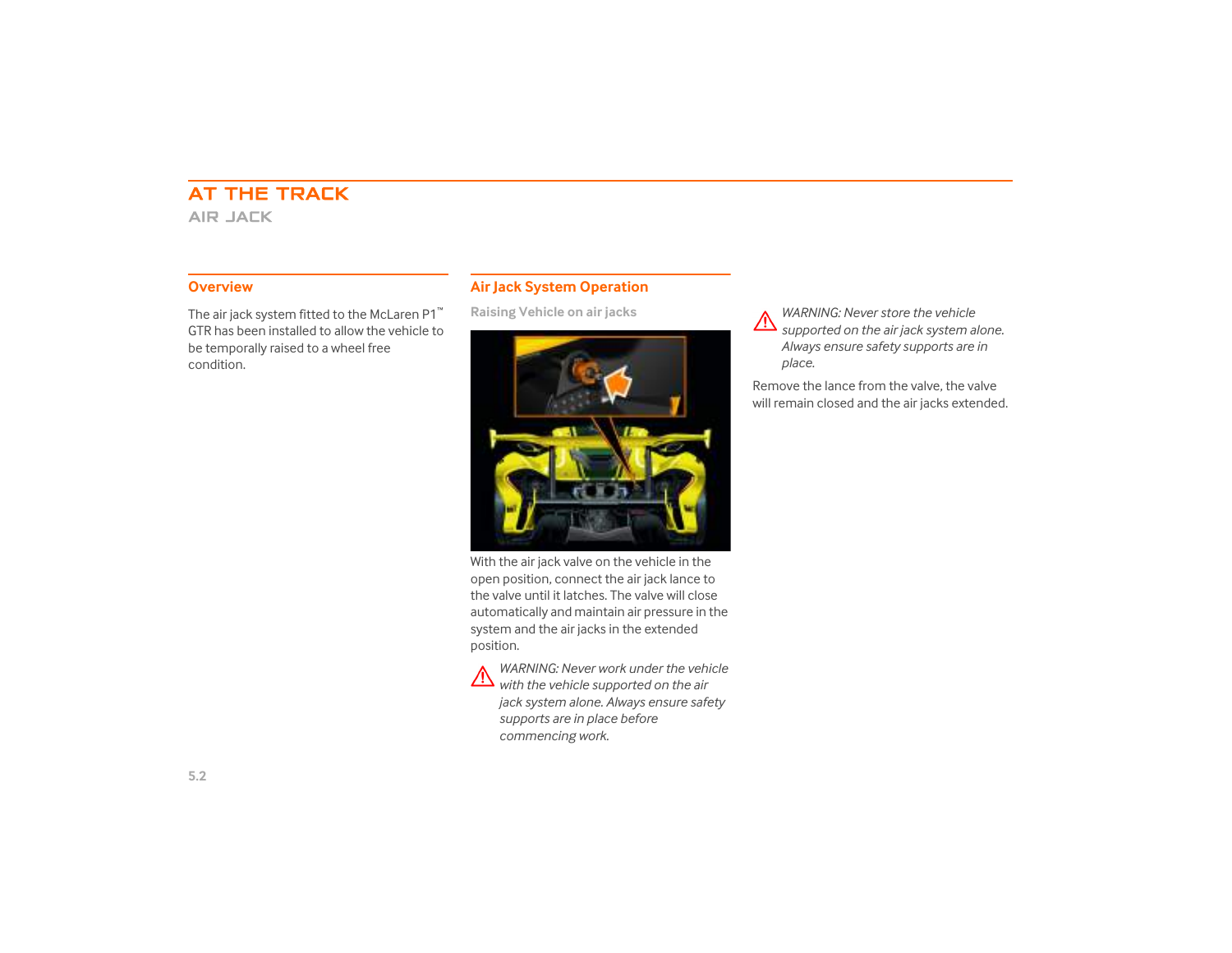# AT THE TRACKAIR JACK

**Lowering vehicle off air jacks**

*WARNING: When the valve on the air jack system is released, the vehicle may drop immediately and rapidly to the ground. Ensure all personal are clear of the vehicle prior to release the air jack valve as serious injury may be caused.*

With the air line lance disconnected, open the valve by pulling the sleeve out. moving the sleeve slowly will allow a controlled lowering of the vehicle. Rapid release of the sleeve will result in a fast drop of the vehicle.

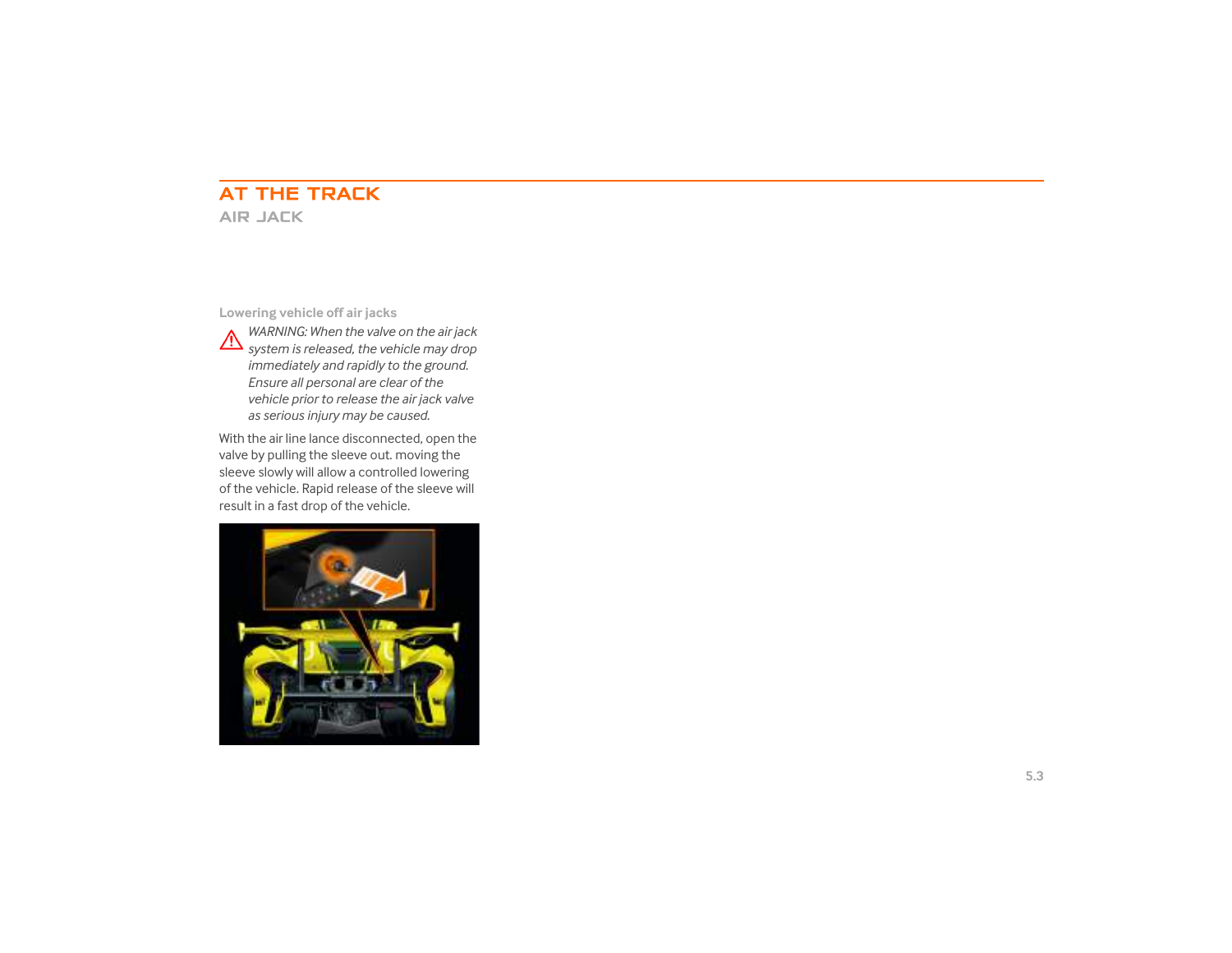# AT THE TRACK

WHEEL NUT TIGHTENING

### <span id="page-55-1"></span><span id="page-55-0"></span>**Wheel Nut Care**

It is the teams' responsibility to ensure all pit equipment used for wheel nut tightening is correctly set to achieve the correct wheel nut tightening torque. Wheel gun air pressure and "gun on" time is also critical to this.

McLaren recommend the use of a Dino Paoli DP 4000 MG UH wheel gun (available from McLaren) set at a regulator pressure of 20 bar.

**Wheel nut tightening**

| Wheel nut torque | 650 Nm |
|------------------|--------|
|------------------|--------|

- Wheel nut torque should be checked pre session once the wheels are gunned in place.
- Wheel Seating Care must be taken that the wheel is seated squarely when gunned up. An incorrectly seated wheel is likely to quickly come loose once the car begins to drive.

**Lubrication**

McLaren GT recommend that Dow Corning Molykote 1000 spray

(www.lubricantsupplies.co.uk/molykote-1000-spray-x-400ml-box-of-12.html) is applied to the following parts, as part of general race preparation:

- Stub axle threads
- Wheel nut threads
- Wheel nut mating face
- *NOTE: Care must be taken to ensure that Molykote spray does not reach brake pads or discs.*

**Wheel and wheel nut bedding procedure**

- New wheels and wheel nuts should be bedded using a wheel gun, tightening and loosening the nut 15 - 20 times, following which inspection should be made to ensure a clear mating face, with a good contact area has been achieved.
- For the bedding procedure, ensure that all areas covered above have been adequately lubricated with Molykote spray.

#### **Drive peg maintenance**

• It is imperative that the condition of the drive pegs in the wheels need to be regularly inspected for any burrs or damage.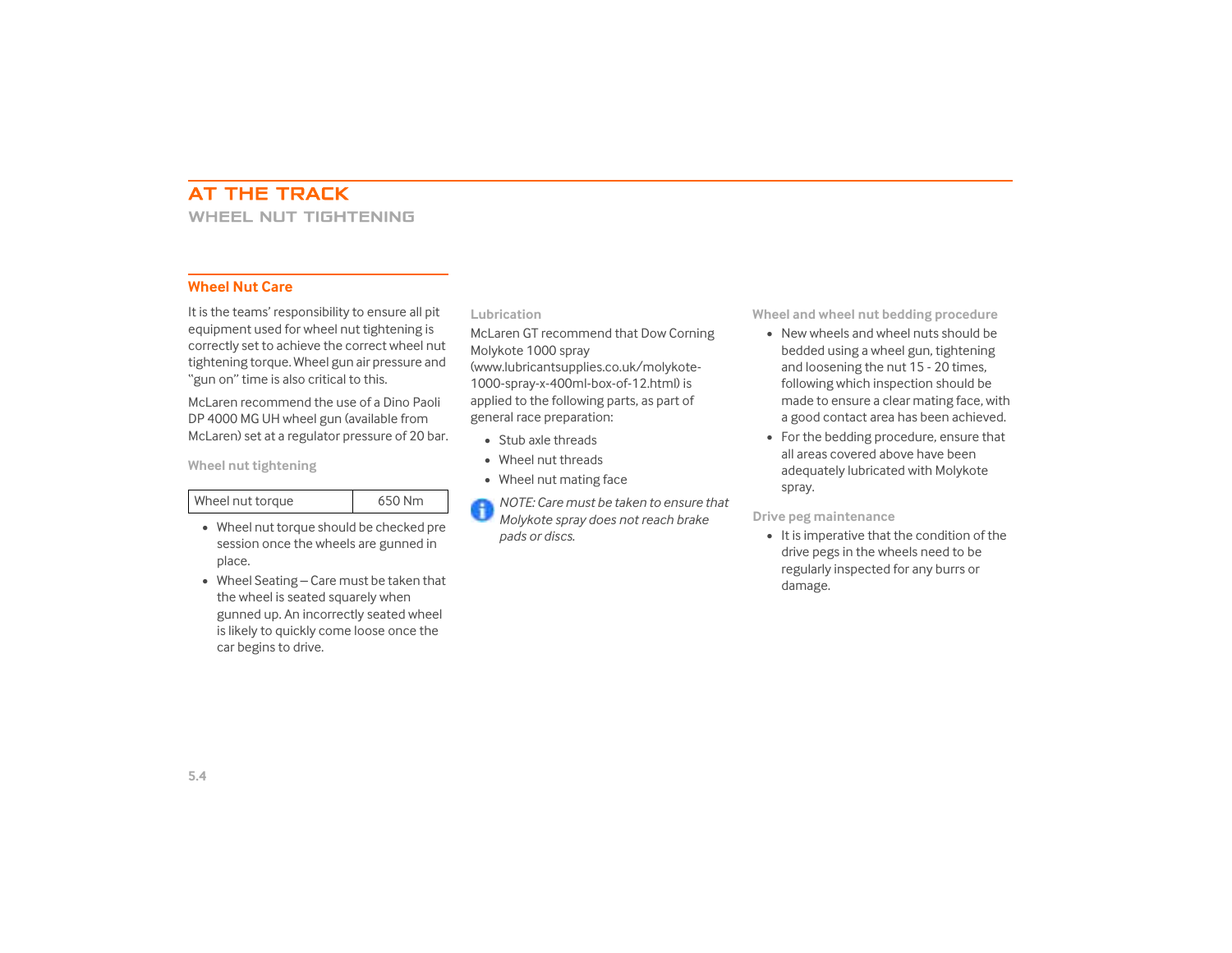# AT THE TRACKWHEEL NUT TIGHTENING

**Retaining pin maintenance**

• It's likely that the wheel nut retaining mechanism will require periodic maintenance. As part of general event preparation, inspection should be made to ensure that the locking pins operate freely. As required, the mechanism should be stripped and cleaned removing any burrs on the pins which may be present.

**Wheel rim maintenance**

- New wheel rims need to be bedded in, in a similar fashion to new wheel nuts. Inspection should be made to ensure that a clear witness mark can be seen, around the full circumference of wheel rim/nut contact surface. Ensure the surface is lubricated with Molykote spray (see above) during bedding.
- The mounting face on the inside of the wheel rims should be inspected to ensure that it remains flat.
- Should the wheel be prevented from sitting flat onto the brake disc bell, the wheel will not remain tight once the car runs on track.

**Wheel gun maintenance**

- Between events it's recommended that wheel guns are maintained correctly.
- It is important that wheel guns are regularly checked against a calibrated torque wrench to ensure that the correct clamp load is being achieved.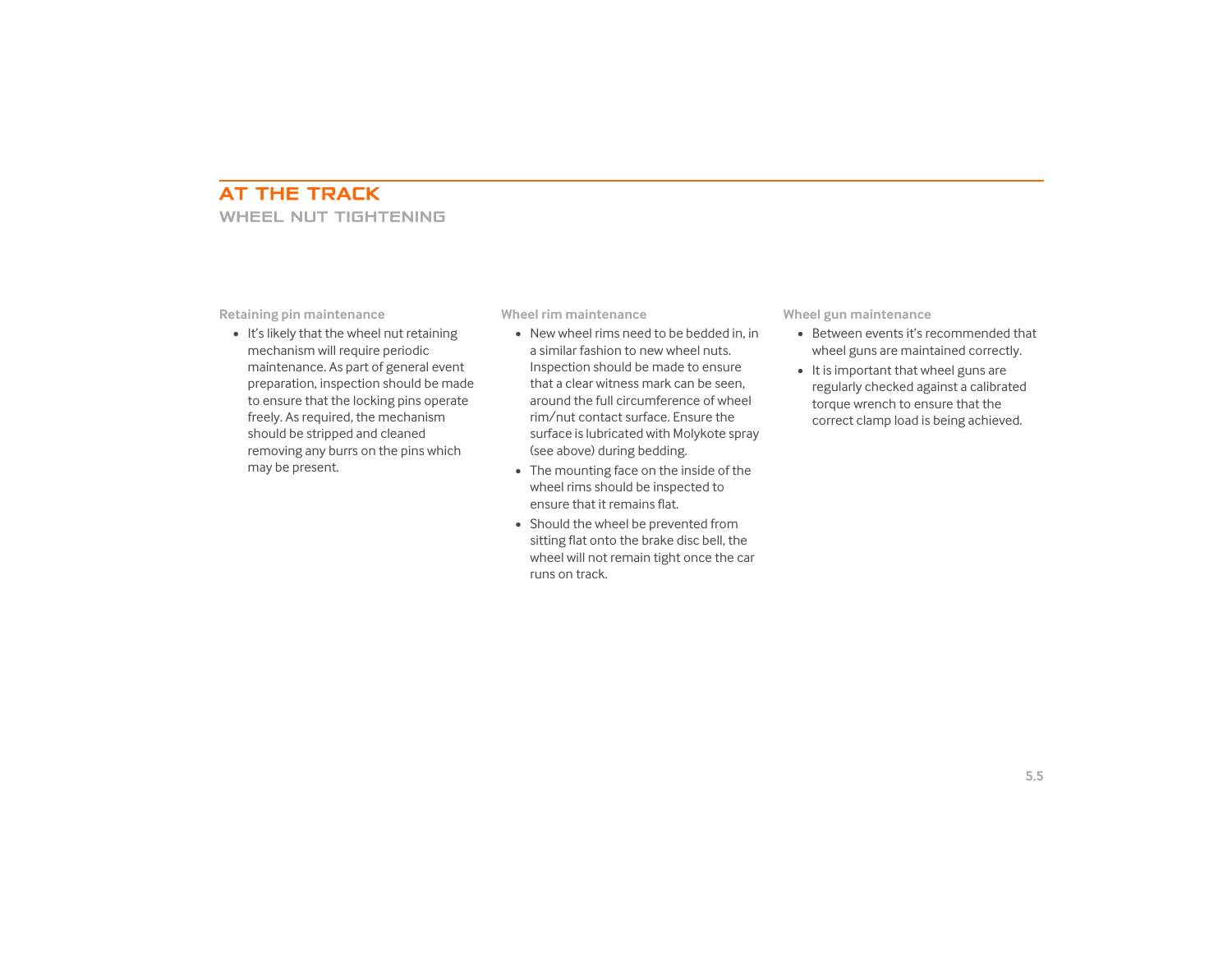# AT THE TRACK WHEEL NUT TIGHTENING

**Wheel nut direction**

The hub and nut threads are different on each side of the vehicle.

| <b>Car Side</b> | <b>Hub and Nut Thread</b> |
|-----------------|---------------------------|
| LH Side         | LH Thread                 |
| RH Side         | <b>RH</b> Thread          |

Tightening directions shown in the following image.



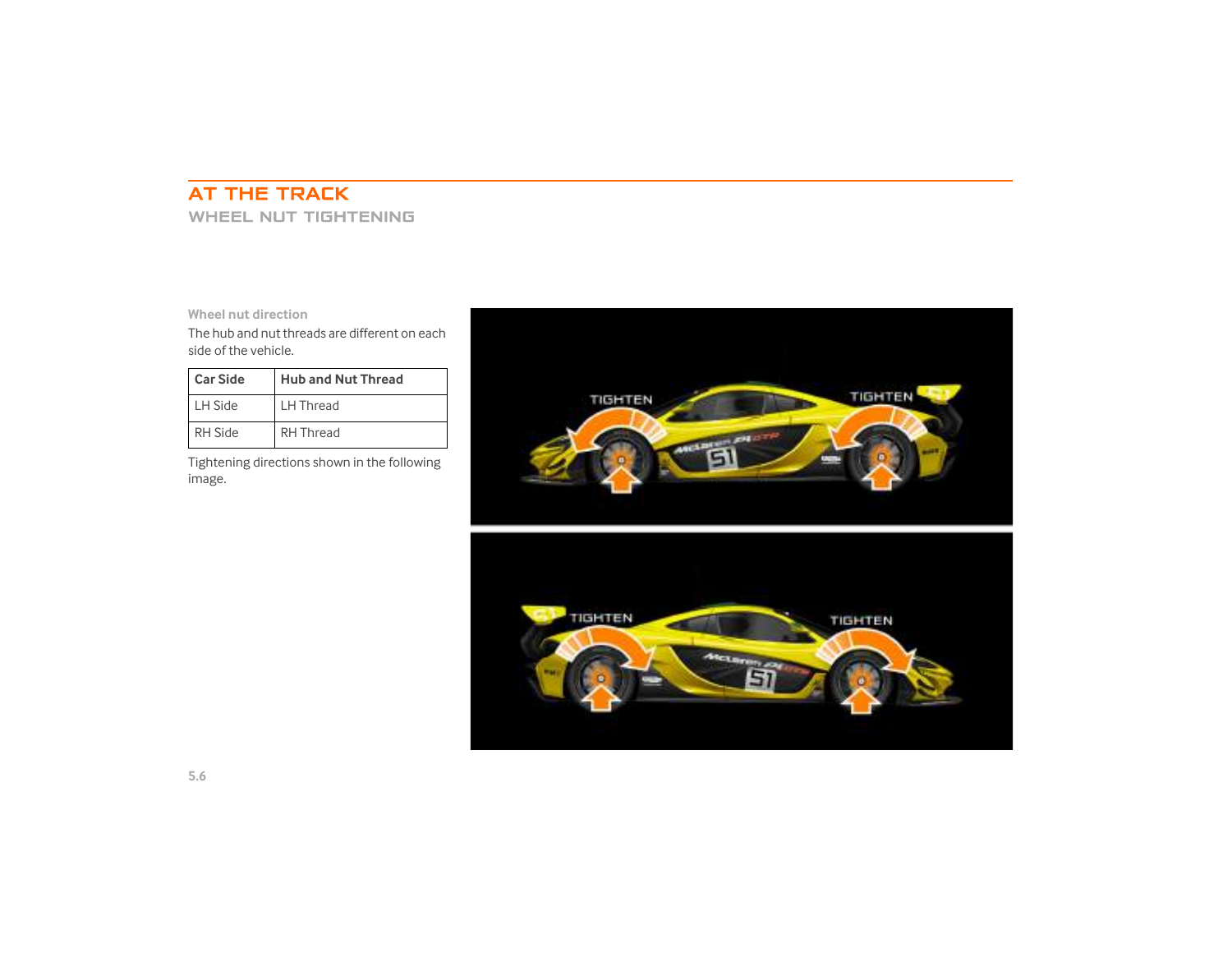#### <span id="page-58-1"></span><span id="page-58-0"></span>**Overview**

- *WARNING: Fuel is highly flammable. Fire, naked flames, smoking and using a mobile telephone are prohibited when handling fuels. Switch off the engine before refuelling.*
- *WARNING: Fuel and fuel vapours can damage your health. Do not inhale fuel vapours or allow fuel to come into contact with skin or clothing.*

The vehicle is refuelled using a McLaren P1™ GTR Fuel Bowser.

The bowser must first be fuelled from a fuel drum.

Fuel can be moved from the bowser to the vehicle, or from the vehicle to the bowser. The bowser will display the amount of fuel moved.

*NOTE: The display will show the amount of fuel removed from/pumped into the bowser, not the amount of fuel fed into/removed from the vehicle.*

*If the fuel hose is empty it will fill before the car and this must be taken into account in any calculations. Four meters of -12 hose, plus the hoses in the bowser represents approximately 1 kg of fuel with a -10 hose in the region of 0.6 kg and an -8 hose being 0.4 kg.*

*NOTE: It is recommended that the fuel tank is completely drained using the bowser whenever the car is not in use. See [Removing fuel from McLaren P1™](#page-61-1)  [GTR, page](#page-61-1) 5.10.*

#### **Recommended Fuel**

The use of Mobil Hyperflow Turbo Ultimate 102 is recommended. See [Recommended](#page-72-0) [Fuel, page](#page-72-0) 6.3.

#### <span id="page-58-2"></span>**Filling McLaren P1™ GTR Fuel Bowser**

- 1. Place a fuel wand into the fuel drum.
- 2. Connect the vapour line then the fuel line.
- *NOTE: It is recommended that the*
- *vapour line is connected before the fuel line.*
- 3. Press the CAR button on the bowser and use the up and down arrow buttons until Drum is displayed.
- 4. Put the toggle switch into the TO BOWSER position and wait for the green light to illuminate.
- 5. Press and hold the PUMP button and the pump will start moving fuel from the drum to the bowser. Fuelling will stop immediately if the PUMP button is released.
- *NOTE: Adjust the speed control to the most advantageous speed, usually around 2 o'clock on the dial for filling the bowser.*
- 6. The fuel will stop flowing when the bowser is full or the fuel feed apparatus is empty.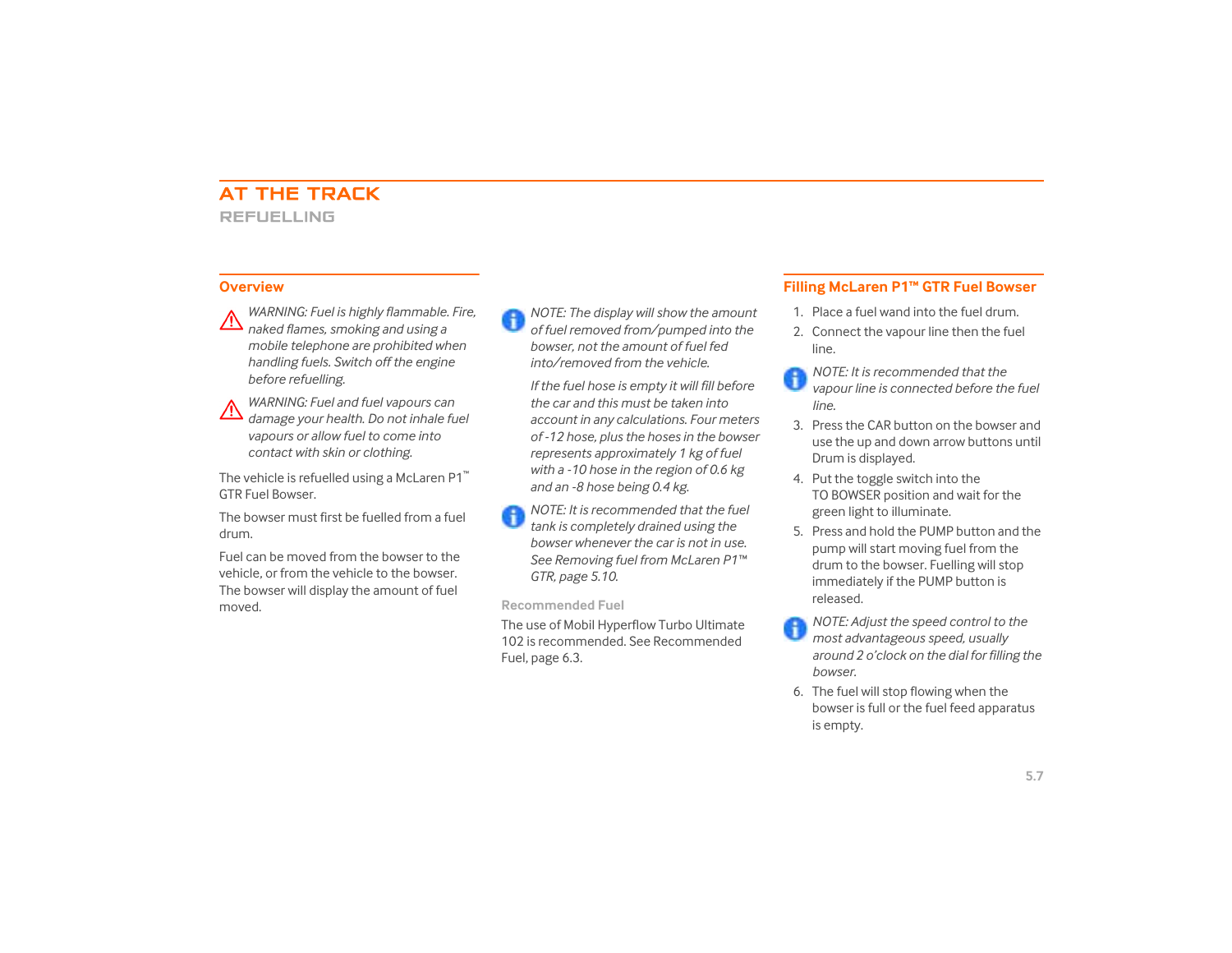### <span id="page-59-1"></span><span id="page-59-0"></span>**Service Tray Access Panel**



The fuelling and vent valves are located under the left hand side service tray access panel.

Push the centre of the service tray access panel retainer to release the service tray access panel. Open the service tray access panel to gain access to the fuel filler valves.



- 1. Service tray access panel retainer
- 2. Vapour vent valve
- 3. Fuel filler valve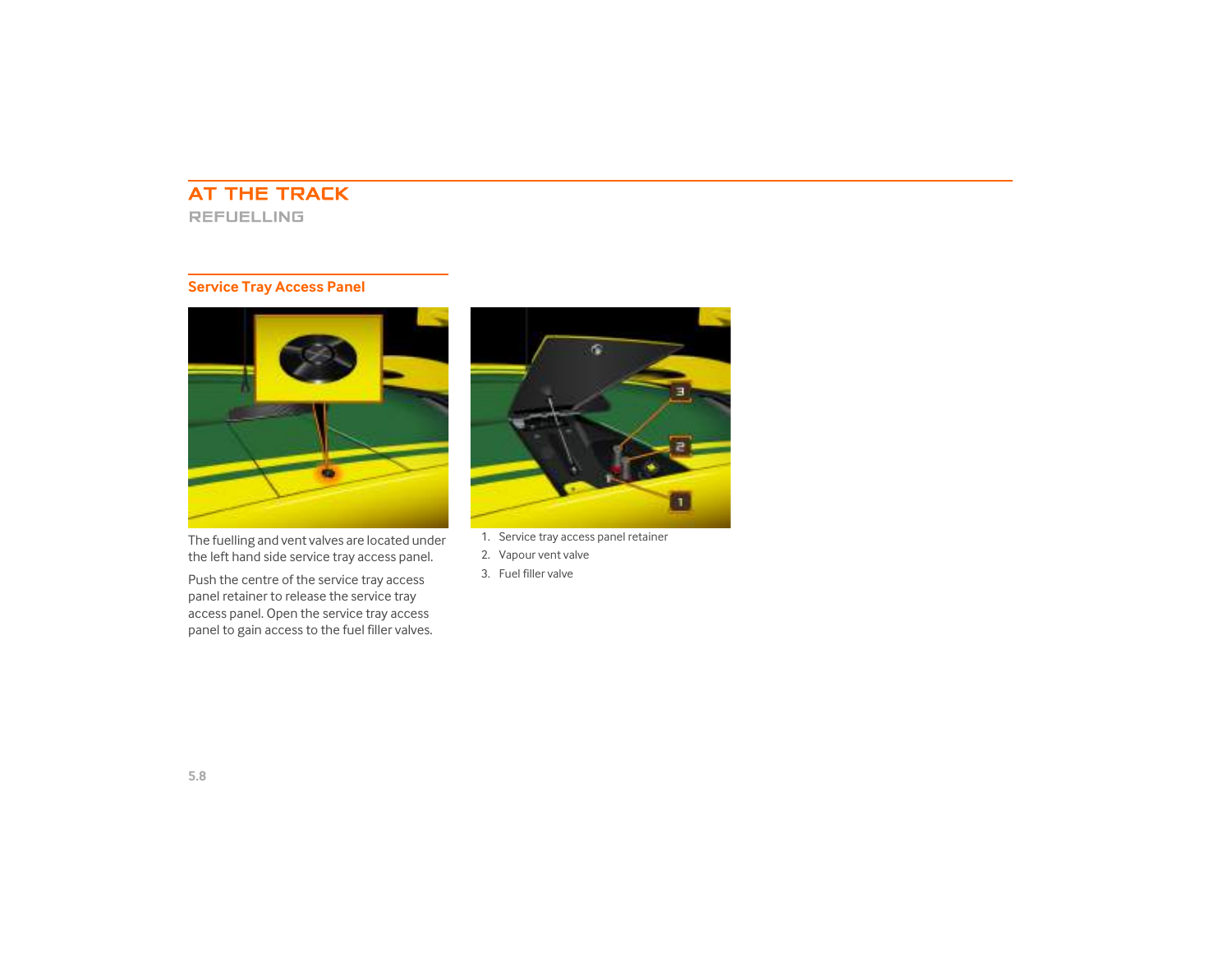### <span id="page-60-0"></span>**Refuelling McLaren P1™ GTR**



- 1. Service tray access panel retainer
- 2. Vapour vent valve
- 3. Fuel filler valve
- 1. Access the fuel filler valve and vapour vent valve under the service tray access panel. See [Service Tray Access Panel,](#page-59-1)  [page](#page-59-1) 5.8.
- 2. Connect the bowser earth strap to the ball of the service tray access panel retainer.
- 3. Connect the vapour line then the fuel line.
- *NOTE: The vapour line must be connected before the fuel line.*
- 4. Press the CAR button on the bowser and use the up and down arrow buttons until the correct car ID is displayed.
- 5. Put the toggle switch into the TO CAR position and wait for the green light to illuminate.
- 6. Press and hold the PUMP button and the pump will start moving fuel from the bowser to the vehicle. Fuelling will stop immediately if the PUMP button is released.
- *NOTE: Adjust the speed control to the most advantageous speed, usually around 12 o'clock on the dial for filling the car.*
- 7. The fuel will stop flowing when the tank is full or the fuel feed apparatus is empty.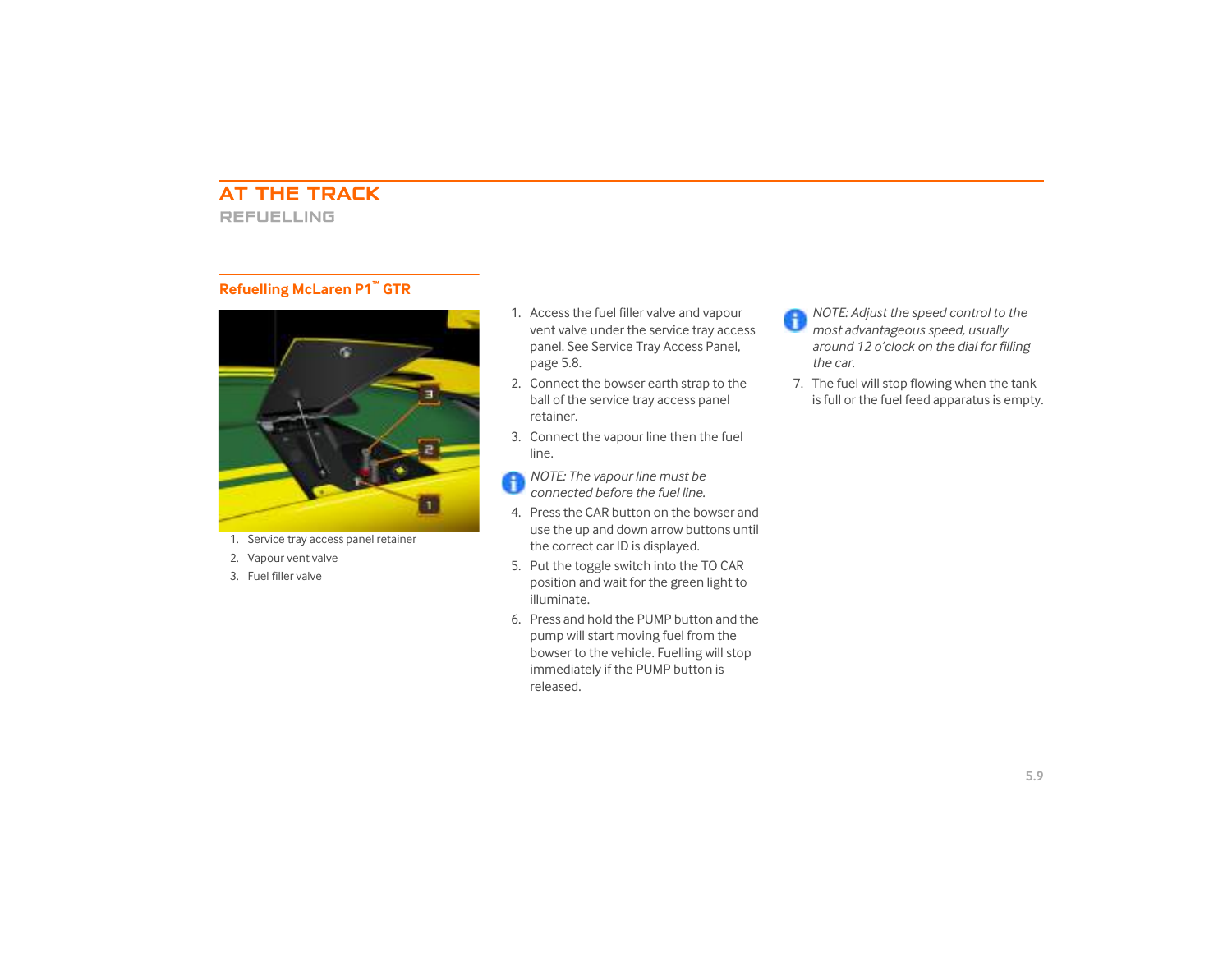### <span id="page-61-1"></span><span id="page-61-0"></span>**Removing fuel from McLaren P1™ GTR**



- 1. Service tray access panel retainer
- 2. Vapour vent valve
- 3. Fuel filler valve
- 1. Access the fuel filler valve and vapour vent valve under the service tray access panel. See [Service Tray Access Panel,](#page-59-1)  [page](#page-59-1) 5.8.
- 2. Connect the bowser earth strap to the ball of the service tray access panel retainer.
- 3. Connect the vapour line then the fuel line.
- *NOTE: The vapour line must be connected before the fuel line.*
- 4. Press the CAR button on the bowser and use the up and down arrow buttons until the correct car ID is displayed.
- 5. Put the toggle switch into the TO BOWSER position and wait for the green light to illuminate.
- 6. Press and hold the PUMP button and the pump will start moving fuel from the vehicle to the bowser. Fuelling will stop immediately if the PUMP button is released.
- *NOTE: Adjust the speed control to the most advantageous speed, usually around 1 o'clock on the dial for filling the car.*
- 7. The fuel will stop flowing when the bowser is full or the fuel feed apparatus is empty.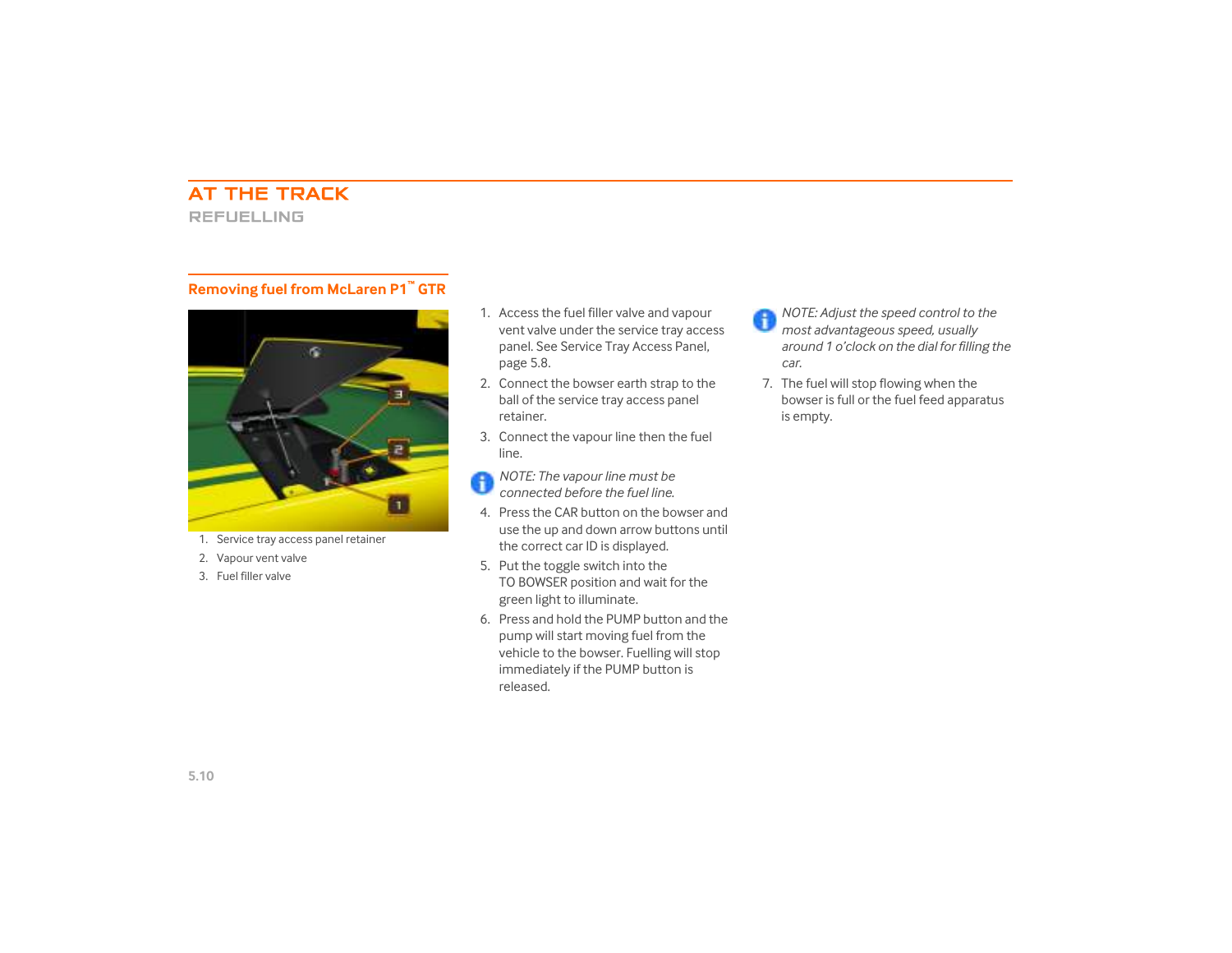# AT THE TRACKPIT LANE CHARGING

#### <span id="page-62-1"></span><span id="page-62-0"></span>**Overview**

The Pit Lane Charging function allows the high-voltage battery to be charged while the vehicle is stationary. During this procedure, the engine is operated at an elevated idle speed and substantially higher torque output. The extra power produced is absorbed the by the e-motor which in turn generates an electrical current that is rectified and passed on to the high-voltage battery.

Once the target state of charge has been reached, the engine returns to a normal idle and the excess engine torque is reduced to zero.

In order to activate pit lane charging, the vehicle must be stationary and the gearbox in its neutral position. Start the engine and wait until it settles in to a steady idle. Press and hold the 'CHARGE' button for five seconds. If temperature and battery conditions are met, the engine will automatically elevate its idle speed and increase its load to charge the high-voltage battery.

The following conditions should be satisfied for Pit Lane Charging to be enabled:

- Vehicle stationary
- Gearbox in neutral
- Battery temperature < 54 °C
- Ambient temperature < 40 °C
- Engine coolant temperature < 105 °C
- High-voltage battery below 75% SOC

Should any of the above conditions be not be met prior to attempting to enable Pit Lane Charging, then the engine will not react to the charge request. If any of the above conditions be violated during the charging event, then Pit Lane Charging will be aborted.

In the current configuration it is possible to charge the battery at a rate of 6.5%/min if system temperatures permit.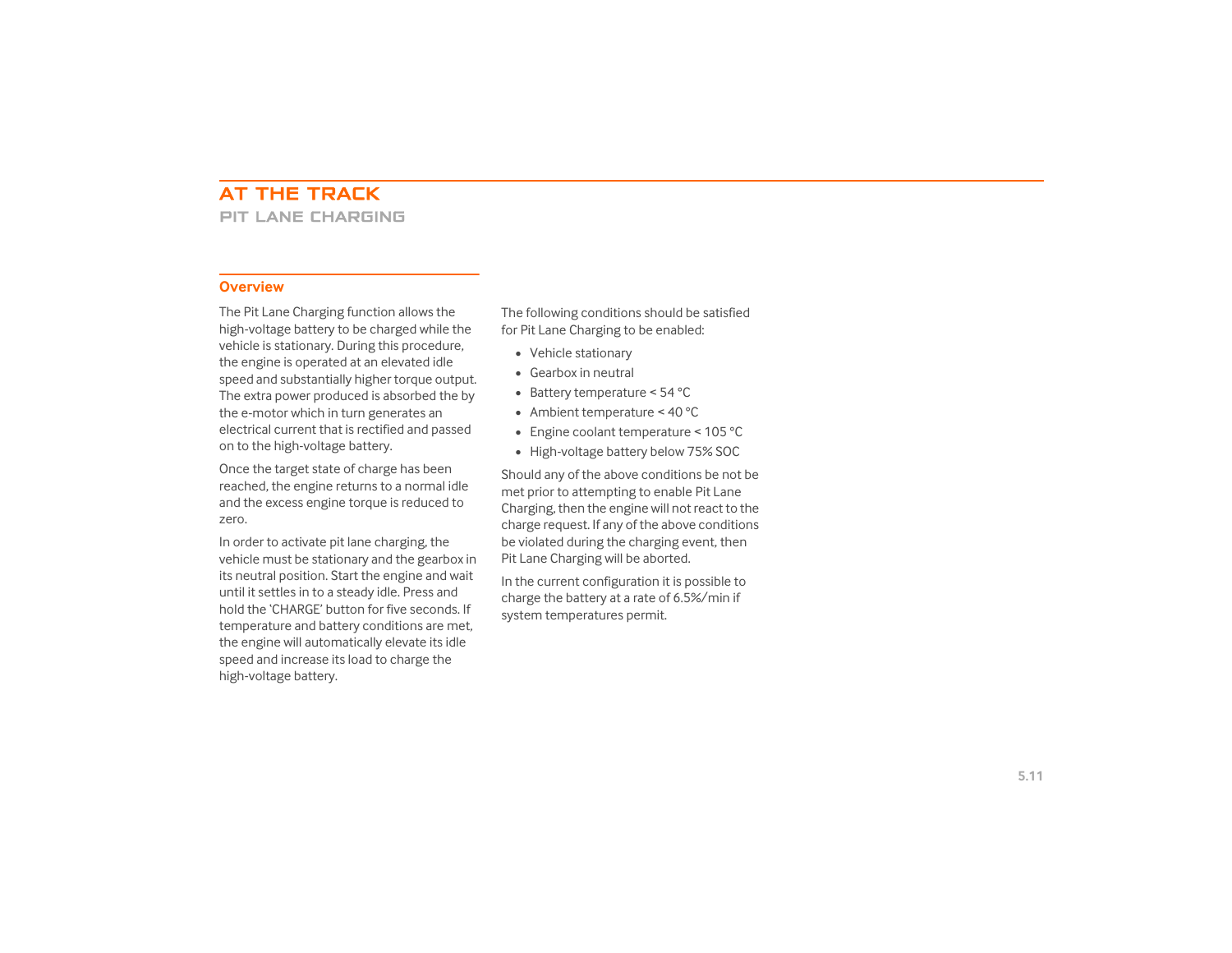# AT THE TRACKON-TRACK SYSTEMS

### <span id="page-63-1"></span><span id="page-63-0"></span>**Pit to Car Radio**

The McLaren P1™ GTR is equipped with a Kenwood NX200 pit to car radio system.

The system allows 2-way communication between the driver and the pit crew.



*WARNING: Only use the pit to car radio when it is safe to do so. Using the radio during complex track conditions such as over taking or fast corners may result is reduction of driver concentration and loss of vehicle control.*

The system complies with the following standards:

- R&TTE: EN300 086, 300 113, 300 219, 301 489, 301 166
- R&TTE: EN301 166, Voice & Data for 6.25KHz Digital
- EU Safety: EN60065, 60950-1, 60215
- For use in the EU
- IP67
- Measurement EIA Standards
- Measurement EN Standards
- MIL-STD 810 C/D/E/F/G



The system allows the pit to communicate with the driver at all times.

*NOTE: The pit crew must be made aware of the potential for disturbing the driver when making pit to car radio contact.*

For the driver to communicate with the pit, press and hold the Push To Talk (PTT) button.

Consult the manufacturers website for further information relating to the radio system.

#### <span id="page-63-2"></span>**Pit Lane Limiter**



The McLaren P1™ GTR is equipped with a pit lane limiter.

To engage the pit lane limiter, press the button. The speed will be limited to 50 kph (30 mph). To cancel the limiter, press the button again.

Whilst the pit lane limiter is engaged the speed will be limited to 50 kph (30 mph) and no throttle movement will allow this speed to be exceeded.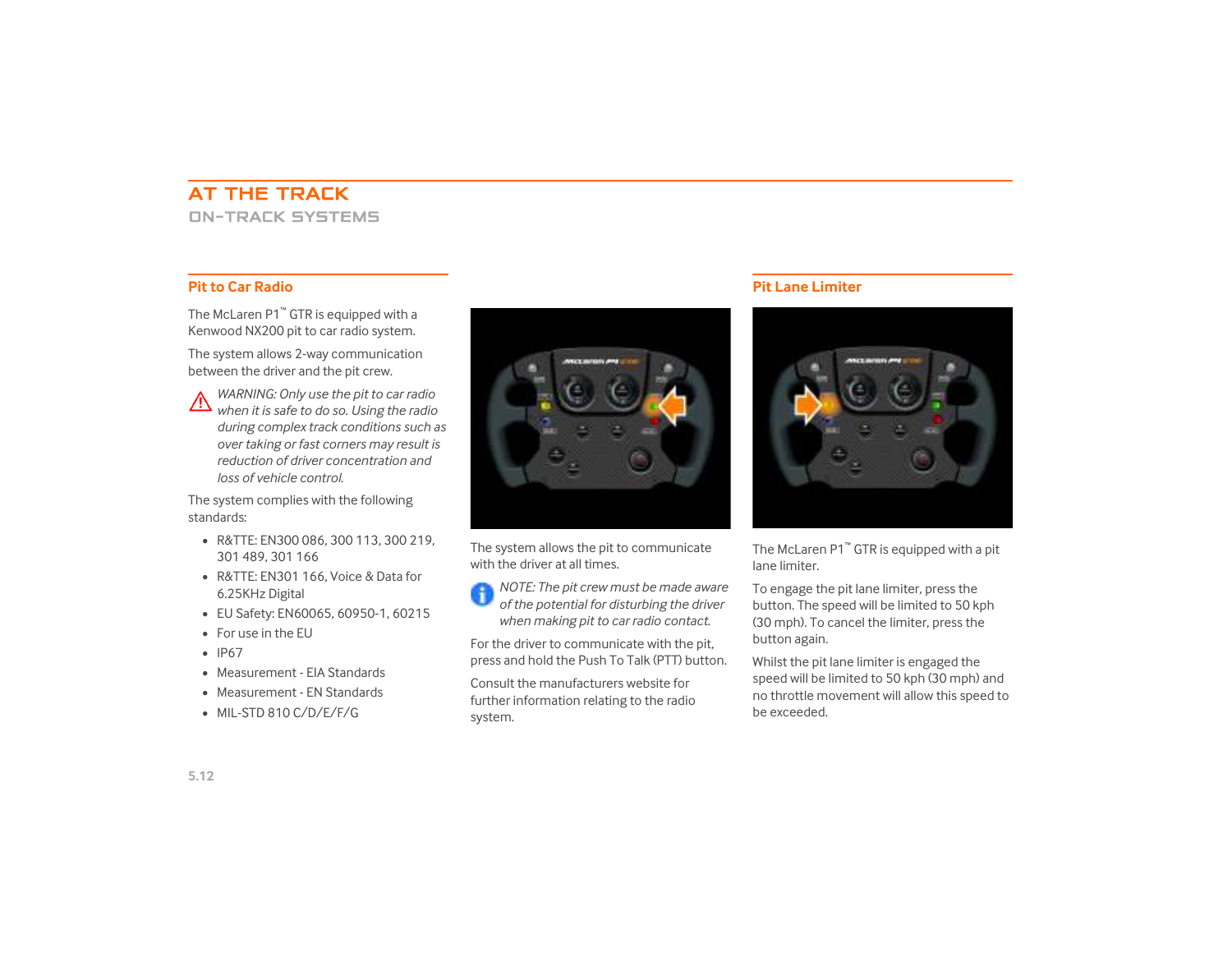# AT THE TRACKON-TRACK SYSTEMS

### <span id="page-64-0"></span>**Headlamp Flash**



The headlamp flash sequence consisting of five flashes, is triggered by pulling the standard headlamp main beam stalk on the steering column.



*NOTE: Pushing the headlamp flash switch on the steering column away will have no effect on the headlamp operation.*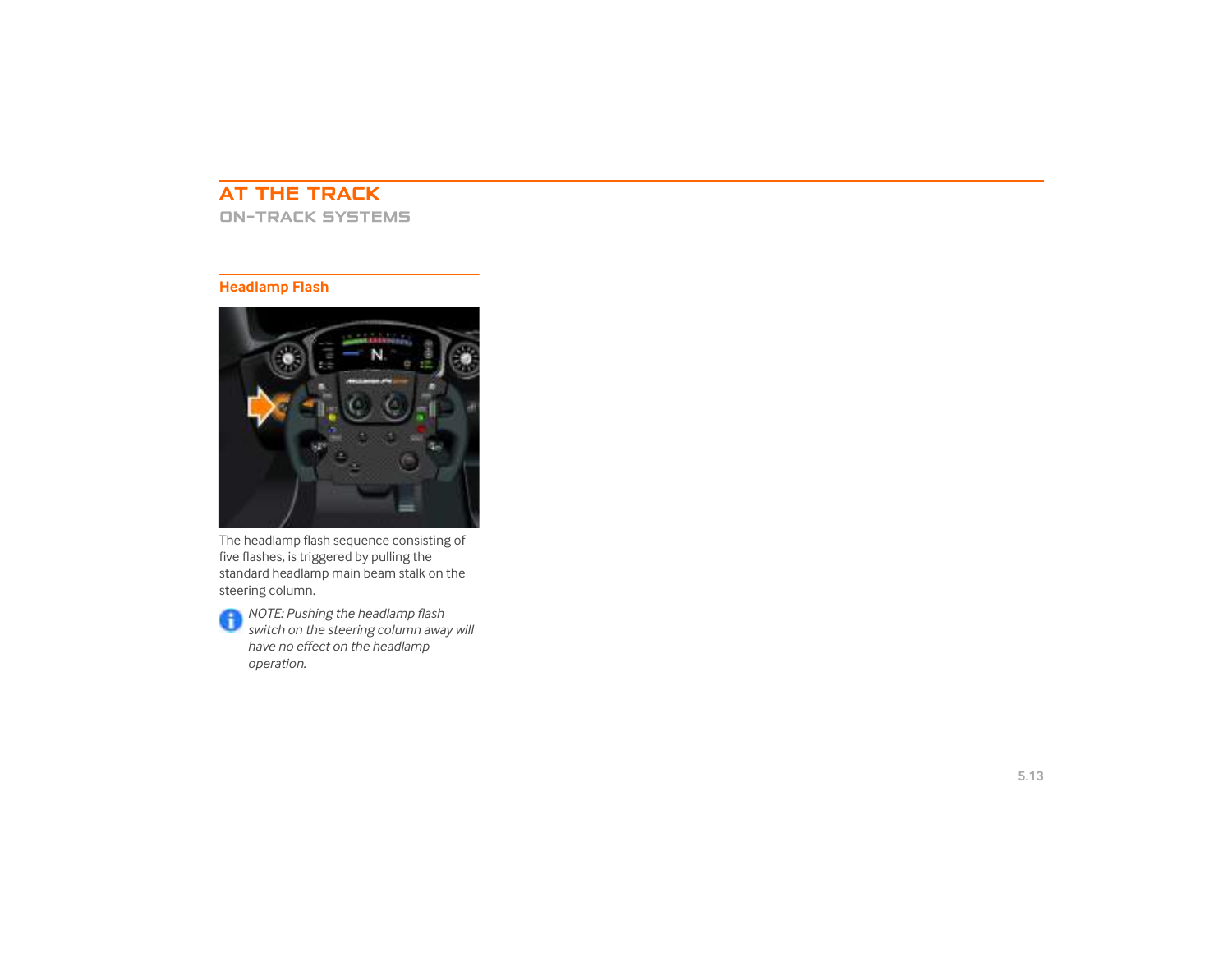# AT THE TRACKRACE DATA

#### <span id="page-65-1"></span><span id="page-65-0"></span>**Overview**

The race data system allows information to be downloaded from the vehicle and replayed on a PC or the tablet PC supplied with the vehicle.

The system allows data logging and video capture from the three cameras fitted to the vehicle.

The data is recorded on to a removable USB mass storage device.

*WARNING: Never attempt to view the*   $\sqrt{N}$ *logged data whilst driving.*

### <span id="page-65-2"></span>**Data Logging**

The race data system receives three simultaneous feeds from cameras fitted to the vehicle.



- 1. Driver camera
- 2. Front facing camera
- 3. Rear facing camera

*NOTE:* For best results when recording video ensure the camera lens remain free of debris and are not obscured with transfers.

#### **Automatic data logging**

The data logging automatically starts when the system detects a vehicle speed of 2.5 kph or greater.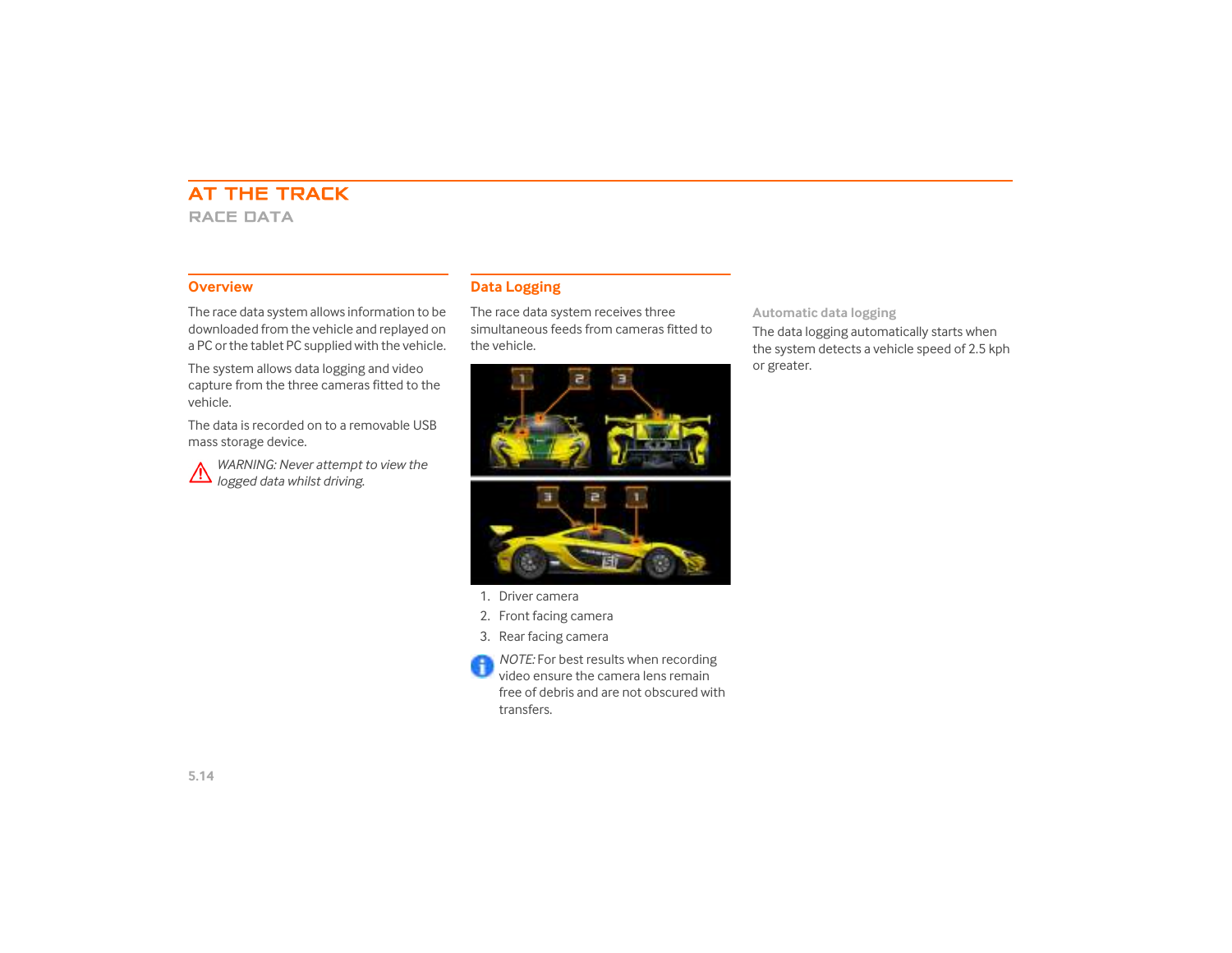# AT THE TRACK RACE DATA

### <span id="page-66-0"></span>**Viewing data and video**

Remove the USB mass storage device from the data logging cable located in the passenger footwell.

For further detailed information and specifications please visit http://www.vboxmotorsport.co.uk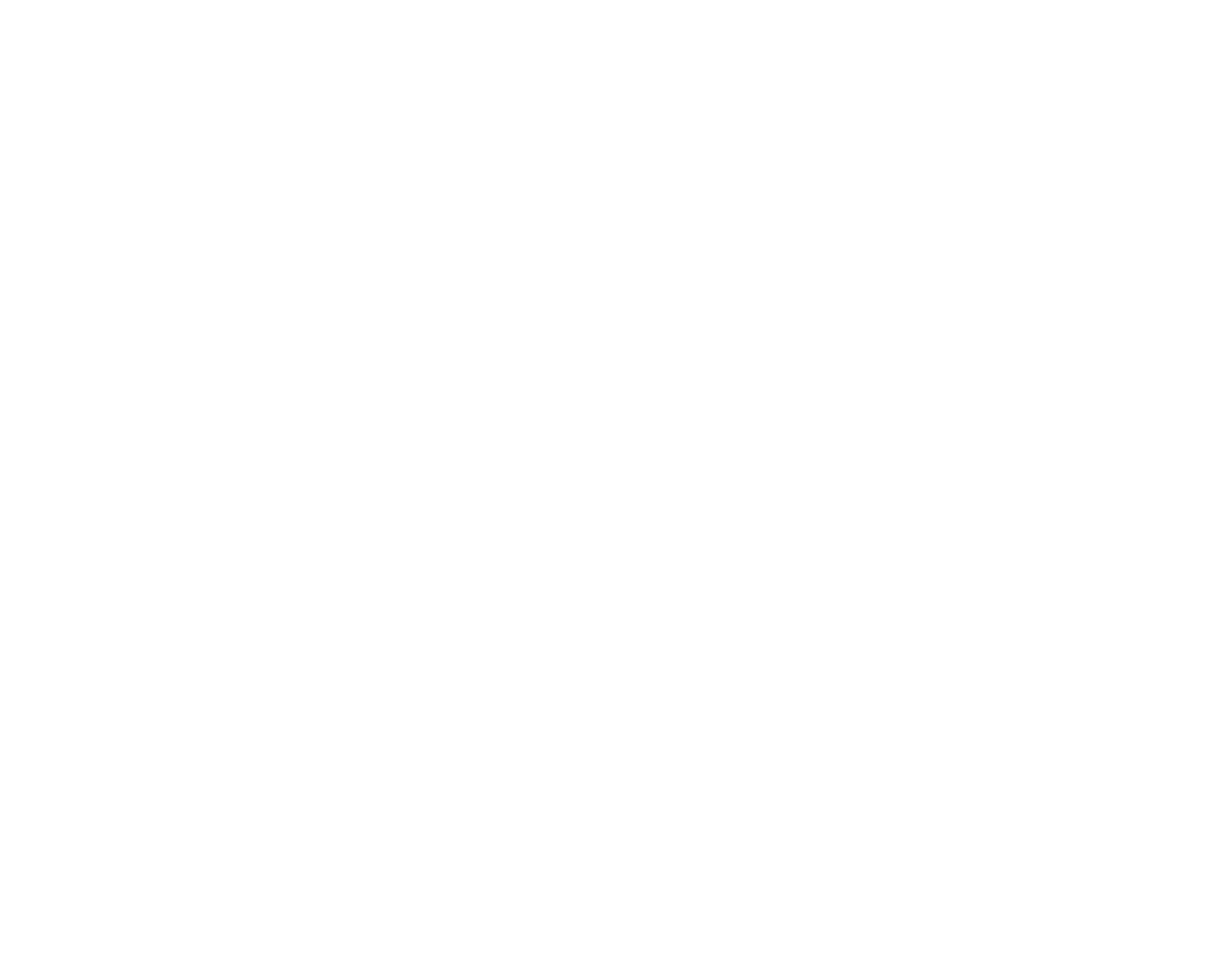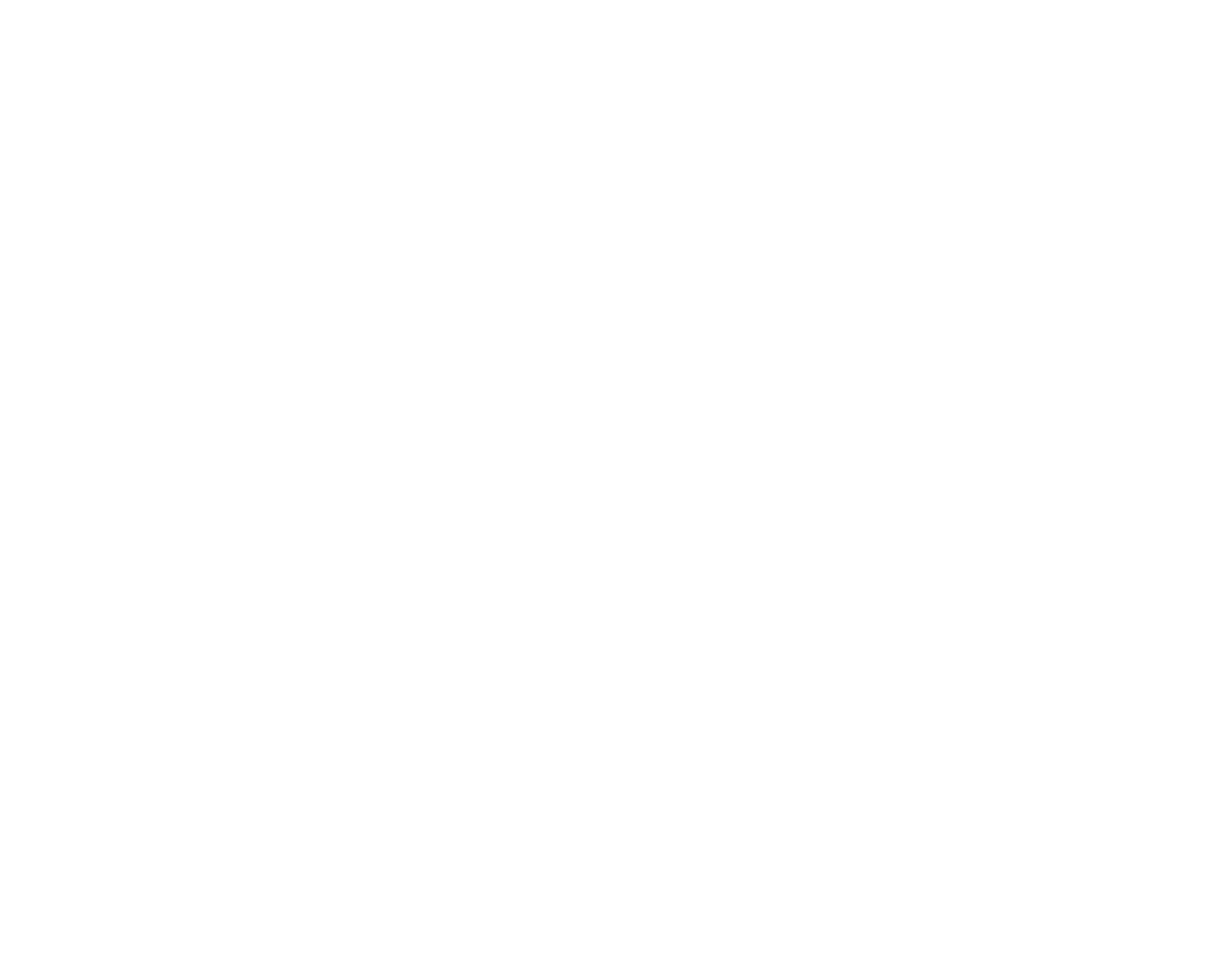# **VEHICLE DATA AND GLOSSARY**

#### **DATA**

| <b>SERVICE PRODUCTS, FLUIDS AND CAPACITIES</b> |  |
|------------------------------------------------|--|
|                                                |  |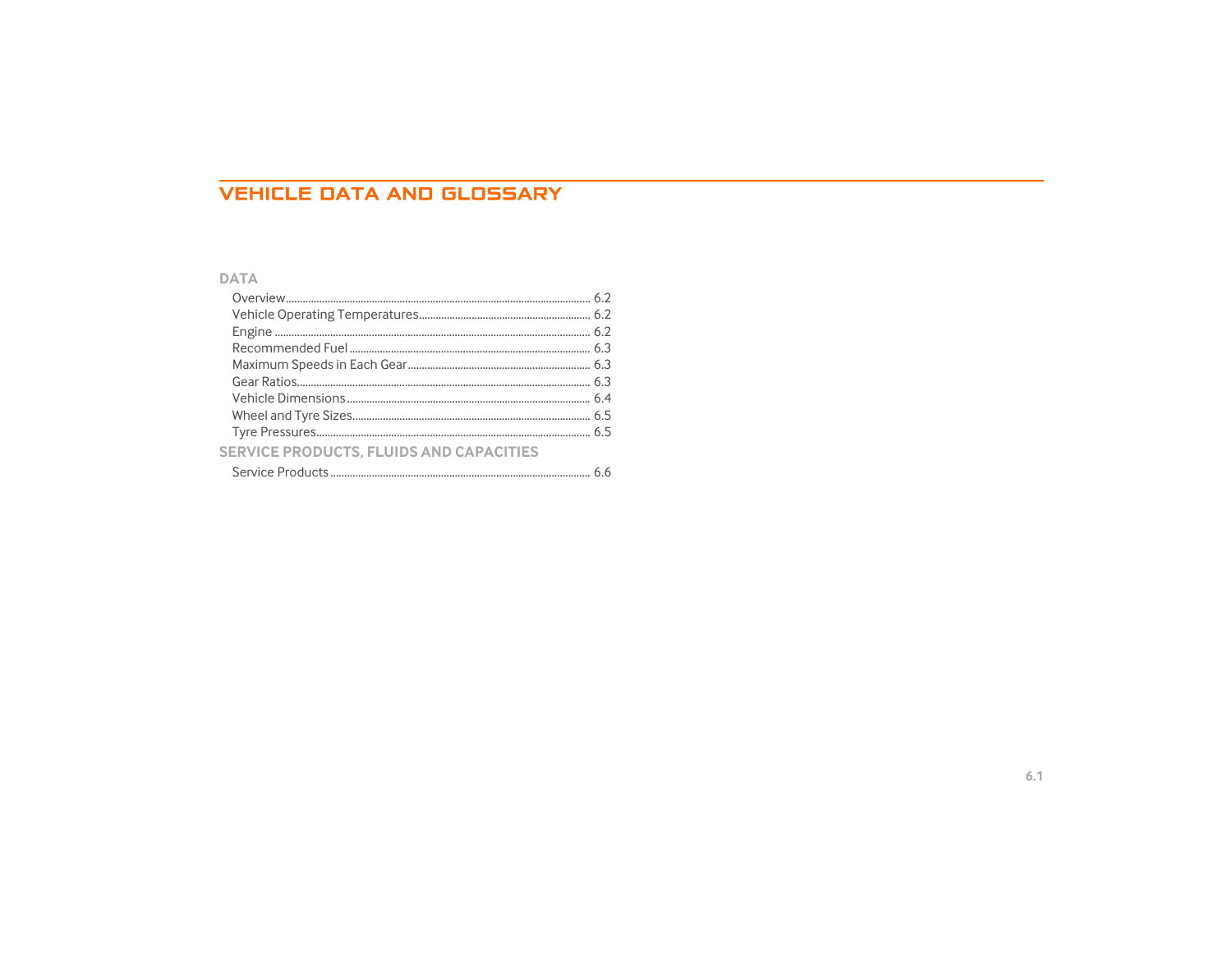**DATA** 

#### <span id="page-71-1"></span><span id="page-71-0"></span>**Overview**

This section contains all the technical data for your McLaren P1™ GTR applies to the vehicle's standard equipment. The data may therefore differ for if the vehicle has been modified or is fitted with optional equipment. You can obtain further information from specialoperations@mclaren.com

### <span id="page-71-2"></span>**Vehicle Operating Temperatures**

# Minimum ambient operating temperature +10 °C (50 °F) Maximum ambient operating temperature +35 °C (95 °F)

*NOTE: If the vehicle is used outside the minimum and maximum ambient temperature, or being used on a race track above 35°C (95°F), performance degradation may be experienced. McLaren disclaims any liability of the stated engine performance not being achieved if the vehicle is being used outside of the stated temperature ranges, or being used at altitude.*

### <span id="page-71-3"></span>**Engine**

| Rated output in kW      | 588 @ 7,250 RPM +<br>147 from F-Motor |
|-------------------------|---------------------------------------|
| Rated output in PS      | 800 @ 7,250 RPM +<br>200 from F-Motor |
| Rated torque in Nm      | 760 @ 6,000 RPM +<br>130 from F-Motor |
| Rated torque in Ib-ft   | 561 @ 6,000 RPM +<br>96 from F-Motor  |
| Number of cylinders     | 8                                     |
| Displacement            | $3.799$ cm <sup>3</sup>               |
| Maximum engine<br>speed | 8.500 RPM                             |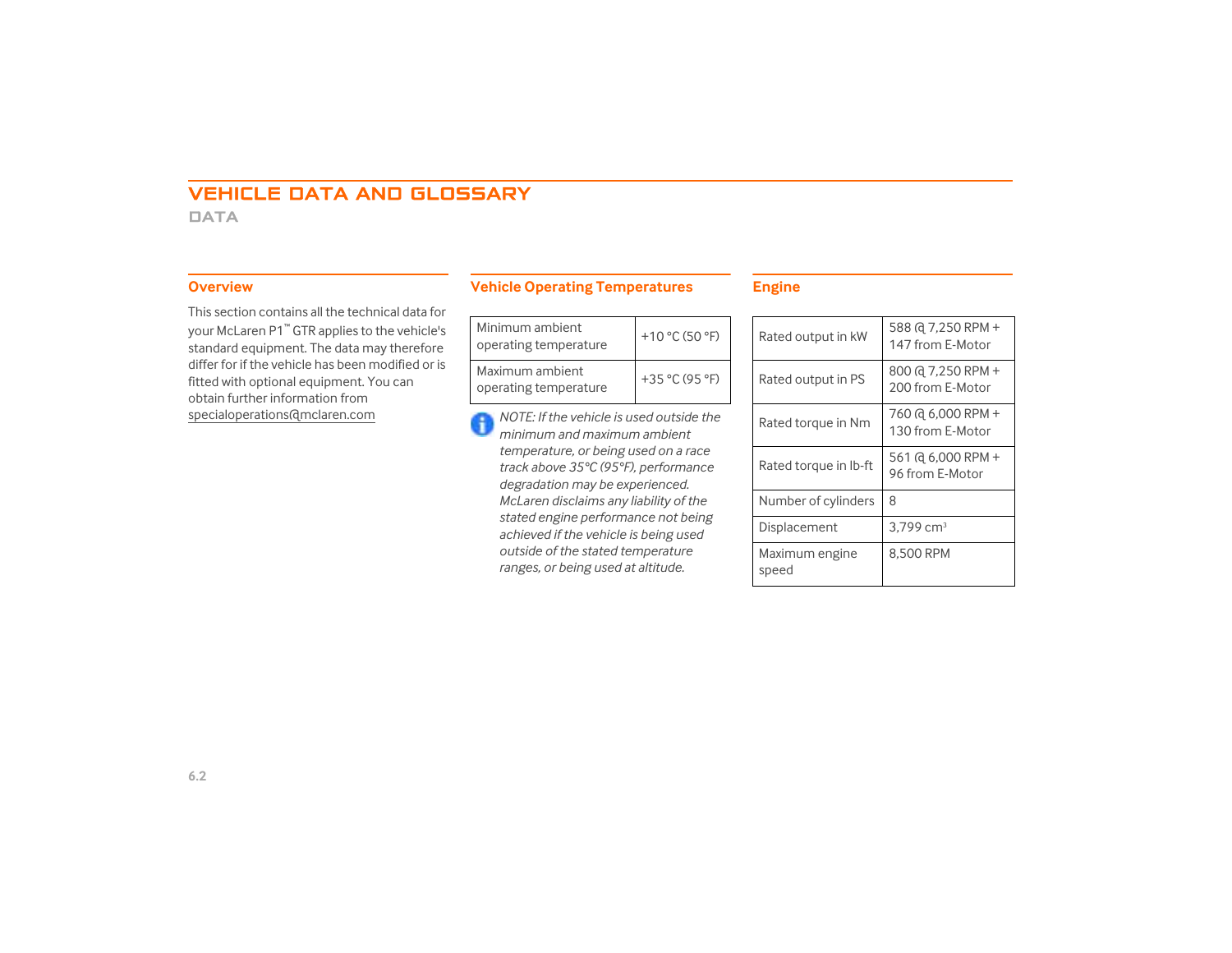# VEHICLE DATA AND GLOSSARY

**DATA** 

#### **Recommended Fuel**

The use of Mobil Hyperflow Turbo Ultimate 102 is recommended.

<span id="page-72-0"></span>*NOTE: Where 102 RON is unavailable, or if preferred, the use of 99 RON fuel is possible by using a replacement electronic control unit available from McLaren Special Operations, although a decrease in performance will be experienced.*

*WARNING: Engine performance will be*  7!N *severely degraded if a different grades of fuel are used.*

#### **Maximum Speeds in Each Gear Gear Ratios**

| 1st gear | 76 kph (47 mph)   |
|----------|-------------------|
| 2nd gear | 126 kph (78 mph)  |
| 3rd gear | 177 kph (110 mph) |
| 4th gear | 231 kph (144 mph) |
| 5th gear | 299 kph (186 mph) |
| 6th gear | 325 kph (202 mph) |
| 7th gear | 325 kph (202 mph) |

<span id="page-72-2"></span><span id="page-72-1"></span>

| 3.981:1 |
|---------|
| 2.613:1 |
| 1.905:1 |
| 1.479:1 |
| 1.161:1 |
| 0.906:1 |
| 0.686:1 |
| 3.308:1 |
|         |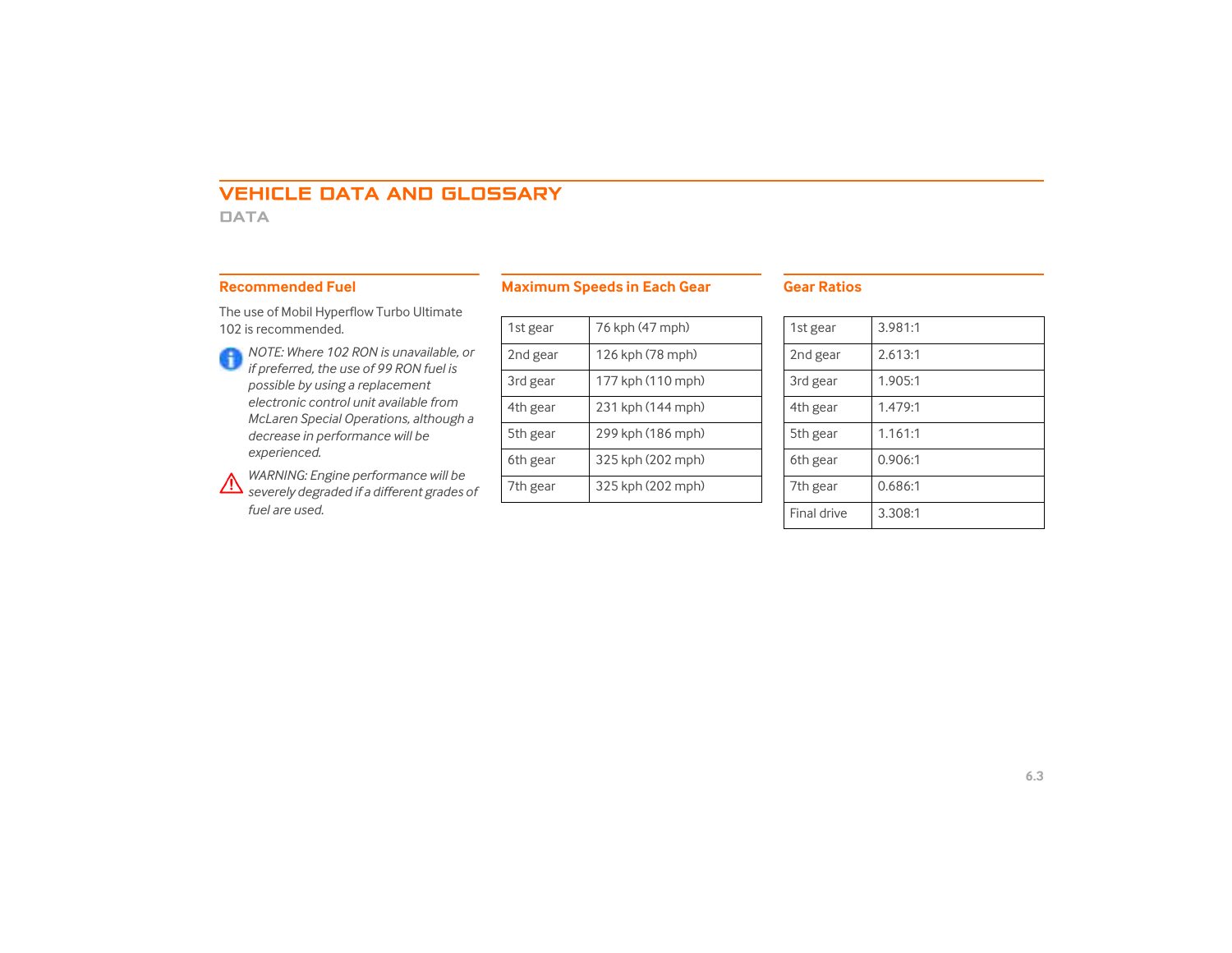# VEHICLE DATA AND GLOSSARY DATA

#### <span id="page-73-0"></span>**Vehicle Dimensions**



| A | Vehicle height<br>(doors open)                   | 1,859 mm (6 ft. 2 in.) |
|---|--------------------------------------------------|------------------------|
| B | Vehicle width<br>(doors open at<br>widest point) | 2.822 mm (9 ft. 3 in.) |

| Vehicle height<br>(doors closed) | 1.138 mm (3 ft. 9 in.) |
|----------------------------------|------------------------|
| Vehicle width                    | 2,002 mm (6 ft. 7 in.) |



| E. | Ground<br>clearance (Dry)             | 80 mm (3.2 in.) Front<br>86 mm (3.4 in.) Rear |
|----|---------------------------------------|-----------------------------------------------|
| E. | Ground<br>clearance (Wet)             | 90 mm (3.6 in.) Front<br>96 mm (3.8 in.) Rear |
| Е  | Ground<br>clearance<br>(Vehicle Lift) | 110 mm (4.4 in.) Front<br>100 mm (4 in.) Rear |
| F  | Front overhang                        | 1,141 mm (3 ft. 9 in.)                        |
| G  | Wheelbase                             | 2,676 mm (8 ft. 10 in.)                       |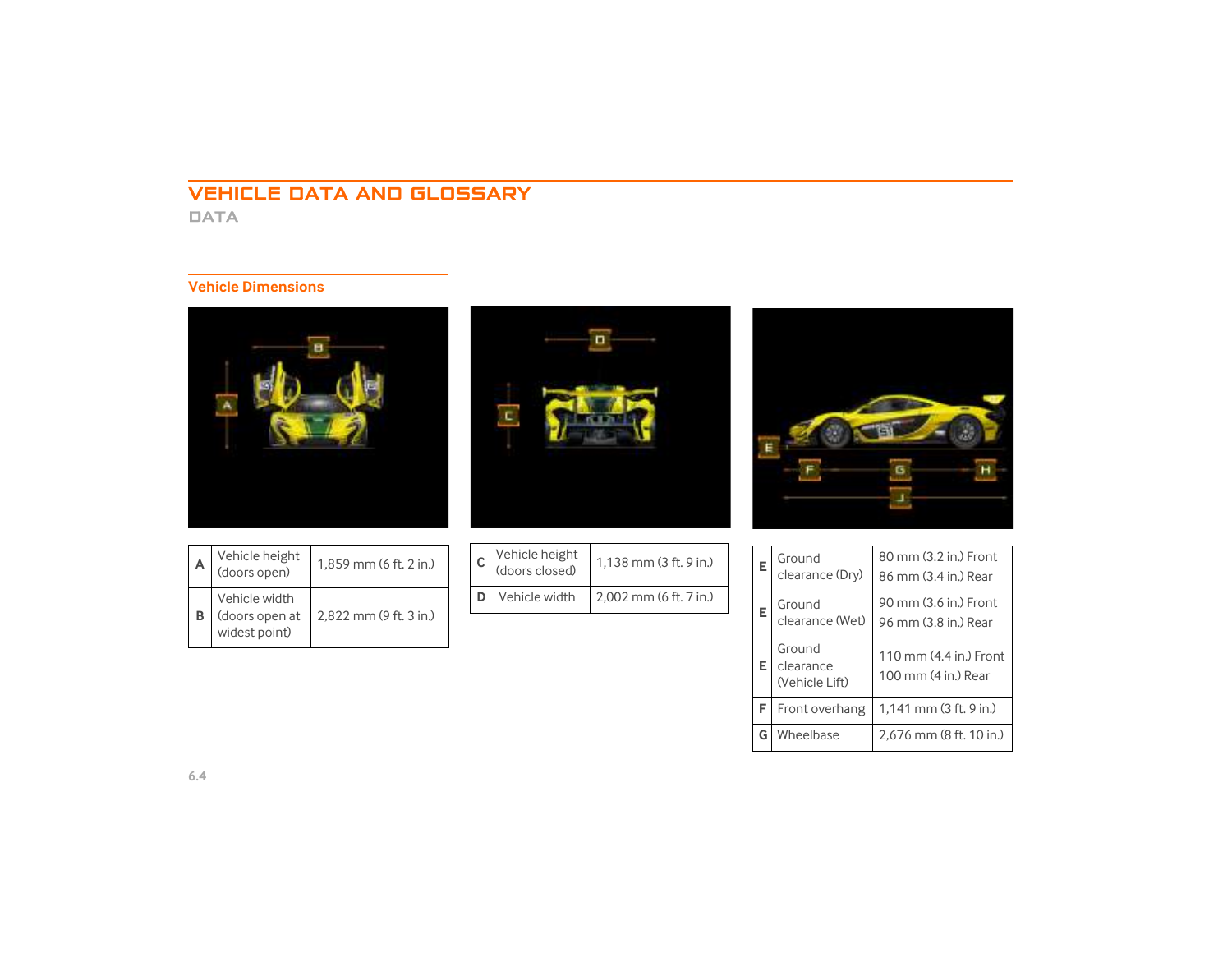**DATA** 

#### <span id="page-74-1"></span>**Wheel and Tyre Sizes**

**Wheel Sizes**

|  | H Rear overhang 919 mm (3 ft. 1 in.)       |
|--|--------------------------------------------|
|  | J Vehicle length $4,736$ mm (15 ft. 7 in.) |

*NOTE: All dimensions are approximate.*

| Front wheels | $10.5$ $\times 19$ |
|--------------|--------------------|
| Rear wheels  | $13 \times 19$     |

**Tyre Sizes**

| <b>Tyre - Pirelli PZero</b> |             |
|-----------------------------|-------------|
| <b>Front tyres</b>          | 245/650 R19 |
| Rear tyres                  | 325/705 R19 |

#### <span id="page-74-0"></span>**Tyre Pressures**

The optimum tyre pressures for the McLaren P1™ GTR will be dependent on vehicle set-up and environmental conditions and track temperature. Irrespective of any outside influences, the minimum tyre pressure must not be below 1.5 bar when cold with a target of 2.0 bar when the tyres are at their optimum operating temperature.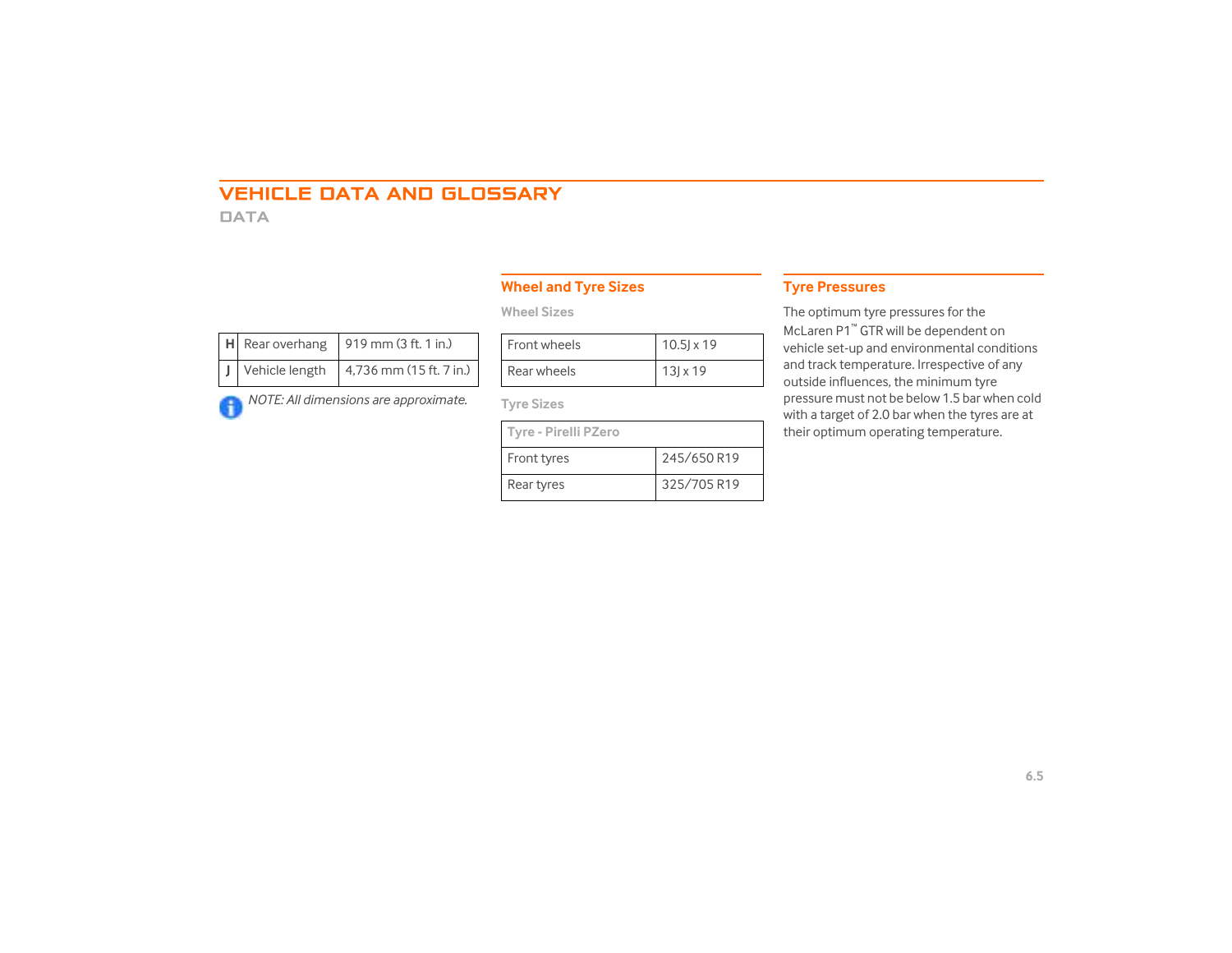# VEHICLE DATA AND GLOSSARY

SERVICE PRODUCTS, FLUIDS AND CAPACITIES

#### <span id="page-75-0"></span>**Service Products**

The following table provides the fluid specification for the McLaren P1™ GTR.



*WARNING: When handling, storing and disposing of any service products, please observe the relevant regulations. Failure* 

*to do so could endanger people and the environment. Do not allow service products to come into direct contact with your eyes or open wounds. Contact a doctor immediately if any service product is swallowed.*

ENVIRONMENTAL: Dispose of service products in an environmentally responsible manner.

| System           | Specification                      | Capacity    |
|------------------|------------------------------------|-------------|
| Engine Oil       | Mobil 1 New Life 0W-40 engine oil  | 8.0 litres  |
| Transmission oil | Neo Synthetic RHC 75w90            | 4.5 litres  |
| Clutch           | Pentosin FFL-4                     | 10.0 litres |
| Clutch Actuator  | Pentosin DOT 5.1 hydraulic fluid   | 0.5 litres  |
| Fuel             | Mobil Hyperflow Turbo Ultimate 102 | 57 litres   |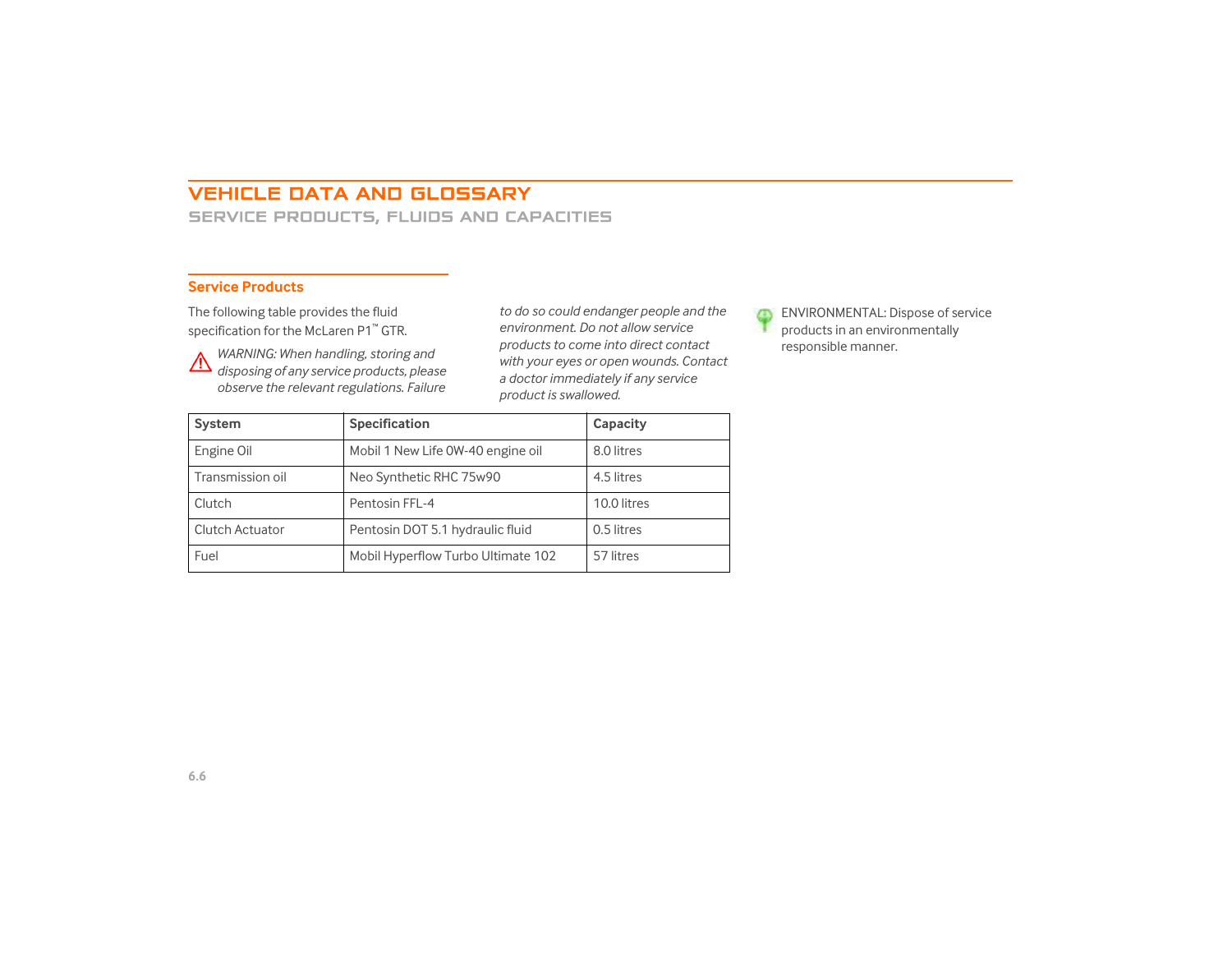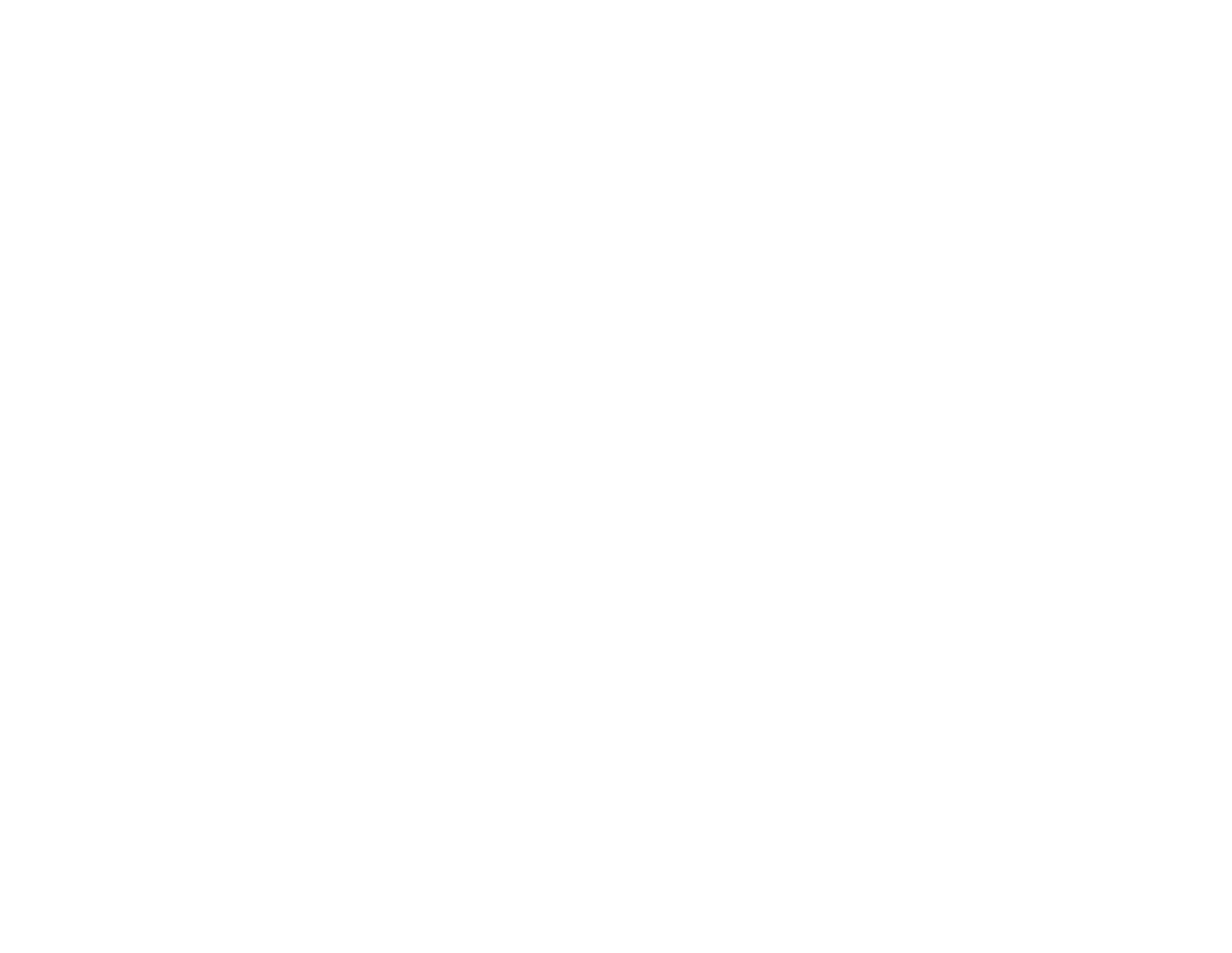# **INDEX**

## $\blacktriangle$

| в              |  |
|----------------|--|
| <b>Battery</b> |  |
|                |  |
|                |  |
|                |  |
| <b>Belts</b>   |  |
|                |  |
| Bonnet         |  |
|                |  |
|                |  |
|                |  |

# $\blacksquare$

| Cameras  |  |
|----------|--|
|          |  |
|          |  |
|          |  |
| Charging |  |
|          |  |
|          |  |
|          |  |

# $\blacksquare$

| <b>DRS</b> |  |
|------------|--|
|            |  |
|            |  |

# E

| Electronic Stability Control (ESC)  2.14<br>Engine |  |
|----------------------------------------------------|--|
|                                                    |  |
|                                                    |  |
|                                                    |  |
|                                                    |  |
|                                                    |  |
|                                                    |  |
|                                                    |  |

### $\mathsf F$

| Fire suppression system |  |
|-------------------------|--|
|                         |  |
|                         |  |
| Fuel                    |  |
|                         |  |
|                         |  |

## $\mathbf G$

## $\mathsf{H}% _{\mathbb{R}}^{1}\left( \mathbb{R}^{2}\right)$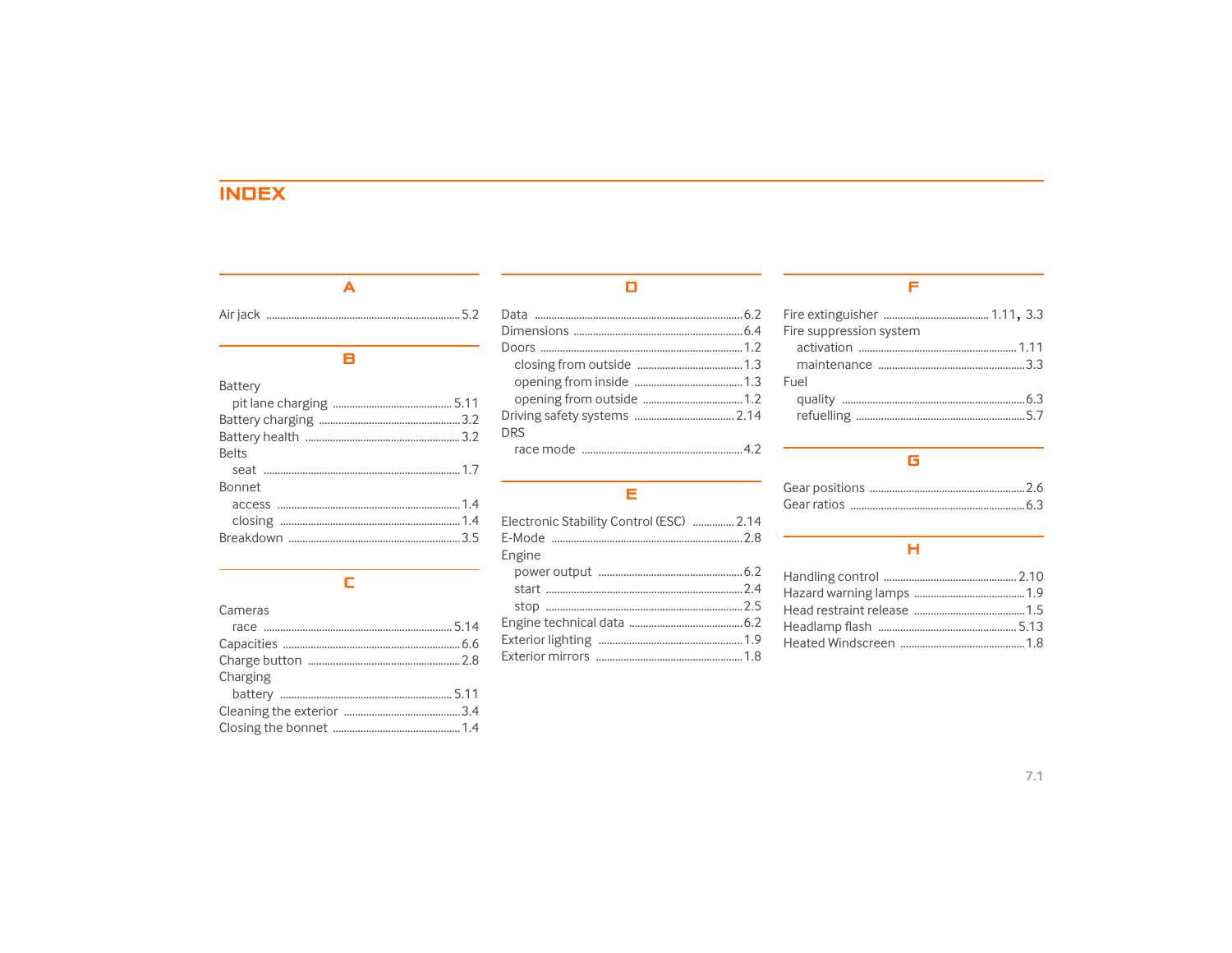## Ignition

| 181114011                                |
|------------------------------------------|
|                                          |
| Increasing vehicle ground clearance 1.10 |
|                                          |
|                                          |
|                                          |
| <b>IPAS</b>                              |
|                                          |

 $\mathbf{I}$ 

# $\overline{\mathbf{K}}$

|--|--|--|--|--|

#### L

| Lighting |  |
|----------|--|
|          |  |
|          |  |

#### $\mathbf M$

#### Maintenance

| fire suppression system 3.3 |  |
|-----------------------------|--|
|                             |  |
|                             |  |
|                             |  |
|                             |  |
|                             |  |
|                             |  |
|                             |  |

## $\blacksquare$

| Opening                |  |
|------------------------|--|
|                        |  |
| Opening a door         |  |
|                        |  |
|                        |  |
| Operating temperatures |  |
|                        |  |

#### $\mathsf{P}$

| Power output |  |
|--------------|--|
|              |  |

| Pressures |  |
|-----------|--|
|           |  |
| Products  |  |
|           |  |

#### $\mathbf R$

| Race mode                              |  |
|----------------------------------------|--|
| Drag Reduction System (DRS) 4.2        |  |
| Instant Power Assist System (IPAS) 4.3 |  |
|                                        |  |
| Radio                                  |  |
|                                        |  |
| Ratios                                 |  |
|                                        |  |
|                                        |  |
|                                        |  |
|                                        |  |
|                                        |  |
|                                        |  |
|                                        |  |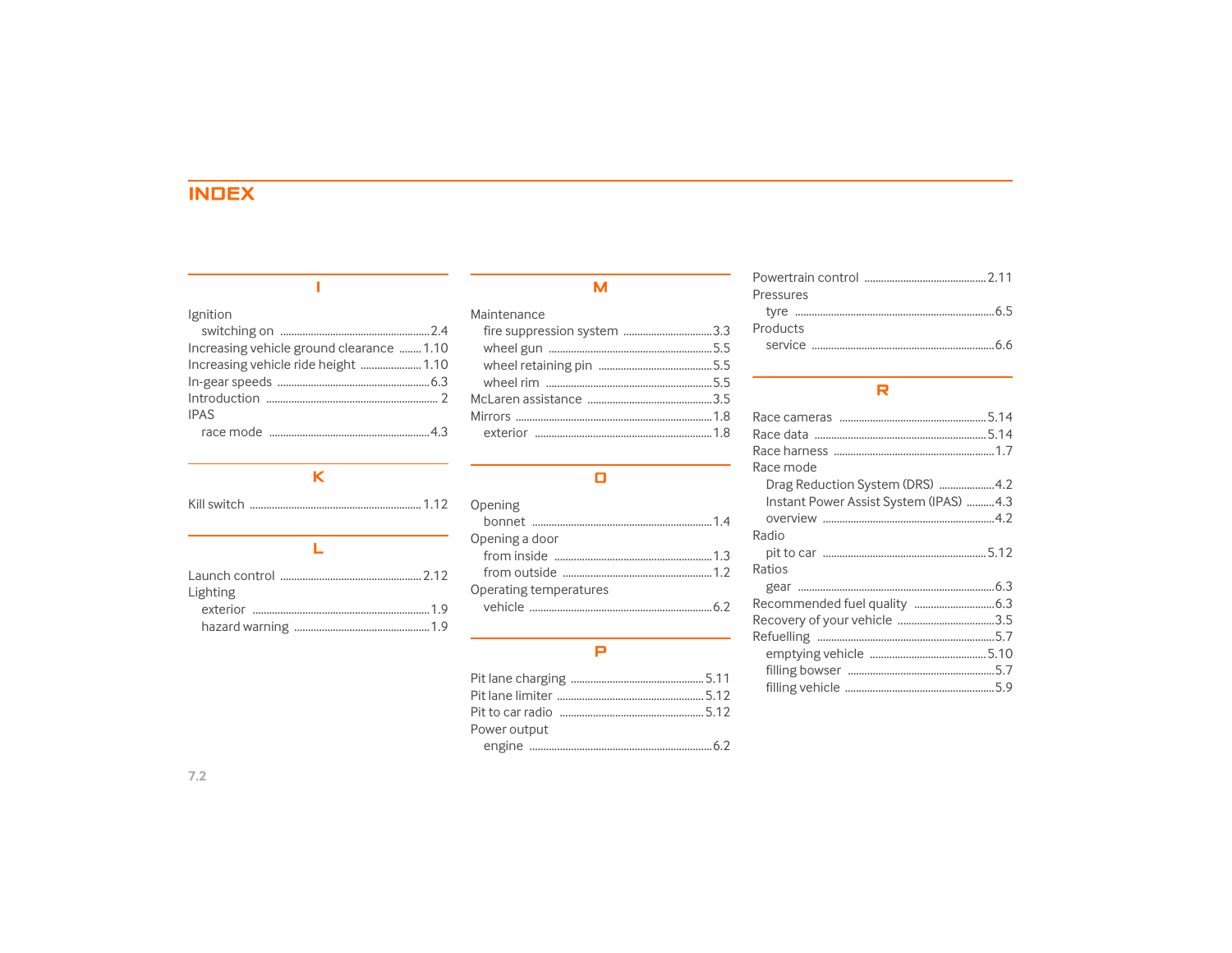# **INDEX**

#### $\blacksquare$

| Safety                              |  |
|-------------------------------------|--|
|                                     |  |
|                                     |  |
| Seat belts                          |  |
|                                     |  |
|                                     |  |
| Seats                               |  |
|                                     |  |
|                                     |  |
| forward and rearward adjustment 1.5 |  |
|                                     |  |
|                                     |  |
|                                     |  |
| <b>Speeds</b>                       |  |
|                                     |  |
|                                     |  |
|                                     |  |
|                                     |  |
|                                     |  |
|                                     |  |
| switching on the ignition  2.4      |  |
|                                     |  |
|                                     |  |
| State of Health (SOH) routine 3.2   |  |
|                                     |  |
|                                     |  |

#### $\mathbf T$

| Technical data                |  |
|-------------------------------|--|
|                               |  |
|                               |  |
| Traction control system  2.14 |  |
|                               |  |
|                               |  |

#### $\pmb{\pmb{\cup}}$

#### $\overline{\mathsf{v}}$

#### W

| Wheel               |
|---------------------|
|                     |
|                     |
|                     |
| Wheel nut           |
|                     |
|                     |
|                     |
|                     |
|                     |
| Wheel retaining pin |
|                     |
| Wheel rim           |
|                     |
|                     |
| Windscreen          |
|                     |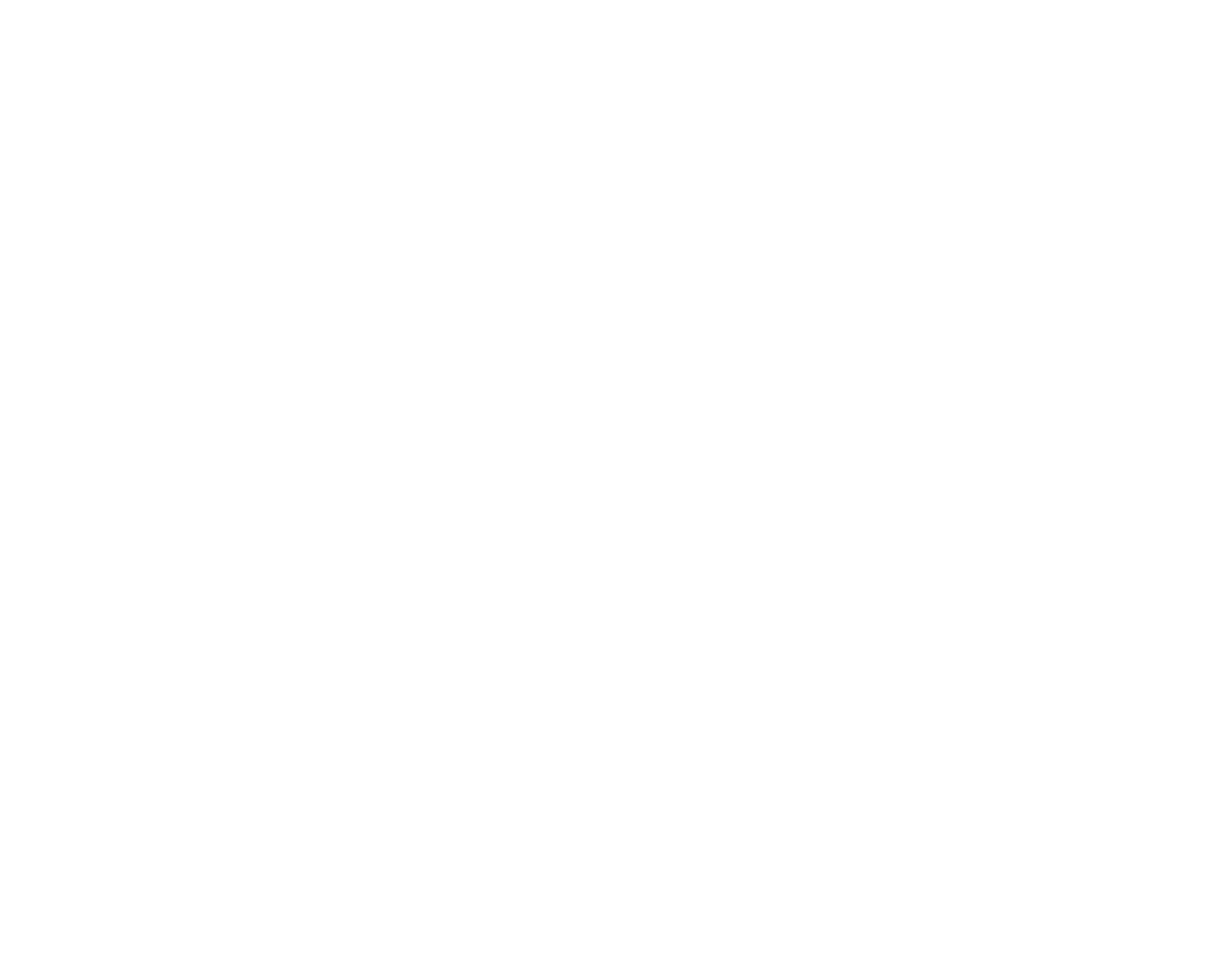This vehicle may be covered by patents. See cars.mclaren.com/patents © McLaren Automotive Ltd Printed in United Kingdom, 12Q0143RP.01